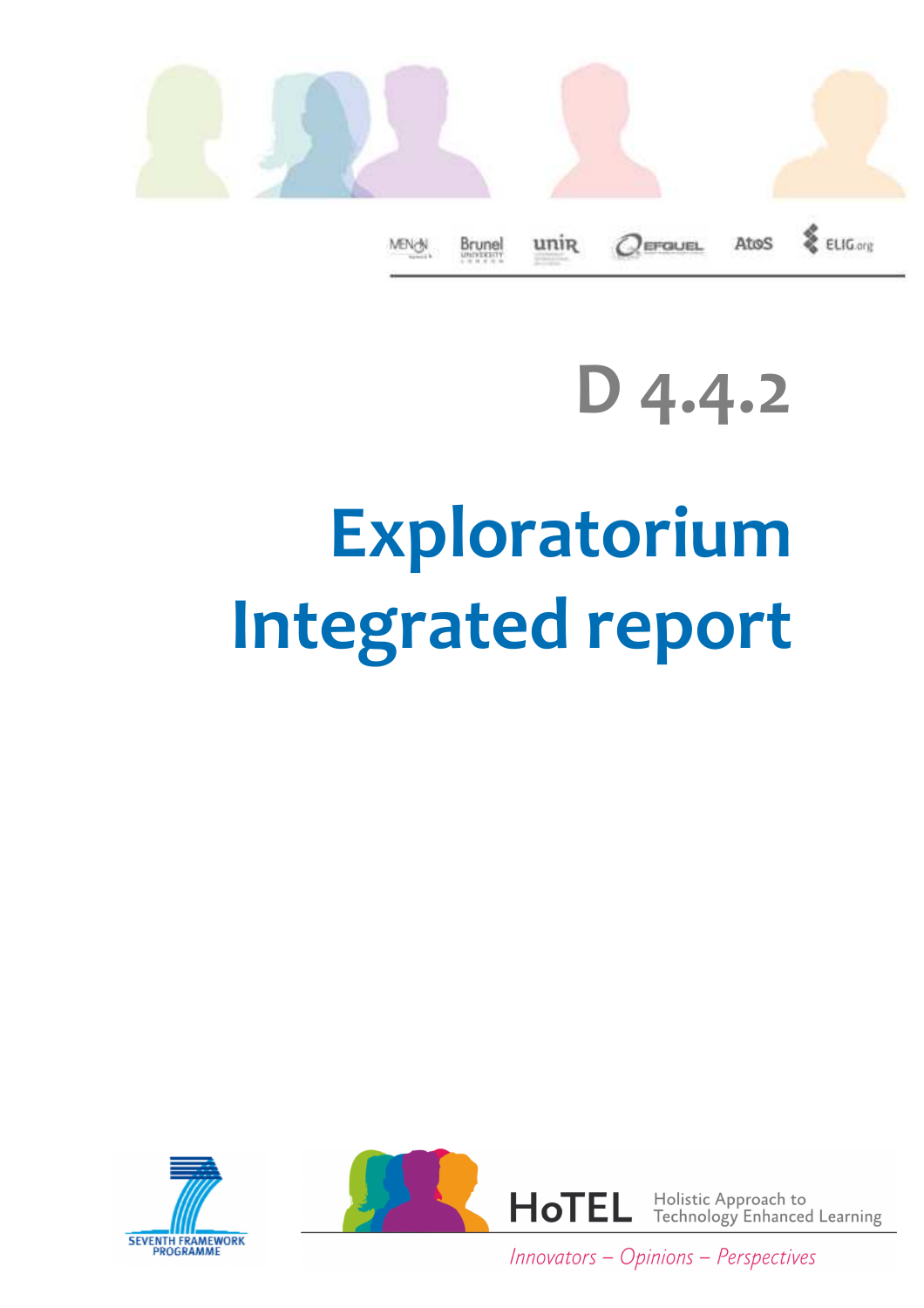### WP4 | D 4.4.2

# **HoTEL WP4 –Exploratorium Integrated Report**

Author(s)

Daniel Burgos (UNIR) Aurora Carrasco (UNIR) Andreas Meiszner (ELIG) Elmar Husmann (ELIG) Claudia Didjurgeit (ELIG) Anthony F. Camilleri (EFQUEL) Fabio Nascimbeni (MENON)

|  |  | nature status version doc date due date |  |
|--|--|-----------------------------------------|--|
|  |  | O Final v1 09.11.2014 31.10.2014        |  |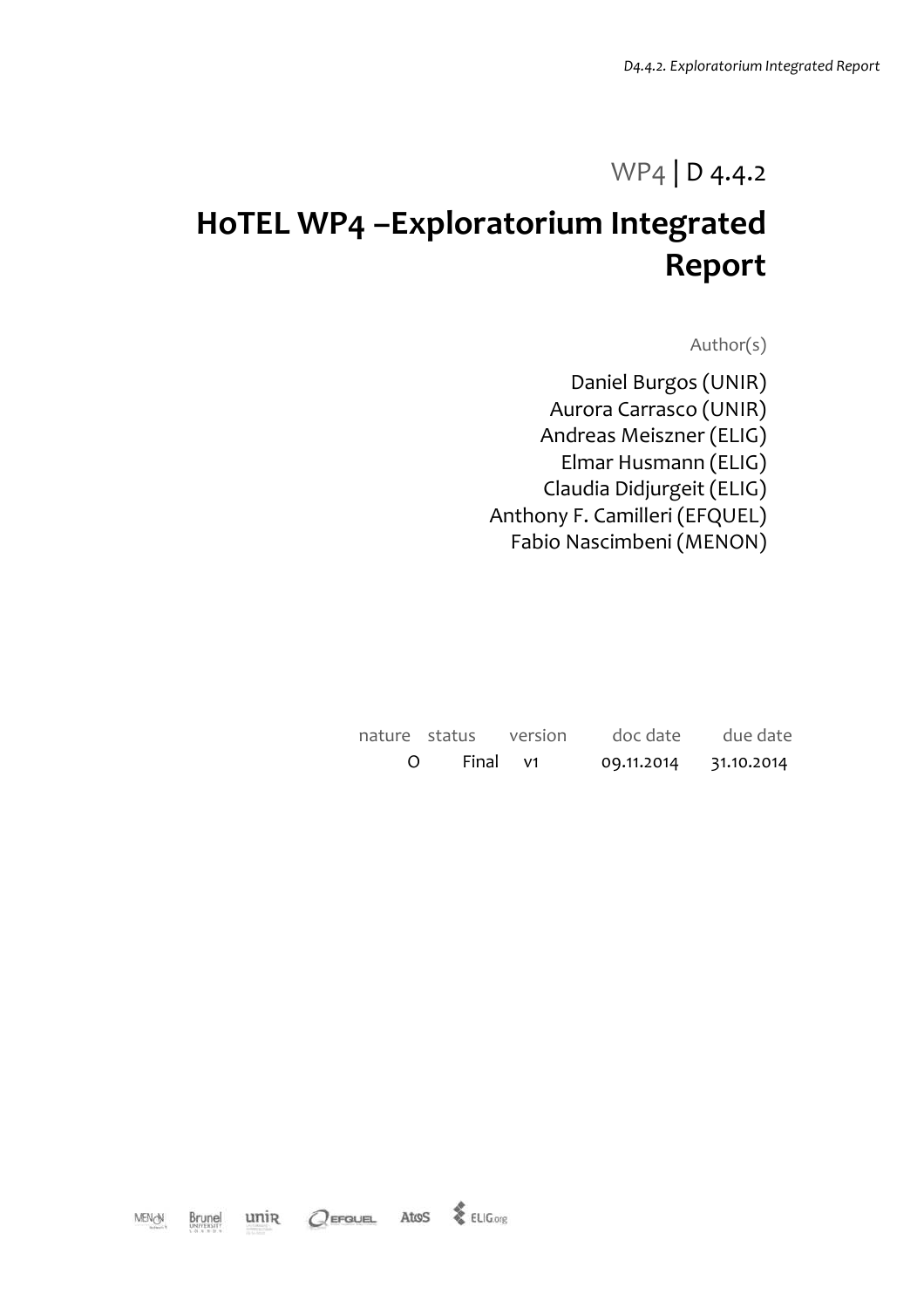

### **TABLE OF CONTENT**

| 1. |     |  |  |  |  |
|----|-----|--|--|--|--|
| 2. |     |  |  |  |  |
| 3. |     |  |  |  |  |
| 4. |     |  |  |  |  |
| 5. |     |  |  |  |  |
| 6. |     |  |  |  |  |
| 7. |     |  |  |  |  |
|    | 7.1 |  |  |  |  |
|    | 7.2 |  |  |  |  |
|    | 7.3 |  |  |  |  |
|    |     |  |  |  |  |
| 8. |     |  |  |  |  |
|    | 8.1 |  |  |  |  |
| 9. |     |  |  |  |  |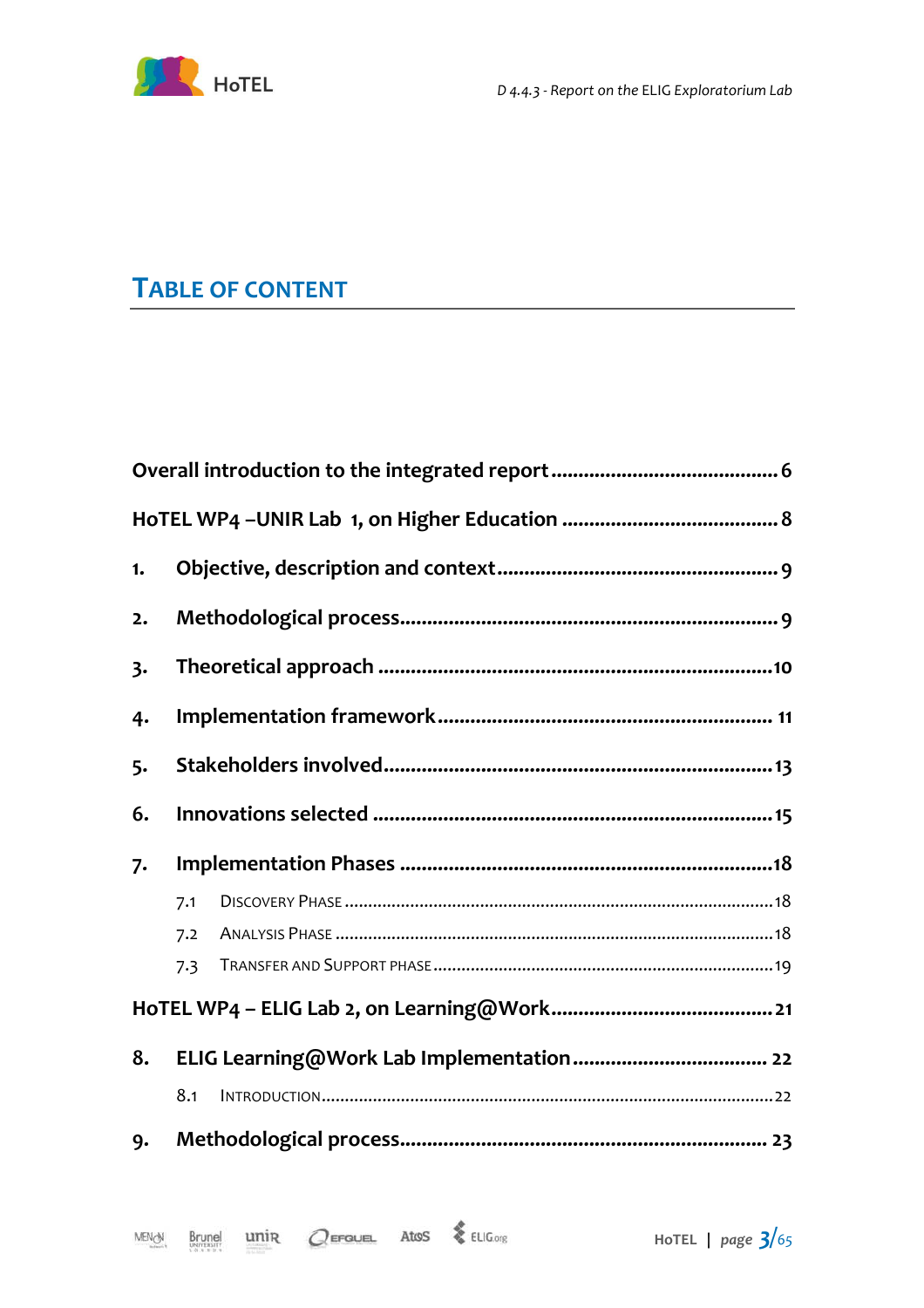

|     | 9.1  |                                                                       |  |  |  |  |
|-----|------|-----------------------------------------------------------------------|--|--|--|--|
|     | 9.2  | DRAWING FROM THE OVERALL ISM HOTEL MODEL OBJECTIVES  24               |  |  |  |  |
|     | 9.3  | THE PEARSON EFFICACY FRAMEWORK AS A STARTING ANALYTICAL FRAMEWORK FOR |  |  |  |  |
|     | 9.4  |                                                                       |  |  |  |  |
| 10. |      |                                                                       |  |  |  |  |
|     | 10.1 |                                                                       |  |  |  |  |
|     | 10.2 |                                                                       |  |  |  |  |
|     |      |                                                                       |  |  |  |  |
| 11. |      |                                                                       |  |  |  |  |
| 12. |      |                                                                       |  |  |  |  |
| 13. |      |                                                                       |  |  |  |  |
| 14. |      |                                                                       |  |  |  |  |
|     |      |                                                                       |  |  |  |  |
|     | 14.2 |                                                                       |  |  |  |  |
|     |      |                                                                       |  |  |  |  |
|     |      | HoTEL WP4 -EFQUEL Lab 3, on Informal Learning and Professional        |  |  |  |  |
|     |      |                                                                       |  |  |  |  |
| 15. |      |                                                                       |  |  |  |  |
|     |      |                                                                       |  |  |  |  |
|     |      |                                                                       |  |  |  |  |
| 18. |      |                                                                       |  |  |  |  |
| 19. |      |                                                                       |  |  |  |  |
|     |      |                                                                       |  |  |  |  |
|     |      |                                                                       |  |  |  |  |
|     |      |                                                                       |  |  |  |  |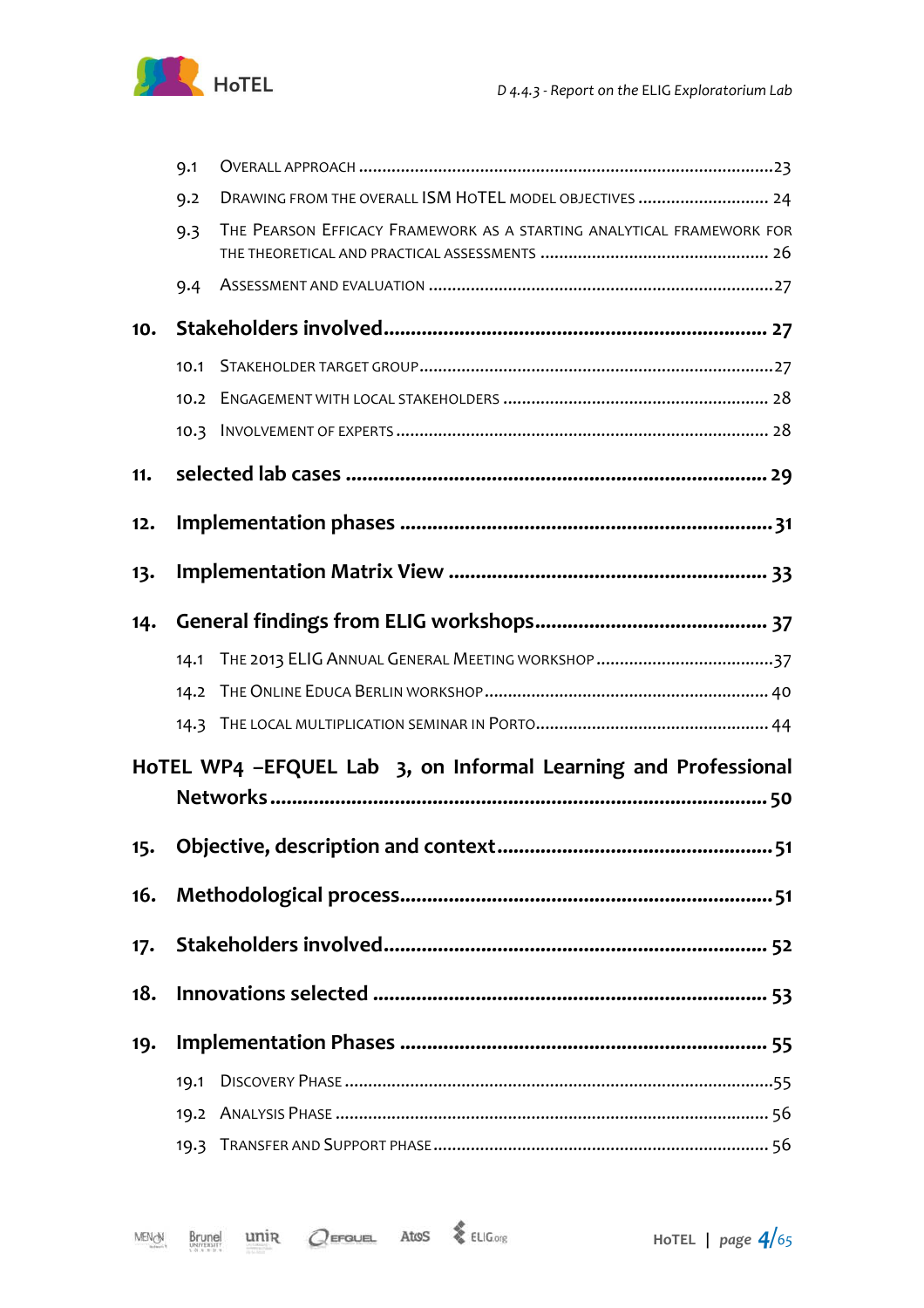

| OBSERVATION [1].<br>THE SELF-ASSESSMENT PROCESS HELPED INNOVATORS BETTER PLAN                          |  |
|--------------------------------------------------------------------------------------------------------|--|
| OBSERVATION [2]. THE PROCESS OF REVIEW AND ASSESSMENT WAS TOO PAPER-BASED  58                          |  |
| OBSERVATION [3].<br>REVIEWS TENDED TOWARDS INCREMENTALISM  59                                          |  |
| OBSERVATION $[4]$ .<br>THE REVIEWS DID NOT TRANSFER BEST PRACTICE OR EXPERTISE, OR                     |  |
| THE REVIEWS WERE NOT EQUALLY SUITED TO PROJECTS IN ANY STAGE<br>OBSERVATION $[5]$ .                    |  |
| OBSERVATION [6].<br>VAST VARYING DEFINITION OF WHAT IS SUCCESS  60                                     |  |
| OBSERVATION [7].<br>DIFFICULTY ON UNDERSTANDING AND ASSESSING IMPACT  61                               |  |
| OBSERVATION [8].<br>COMPARISON BETWEEN THEORETICAL AND PRACTICAL CASES  61                             |  |
| OBSERVATION [9].<br>OBSERVED EFFICACY OF THE PHYSICAL SUPPORT COMPLEMENTED WITH                        |  |
| OBSERVATION [10].<br>THE HOTEL LAB METHODOLOGY AS A BARRIER 62                                         |  |
| OBSERVATION [11].<br>BASIC PRACTICAL HANDS ON SUPPORT AND GUIDANCE IN ANALYTICS AS<br>62<br>AN ENABLER |  |
| OBSERVATION [12].<br>RECOGNITION OF THE DIVERSITY OF INNOVATION PATHS  62                              |  |
| OBSERVATION [13].<br>CONTEXT-SENSITIVITY OF THE ANALYSIS AND SUPPORT ACTION<br>62<br>PROPOSED          |  |
| OBSERVATION [14].                                                                                      |  |
| OBSERVATION [15].                                                                                      |  |
| OBSERVATION [16].                                                                                      |  |
| OBSERVATION [17].                                                                                      |  |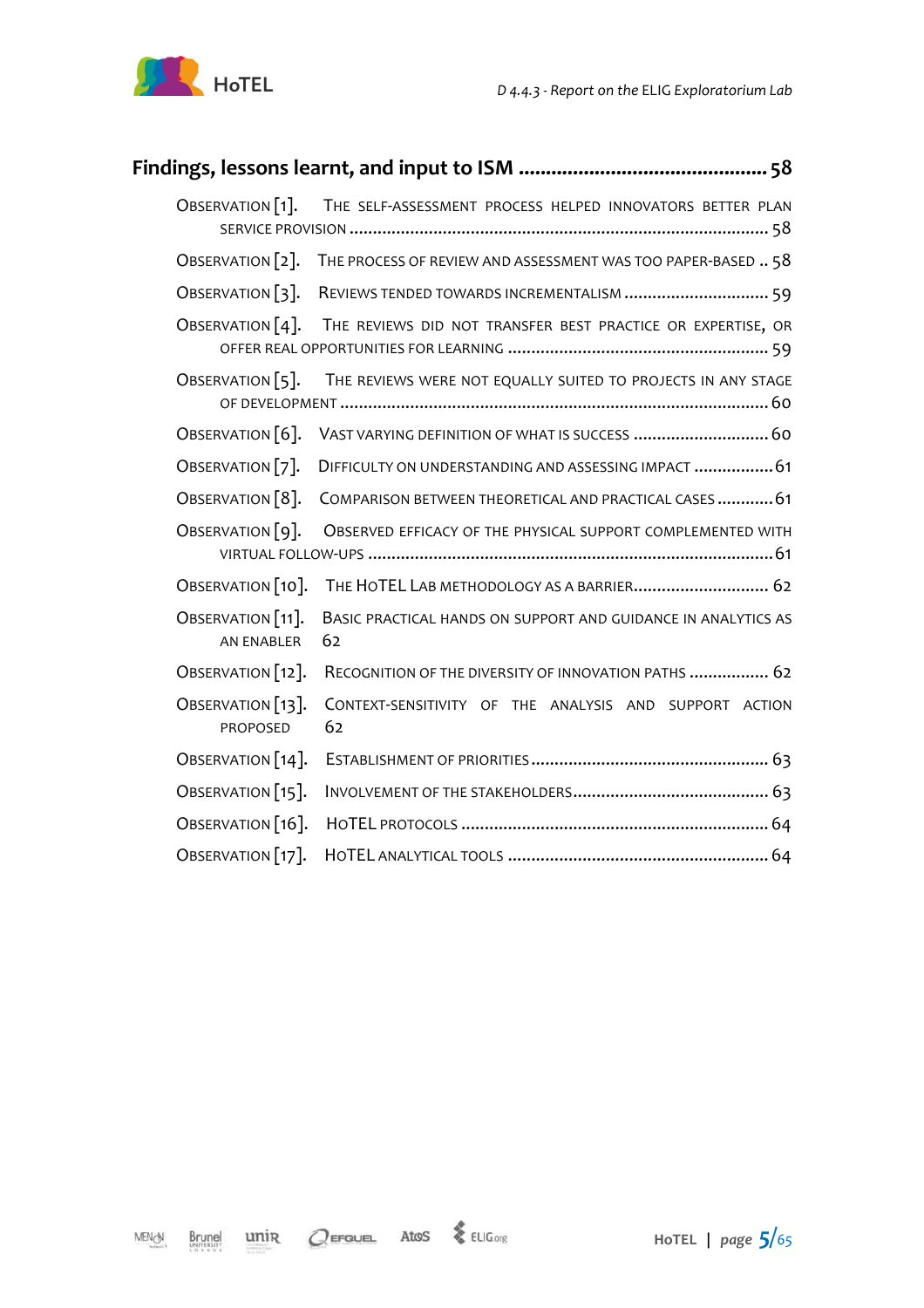

### **Overall introduction to the integrated report**

This document assembles all the carried out activities by the 3 HOTEL Exploratorium Learning Labs: UNIR Higher Education, ELIG- Learning@Work, and EFQUEL- Informal Learning and Professional Networks, following the Methodological Framework designed (D4.4.1).

Every Exploratorium Lab has adapted this general developed guidelines and methodology to its specific market, needs, users, and any other specific environment feature, as long as it was useful to support innovators in an effective way for the faster and successful adoption of their innovation to the context, and providing therefore a significant feedback to the Innovation Support Model (ISM), and the general process itself.

Exploratoria in HOTEL, are controlled multi-stakeholder user centred settings, where the different innovations have been implemented, through the ISM application in the different contexts, in order to accelerate mainstreaming of innovation into learning, in an iterative way.

The present structured as follows:

- **UNIR Lab report.** With a clear explanation about the bottom-line and rationale (which complements deliverable D4.4.1), the selected cases, the phases along the selection.
- **ELIG Lab report**. Like with the previous Lab, and with a special stress on the live workshops with innovators, who provided explicit insights about the process.
- **EFQUEL Lab report**. Likewise, and with a special stress about the particular market on professional networks, and the difficulty to gather valid cases
- **Findings, lessons learnt, and input to ISM**. **A cross-lab section with reflections out of the support model, the process, the experience of the thee labs with end-users, the highly valuable contribution from the innovators and the experts, and the meaningful input to the Innovation Support Model (ISM)**
- **Annexes**. <sup>1</sup>Following the same order (UNIR's, ELIG's, and EFQUEL's), this section shows every single document used to elicit the previous reports, with specific questions, answers and contributions from end-users, experts, innovators and

 $\overline{a}$ 

 $^1$  All Annexes are being included in a separate file (D4.4.2 Annexes) for the sake of clarity of the web publication of this report.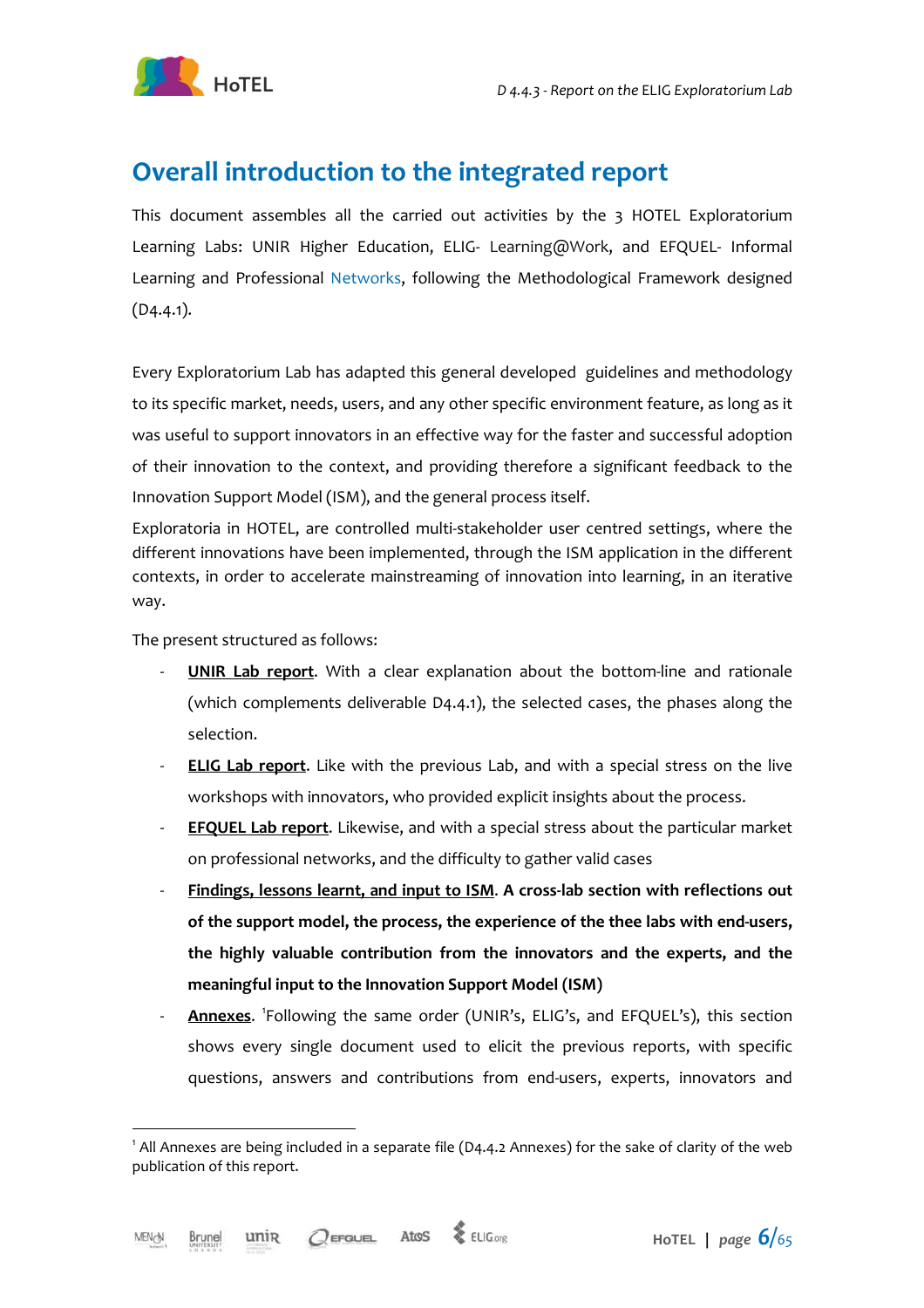

hosts. As aforementioned, every Lab leader was entitled to adapt the general forms and templates to the specific context and Lab casuistic, although they keep a general accordance to the HOTEL methodology, as supervised throughout the Project by the Exploratorium Labs Coordinator. Therefore, in some cases, some forms are merged or transformed into live, focus groups (and duly noted).

The process became a complex engagement between a valid project methodology and the real application to every Lab and, inside every Lab, to every selected case. Periodic Coordination Sessions between the Lab leaders were held, in order to assure the maintenance of a common vision and approach to the ISM. The permanent dialogue amongst end-users, experts, reviewers, project partners, Lab leaders, policy makers, decision makers, and, of course, the innovators, became the best way to refine and improve the ISM and the project vision. This Exploratorium Integrated Report shows all this work, to the very detail, and with a combined section for **Findings, lessons learnt, and input to the Innovation Support Model** throughout the process.

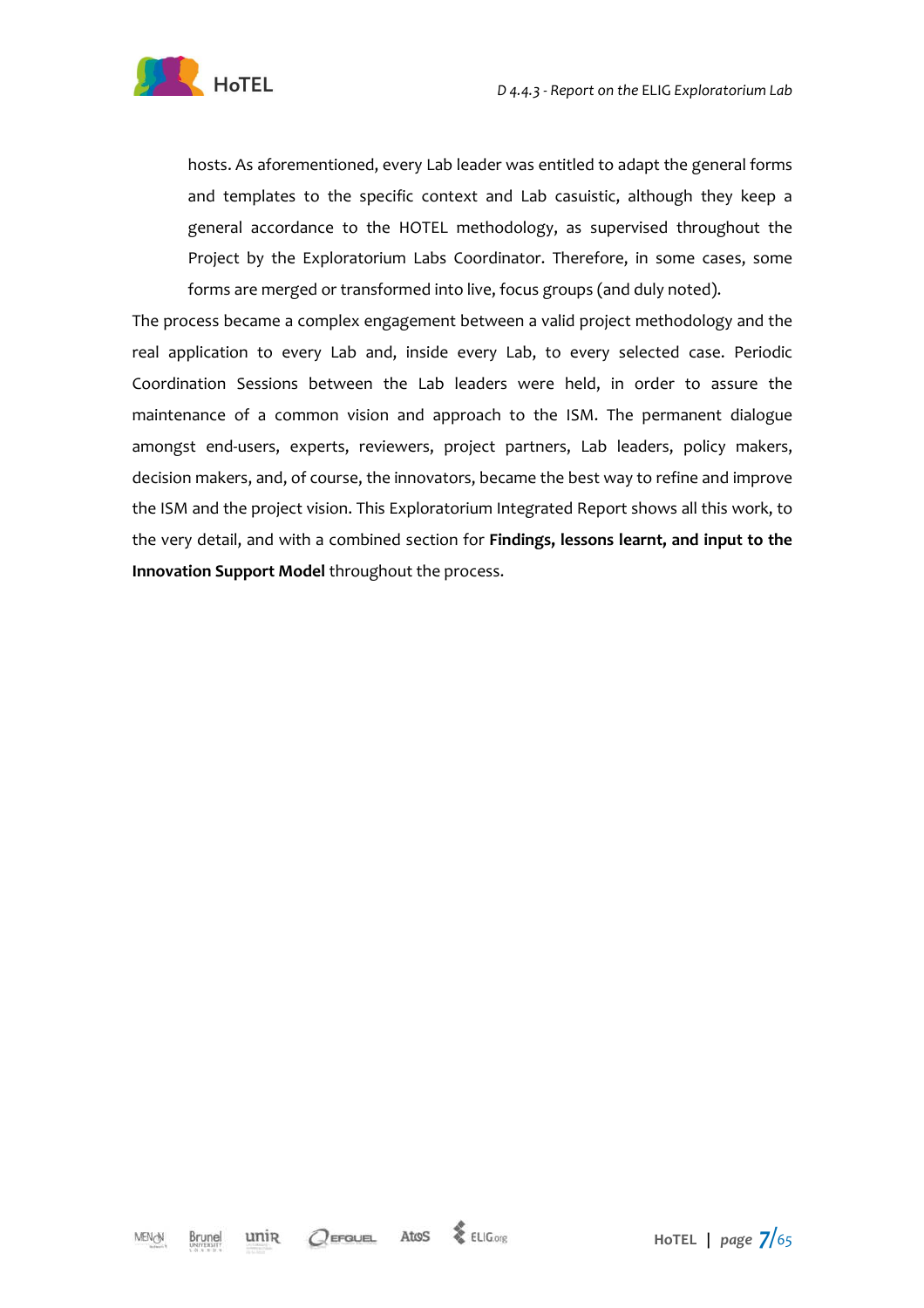



# WP4 | D 4.4.2 UNIR **HoTEL WP4 –UNIR Lab 1, on Higher Education**

Author(s) Daniel Burgos, Aurora Carrasco (UNIR)

|         | nature status version doc date due date |   |
|---------|-----------------------------------------|---|
| O Final | v1 31.10.2014 31.08.201                 |   |
|         |                                         | 4 |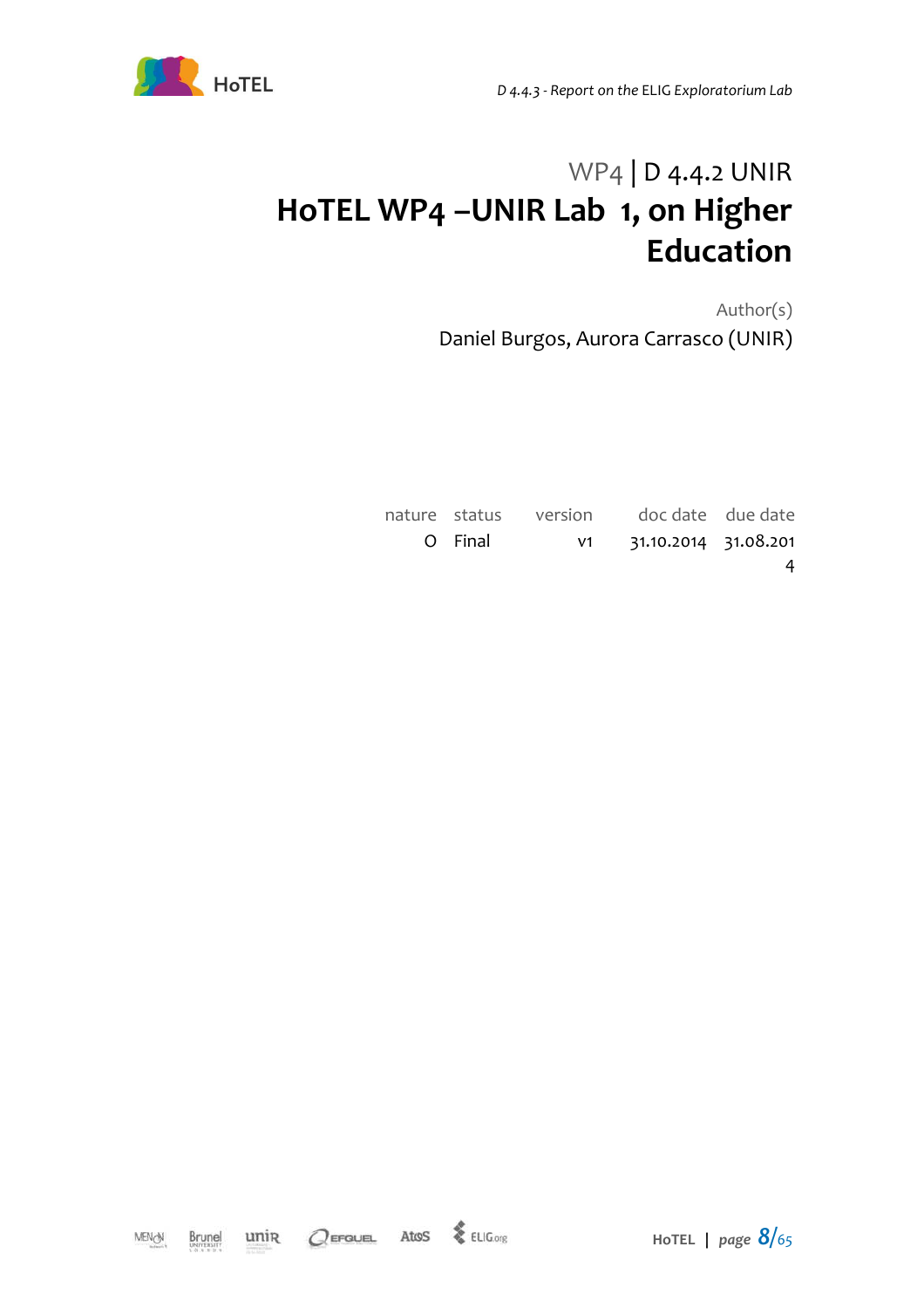

### **1. Objective, description and context**

UNIR Learning Exploratorium Lab in Higher Education (HE Lab) is designed around the concept of Information and Communication Technologies innovations, applied for the enhancement of learning and teaching processes and practices in a Higher Education university environment. UNIR HE Lab provides a unique setting for the design, implementation and exploitation of innovations. The master line of UNIR is to encourage users to interact, collaborate, contribute with others, so that they develop competences and achieve valuable knowledge thanks to a fine-tuned methodology for learning and teaching. UNIR HE gives the chance to innovate with real users in a university setting, providing a real pilot safe environment

Furthermore, the innovations to be implemented will provide a significant improvement on one or many stakeholders with a special focus on ICT assets, supporting methodologies and strategies for better learning and teaching, and they work with real users who will evaluate the innovators in a real context.

The HE Lab is focused on the entire University community, involving students, researchers, academic team, and administrative staff. The innovations selected through HoTEL's Open Call for innovators to be piloted in this lab will provide a significant improvement on one or many of these stakeholders, with a special focus on Information and Communication Technology assets which support methodologies and strategies for better learning and teaching. UNIR Higher Education Exploratorium Lab will work with real users who will test the innovations in a real context, exploring how their effective adoption can be assured and supported in this context, through the "Innovation Support Model" application.

### **2. Methodological process**

The lab worked according to the following logic:

- 1. **A discovery phase**: An innovation is discovered and described in a structure format so that different innovations can be compared with each other.
- 2. **An analysis phase**: The innovation will be analysed from a full multi-stakeholder view on different concepts, in order to arrive to be able to classify the initial state of this innovation following the ISM. Categories of analysis will be a) sectors/ context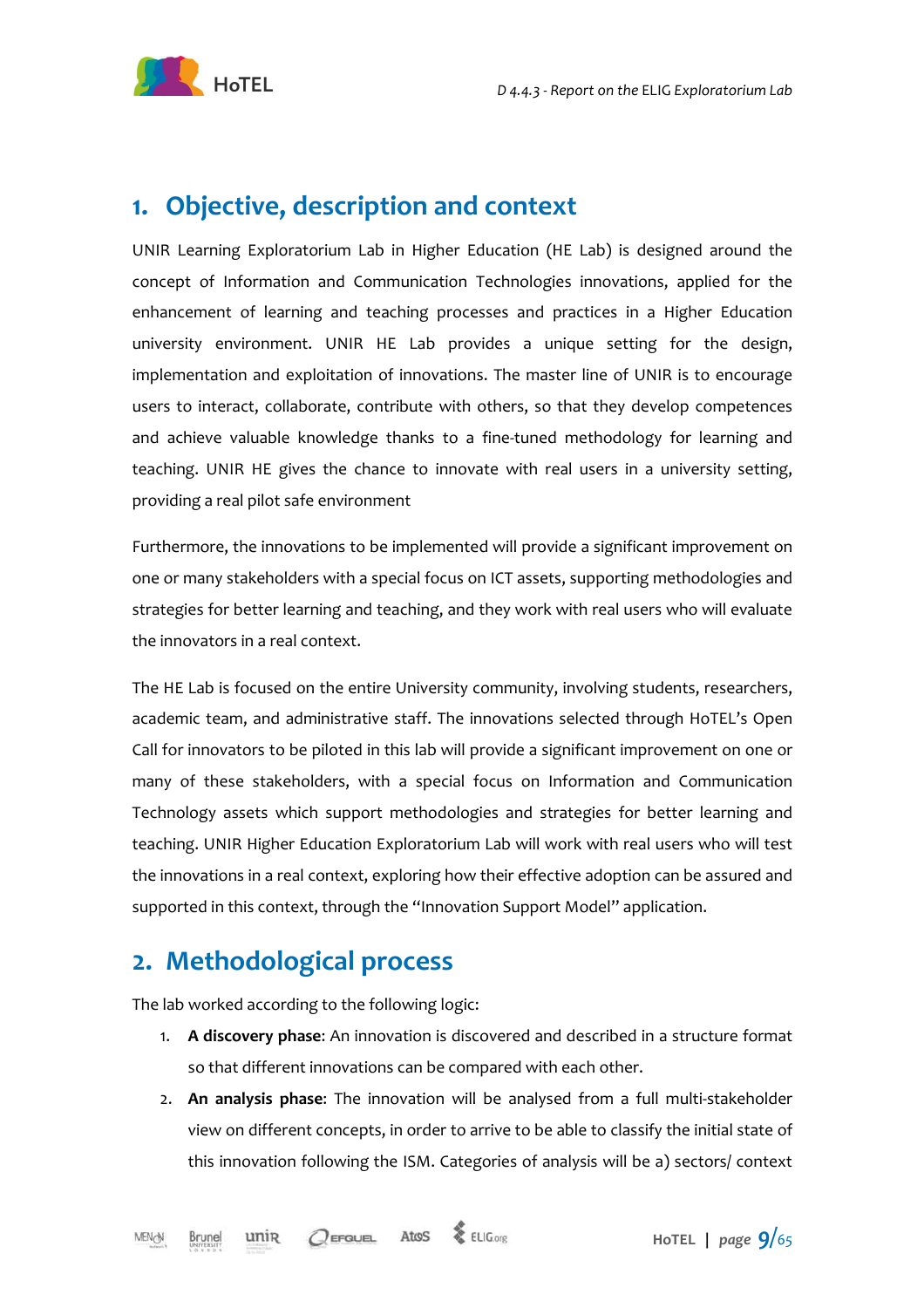

of innovation, b) impact of innovation, c) stakeholders involved in innovation, d) process of development of innovation, e) serendipitous elements in innovation, f) unique nature of innovation, g) innovation elements in innovation, et cetera.

3. **A transfer and support phase**: This phase aims to see how an innovation can be either transferred to another context or how an innovation can be further developed within the same context. A number of discussions, 1-1 meetings with innovators, and live-handson sessions with end-users and experts were carried out to facilitate and apply that support.

In principle, the first approach considered 10 innovations to be selected by the Lab: 3, to be practically implemented; and 7, theoretically assessed, testing through them the ISM The objective of the practical implementation of three innovations within the Learning Exploratorium Labs on Learning in Higher Education was to develop these innovations in real learning scenarios, so as to test these innovations in practice and find a way to accelerate their innovation cycles. The results of this implementation and support process will serve as conclusions to refine the Innovation Support Model (ISM).

In addition, the objective of the theoretical assessment of seven innovations within the Learning Exploratorium Labs on Learning in Higher Education was to evaluate theoretically these innovations, so as to develop a series of recommendations for improvement and find a way to accelerate the innovation cycle of these innovations. This assessment and support process will feed the ISM, as well.

### **3. Theoretical approach**

UNIR HE Lab was conceptually designed based on the pedagogical and technical review in WP1 and WP2, and their respective findings. In particular, and out of those outcomes, the Lab adopted the following bottom-line criteria:

- Learning paradigm. The Lab selected a) Behaviourism, since we take user behaviour and user interaction to support the educational methodology, so that we can feedback the user after further analysis; and b) Social constructivism, since the user becomes the key factor for his/her own learning, while making social interaction and team work in the classroom and outside
- Learning theory. The Lab selected a) Adaptation theories, since we provide personalised support to students and teachers to improve their performance; b)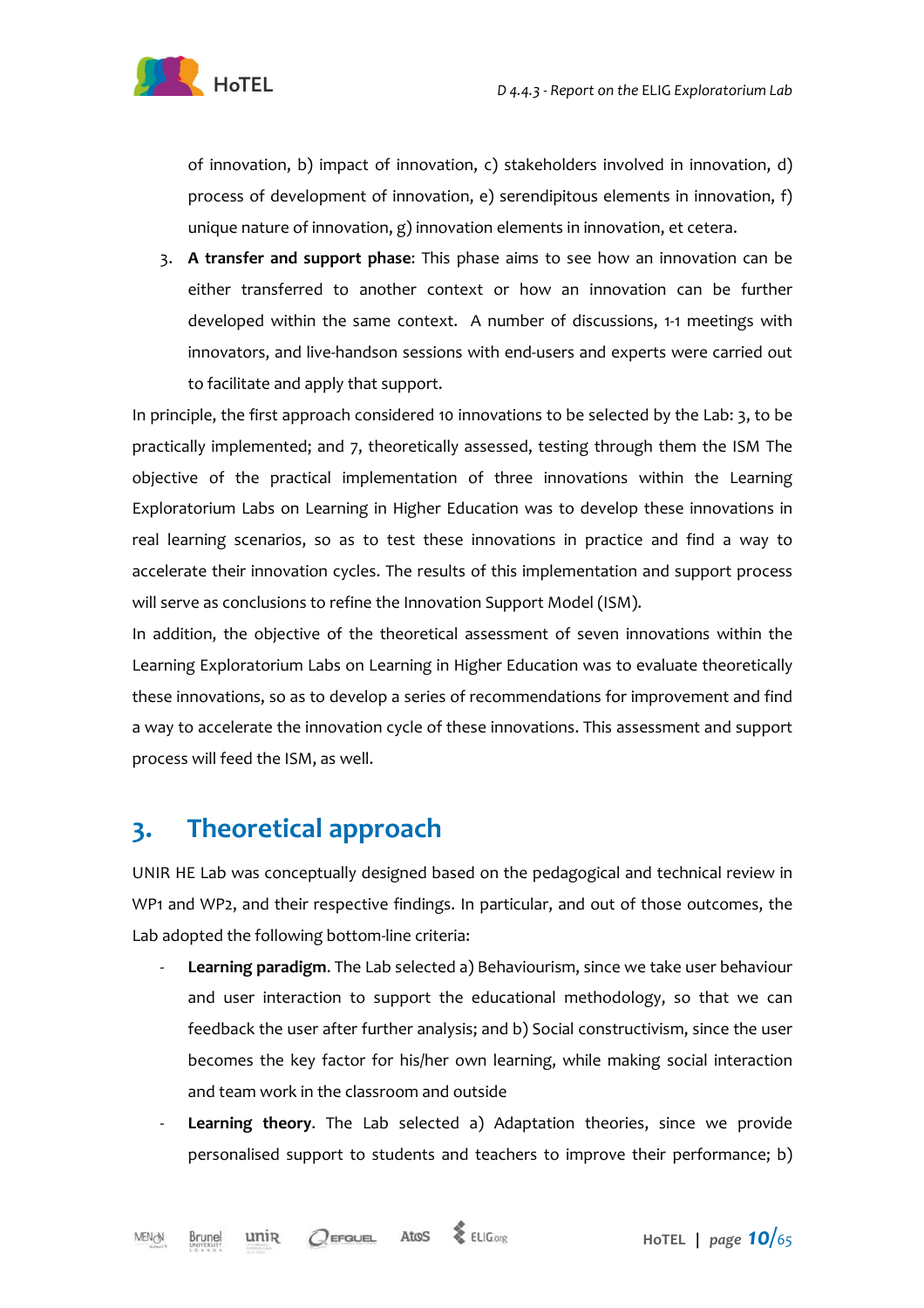

Self-regulated, since the user takes over the final decision about his/her learning itinerary and the activities to do; and c) Social exchange, since we take trust, reputation and interaction, as a key element to foster social activity in informal contexts, which will lead to better learning and teaching

- Learning practice. The Lab selected a) Personal Learning Environment (PLE), since the Virtual Campus concentrates the major activity of this online university population; and b) Open Educational Resources (OER), since we make use of as much information and knowledge over the Internet, integrated into formal units of learning
- **Analytical framework**. The Lab selected Learner and teacher centred, since the users are the real motto of the university and the very basic academic, research, and support unit.
- **Areas of Learning**. Given that we combine formal and non-formal methodologies and sub-settings to support online learning in an open, and multi-input setting our Lab covers Formal-Higher Education, and Non-formal learning
- **Technical approach.** The Lab selected the following types of innovative technology where the innovators where implemented: Cloud computing, Collaboration environments, Learning Analytics, and Virtual worlds

### **4. Implementation framework**

The selected implementation framework was the **School of Engineering at UNIR**. To be specific, the Master of Science in eLearning & Social Networks, with 60 master students; 5 lecturers; 3 management academic staff; 2 administrative staff

The School of Engineering at UNIR was founded in 2009. Over 1.000 students, 100 lecturers and 12 academic programmes support the School. The Bachelor of Science in Computer Science started in 2013; the BSc in Industrial Management Engineering will start in October 2014. The other academic offer is focused on graduate and postgraduate programmes, with majors in Security, Accessibility, Certification, Web engineering, Project management, and others. Furthermore, the Master of Science in eLearning & Social Networks is currently deploying the 8th edition, with students from across Spain and Latam. It is lectured in Spanish, with relevant information in English. It is focused on practical, applied Technologyenhanced Learning, with a major research (http://www.unir.net/master-online-e-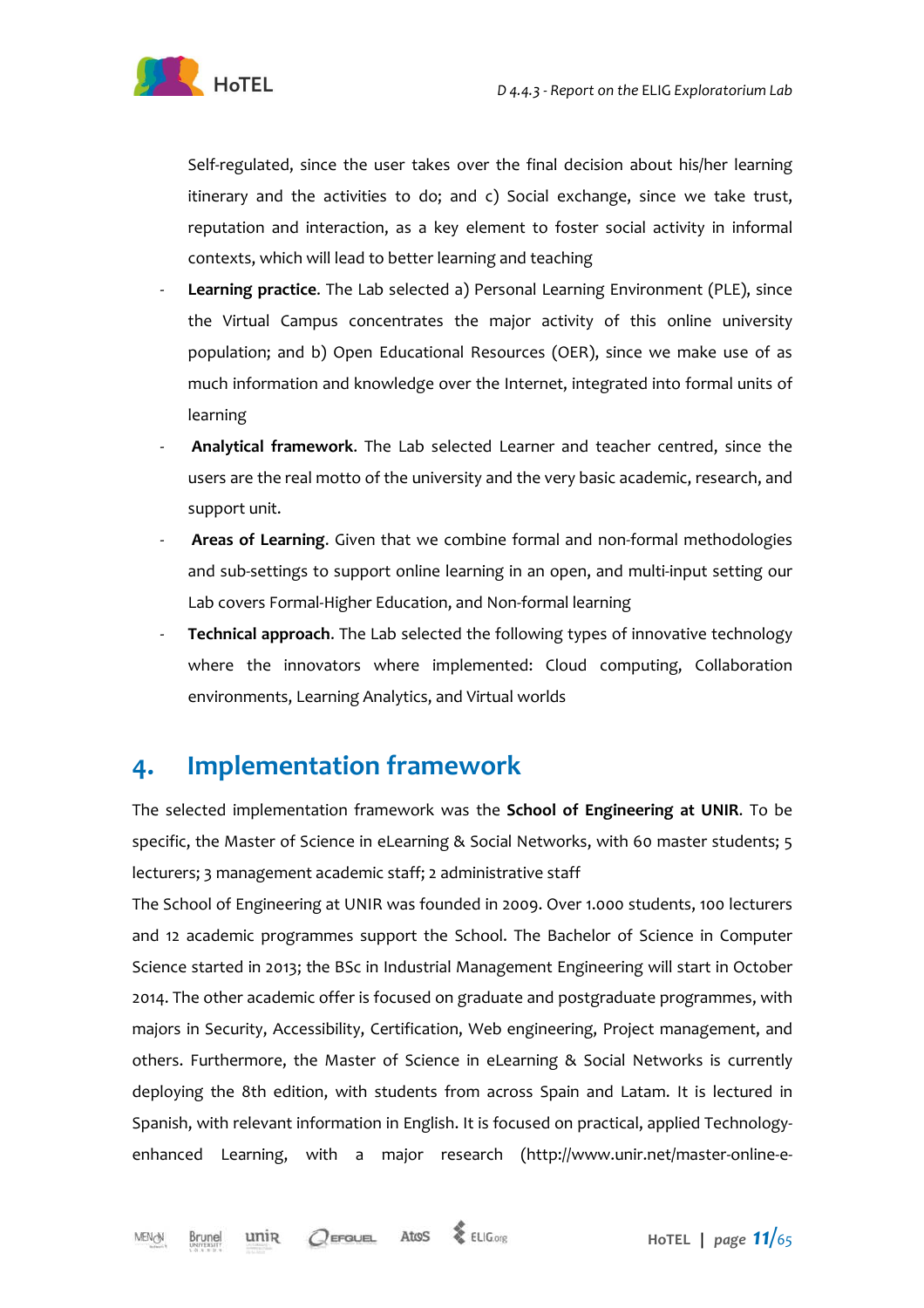

learning.aspx).

**The selected innovations for implementation are embedded into this master degree**, with a potential extension to other graduate programmes. The master degree carries out the integration of the various innovations along the learning path. Although other degrees were potentially targeted, they were not required, and then incorporated, to complement the evaluation and the innovation support model of the HOTEL project.

As part of the previous analysis for the implementation, **the Higher Education Exploratorium Lab identified a number of potential Strengths, Weaknesses, Opportunities, and Threats**, which are expressed in the following **SWOT table**:

| <b>Strength</b>                                                                                                                                                      | <b>Weaknesses</b>                                                                                                                                                                                                                         |
|----------------------------------------------------------------------------------------------------------------------------------------------------------------------|-------------------------------------------------------------------------------------------------------------------------------------------------------------------------------------------------------------------------------------------|
| Adapted overall context:<br>Online<br>university<br>enabling<br>the<br>experimental evaluation of innovations<br>Room for a large-scale deployment of<br>innovations | Lack of recognition due to many<br>٠<br>characteristics<br>online,<br>as<br>young,<br>regionally-based, private university<br>Lack of multilingual culture and notably<br>$\bullet$<br>of English speaking staff within the<br>University |
| Expertise in TEL                                                                                                                                                     |                                                                                                                                                                                                                                           |
| Great interest in and emphasis on TEL<br>research activities and related projects                                                                                    |                                                                                                                                                                                                                                           |
| Willingness to innovate and develop<br>cutting-edge TEL tools                                                                                                        |                                                                                                                                                                                                                                           |
| dimension<br>International<br><b>UNIR</b><br>of<br>Research                                                                                                          |                                                                                                                                                                                                                                           |
| Diversity of educational activities                                                                                                                                  |                                                                                                                                                                                                                                           |
| Stakeholders:                                                                                                                                                        |                                                                                                                                                                                                                                           |
| Size of targeted stakeholders to enable<br>accurate implementation/testing of the<br>innovations                                                                     |                                                                                                                                                                                                                                           |
| Diversity of involved stakeholders                                                                                                                                   |                                                                                                                                                                                                                                           |
| Technical approach:                                                                                                                                                  |                                                                                                                                                                                                                                           |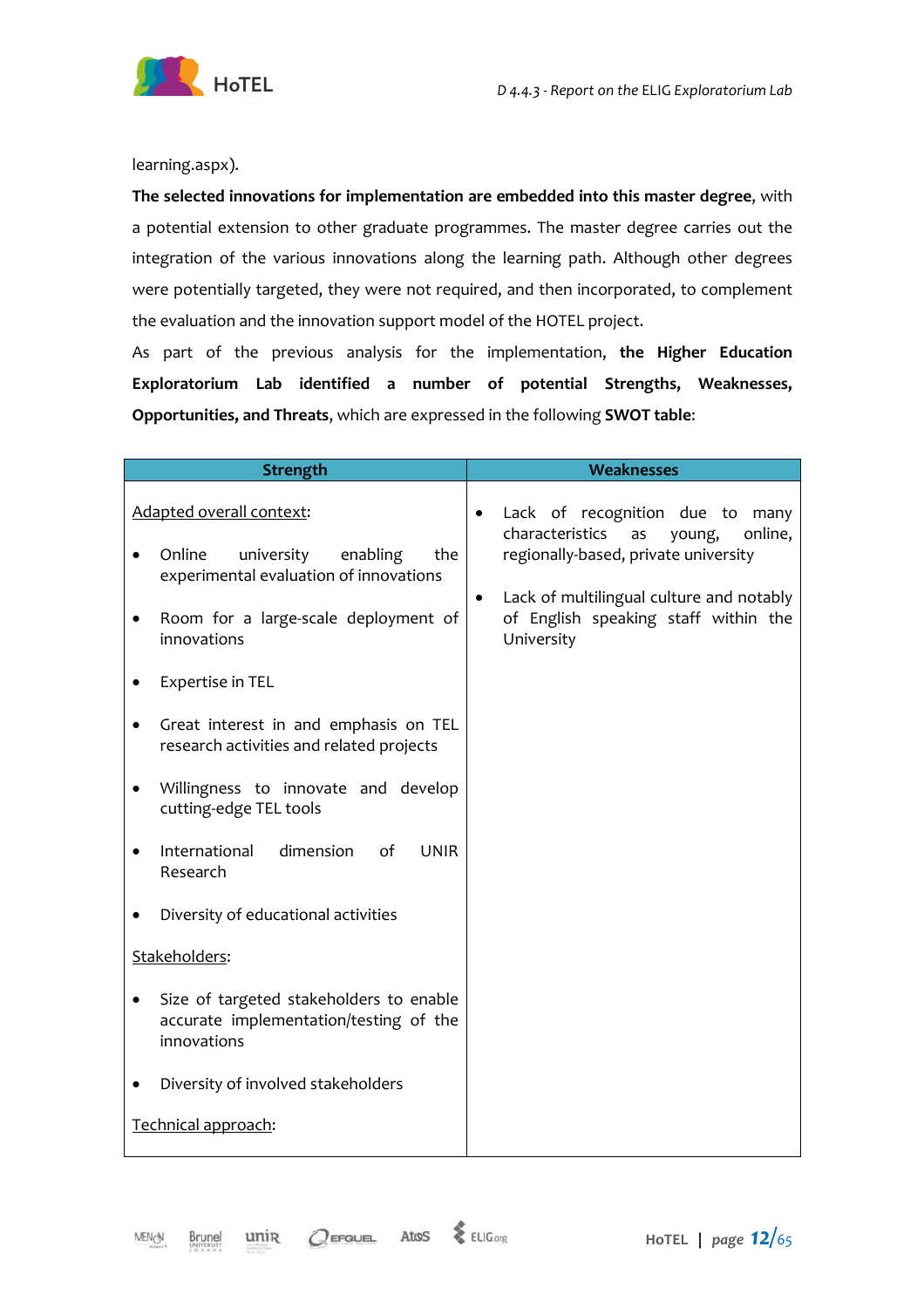

| Access to a web based<br><b>learning</b><br>environment that enables the students'<br>data collection<br>Access to a large TEL related<br>organisations network<br>throughout<br>Europe, Latin America and in other<br>countries |                                                                                                                                                            |
|----------------------------------------------------------------------------------------------------------------------------------------------------------------------------------------------------------------------------------|------------------------------------------------------------------------------------------------------------------------------------------------------------|
| <b>Opportunities</b>                                                                                                                                                                                                             | <b>Threats</b>                                                                                                                                             |
| ICT in Learning currently exponentially<br>increasing market                                                                                                                                                                     | Depending on the HoTEL whole project<br>deadlines                                                                                                          |
| Future of ICT that should be promising                                                                                                                                                                                           | Potential disappointment of innovators<br>expecting another type of support<br>(more in depth, financial,<br>implementation vs. theoretical<br>assessment) |

In addition, the following organisations contributed to the development of the Labs:

- UNIR Research (Research department of UNIR, http://research.unir.net)
- TELSOCK (Research group for eLearning & Social Networks at UNIR)
- TELspain (Spanish association for eLearning, http://www.telspain.es)
- SIIE 2014 (Internacional Congress for Educational Computer Science)

by providing expertise on eLearning, datasets required for the testing/implementation of the Labs (market study), a network of potentially interested members, and support for the dissemination of the results.

### **5. Stakeholders involved**

The stakeholders identified for the UNIR HE Lab include four broad categories of participants to be involved in the running of the Learning Exploratorium Labs, according to the general description of stakeholders along the whole project:

1. "**TEL innovators**" of any background who will propose "innovations" (ideas, research results, teaching practices) that they wish to test through the HoTEL Labs, aiming at getting support exploitation. These will be gathered through the Open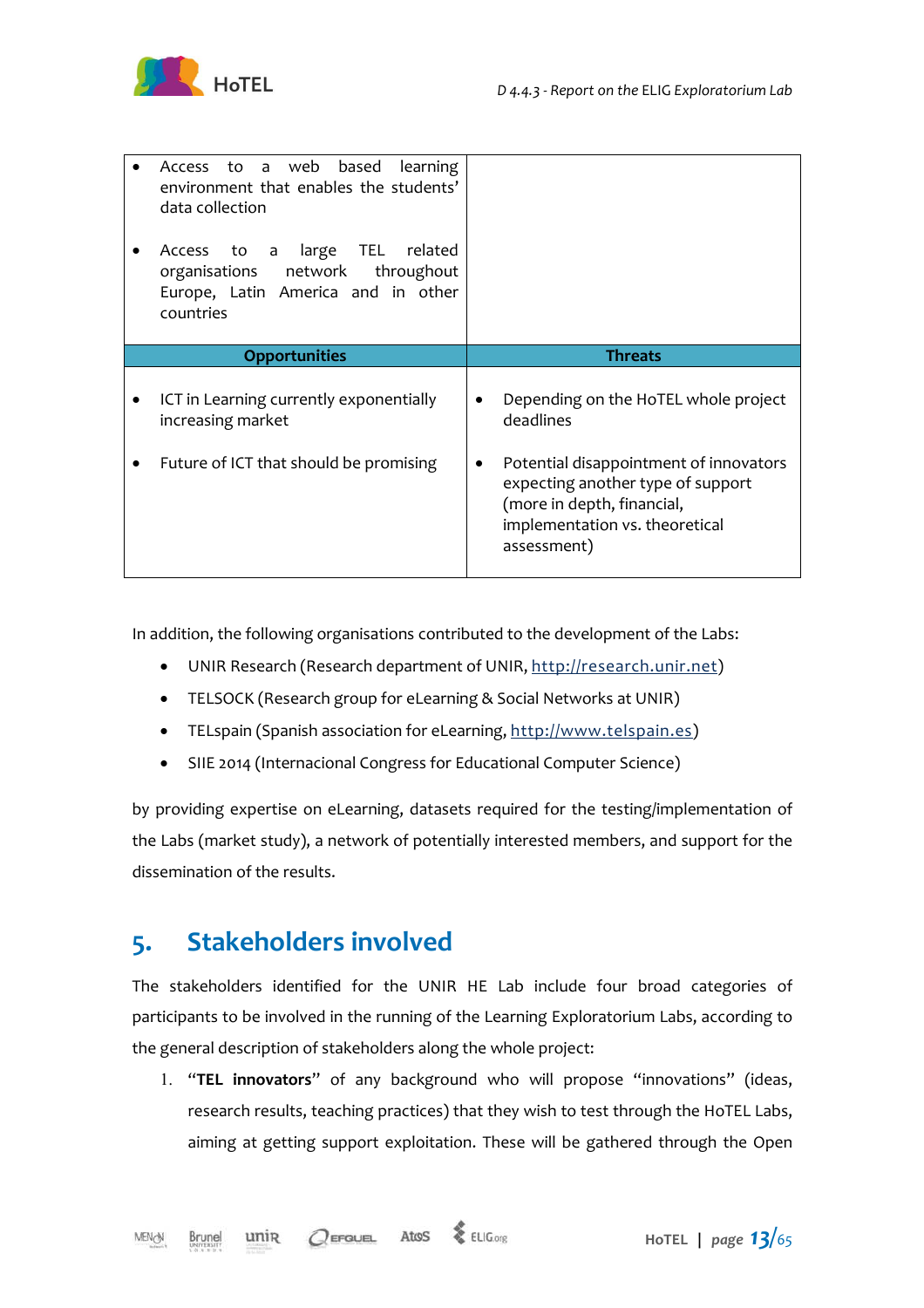

Call for Innovators (under the MENON responsibility), by inviting the VISIR grassroots innovators (by MENON), by inviting the experts identified within HoTEL WP1 and WP2, and by inviting other innovators (by all partners). This category involves Researchers/inventors (e.g. a researcher from a TEL-FP7 project who has developed an augmented-reality learning tool and would like to test it within a university).

- 2. "**HOTEL Labs managers**" who will be taking active part in the Lab activities (UNIR staff and testers, eLIG stakeholders, EFQUEL members, etc.)
- 3. "**Innovation experts**" who shall bring approaches and expertise from outside TEL: they will be for example experts from Living Labs and other innovation communities.
- 4. "**TEL and innovation stakeholders**" who will observe, comment and validate the innovation cycle that will be under testing in the Labs. These will be invited by connecting with other Linkedin groups and by announcing the network in many channels (by all partners under the coordination of MENON).

Furthermore, **UNIR HE is a multi-stakeholder setting, focused on students, academic team,**  and admin staff. The innovators to be implemented will positively impact one or many stakeholders, with a special focus on ICT assets which support methodologies and strategies for better learning and teaching. UNIR HE worked with real users who tested and evaluated the innovations in their real context. Therefore, out of the four main categories aforementioned, UNIR is focused on the usual academic subgroups, so that the innovations implemented / tested in the Learning Exploratorium Lab on Higher Education target the following stakeholders and their respective functions:

- **Students**: Learners of undergraduate and graduate academic programmes
- **Teachers**: Lecturers of academic programmes
- **Academic coordinators**: Director of academic programme
- **Tutors**: Support academic staff for lecturers; liaison with students
- **Technical coordinators**: Support admin staff for administrative processes, who become a key factor for smooth operational purposes; liaison between academic coordinator (e.g. Master director) and lecturers
- **Researchers**: Combined role with teachers, usually, working on specific fields related or not to TEL (e.g. Communication)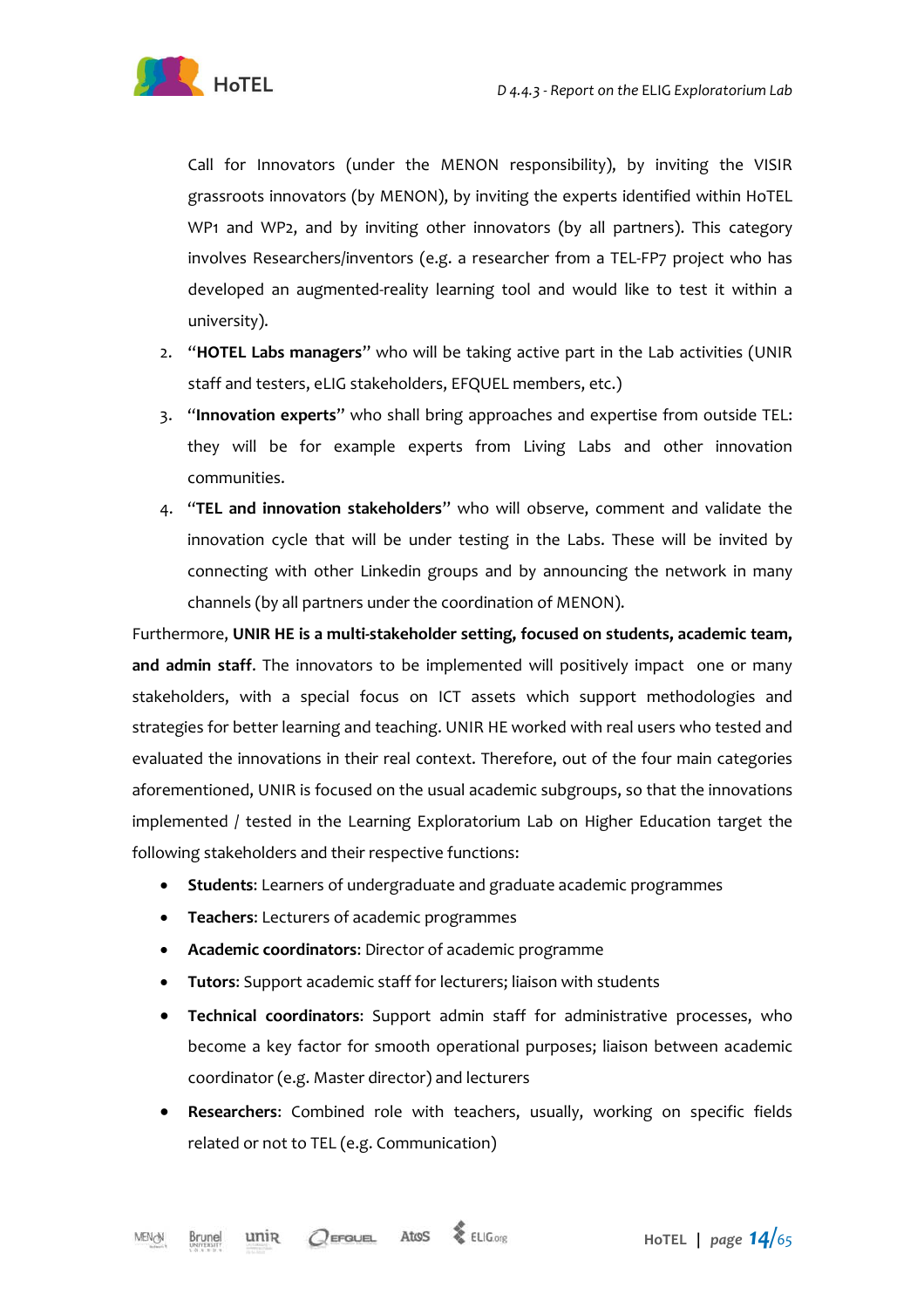

This Lab offers a support instrument for TEL innovators in the context of Higher Education to interact with experts and various stakeholders, in order to receive a fresh and thorough feedback to the specific innovation. In doing so, the Higher Education ecosystem gets new actors outside the usual working loop, but still inside the academic community, which can be of some benefit to the setting itself. The selected innovations will be tested in the Lab environment using HoTEL's 'Innovation Support Model', through an either practical or theoretical assessment iterative process, to which a detail feedback for improvement will be provided at the end.A virtual platform for the Exploratorium on Higher Education was set up in Sakai, as a place where to exchange all the support questionnaires and other relevant documents for innovators, as well as the means for constant communication between the innovators and with the different University stakeholder's trough different fora.

### **6. Innovations selected**

Initially, 39 innovations were forwarded to the UNIR Lab by the WP3 Call for Innovators. These were evaluated according to a series of criteria and their relevance and match with the Exploratorium Lab, as described in D4.4.1 WP4 Methodological Framework..

After further selection steps, such as the demand of further specific information, and several online sessions, the final set of 10 selected innovations within the process consisted of:

| Field                         | Project name | nnovator's<br>Surname     | Country   | nstitution                                      |
|-------------------------------|--------------|---------------------------|-----------|-------------------------------------------------|
| <b>Learning Analytics</b>     | A4Learning   | de-la-Fuente-<br>Valentín | Spain     | Universidad Internacional<br>de la Rioja        |
| Engineering                   | DML          | Morgan                    | Ireland   | National University of<br><b>Ireland Galway</b> |
| Collaboration<br>environments | GLUE!        | Alario-Hoyos              | Spain     | Universidad Carlos 3                            |
| <b>3D Immersion</b>           | <b>TOY</b>   | Mattila                   | Finland   | Finpeda                                         |
| Collaboration<br>environments | All-on-Top   | Grisolía                  | Argentina | Active Members of Educl@I<br><b>Network</b>     |

unip

Atos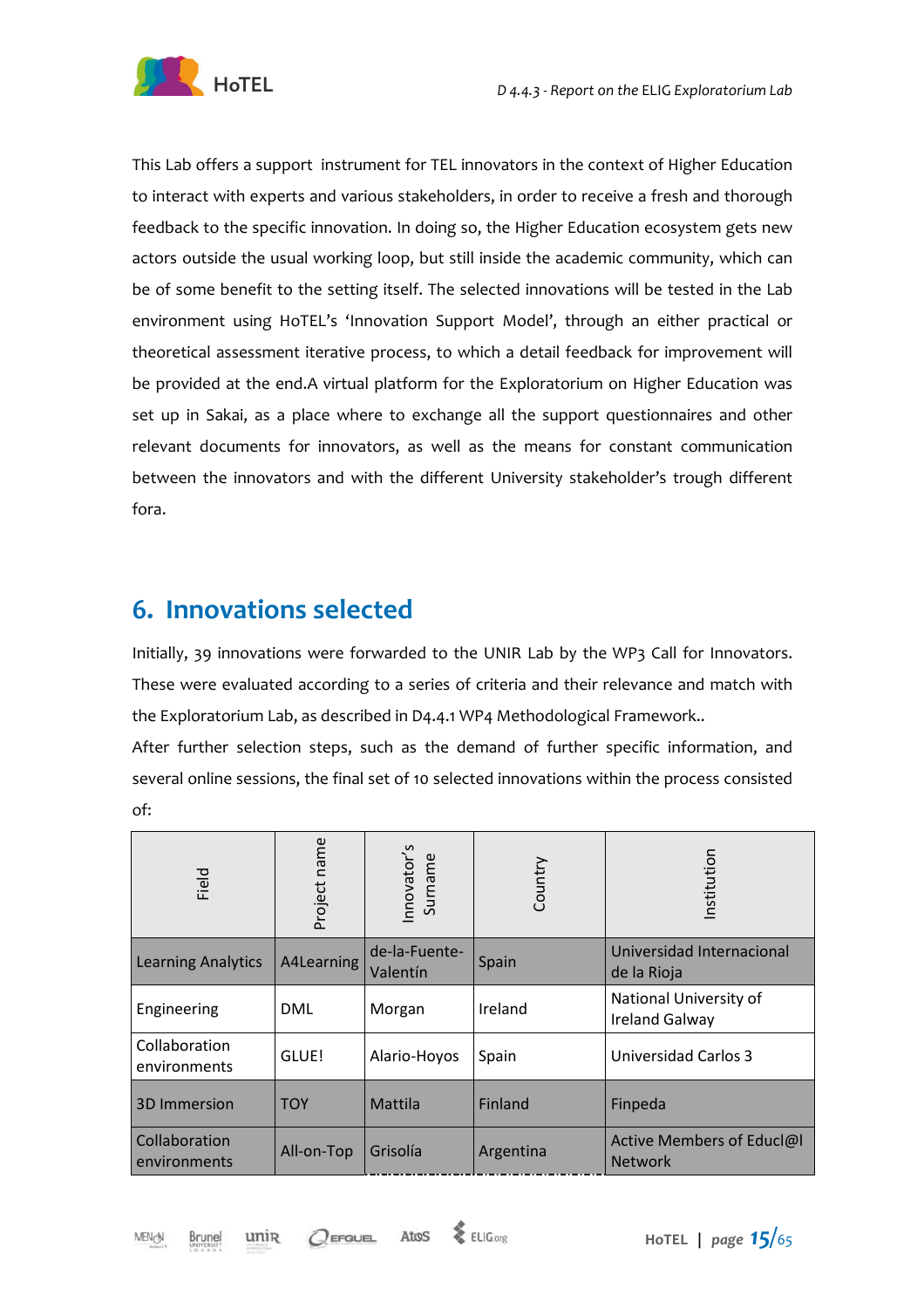

|                               |                     | Giorgis | Guatemala             |                                             |
|-------------------------------|---------------------|---------|-----------------------|---------------------------------------------|
| Inmersion                     | Cloud<br>University | Delabre | France                | Université Lyon 3                           |
| Collaboration<br>environments | <b>iLIME</b>        | Corbi   | Spain                 | <b>CSIC, MINECO</b>                         |
| Website                       | Know <sub>Fd</sub>  | Comba   | The United<br>Kingdom | <b>HALPH LTD</b>                            |
| Learning Analytics            | Lantern             | Alavi   | Switzerland           | École polytechnique<br>fédérale de Lausanne |
| 3D Learning<br>environments   | Virtual<br>Worlds   | Gretton | The United<br>Kingdom | University of Leicester                     |

Practically Implemented

Theoretical Assessment

Undecided at the moment of selection

Along this process, and as a result of the negotiation of terms, success criteria, and expected results, there were a number of drop-out milestones, from the very beginning of the Exploratorium, till nearly the final phase, which derived in a narrow-down final list of members who completed the full path. In subsequent steps, the drop-outs were:

| Field                         | Project name | nnovator's<br>Surname | Comment                                                                                                                                                                                                                                                                                                                           |
|-------------------------------|--------------|-----------------------|-----------------------------------------------------------------------------------------------------------------------------------------------------------------------------------------------------------------------------------------------------------------------------------------------------------------------------------|
| Engineering                   | DML          | Morgan                | This innovator was deeply involved in the<br>process. However, he expected us to buy all<br>the licenses of his product to run the test.<br>There was no way to agree on different terms,<br>so we decided to call off the process with this<br>innovator                                                                         |
| Collaboration<br>environments | GLUE!        | Alario-Hoyos          | In spite of the high interest of this innovator in<br>the process, he expected financial support to<br>implement GLUE! in an academic degree with<br>specific support for hiring the innovator. We<br>had a number of discussions about ways to<br>carry out this support, but the lack of budget<br>was critical to finally quit |

 $\text{MEN} \text{-}\!\!\!\!\circledcirc\!\!\!\!\circledcirc$ Brunel unin

 $Q$  EFGUEL Atos & ELIG.org

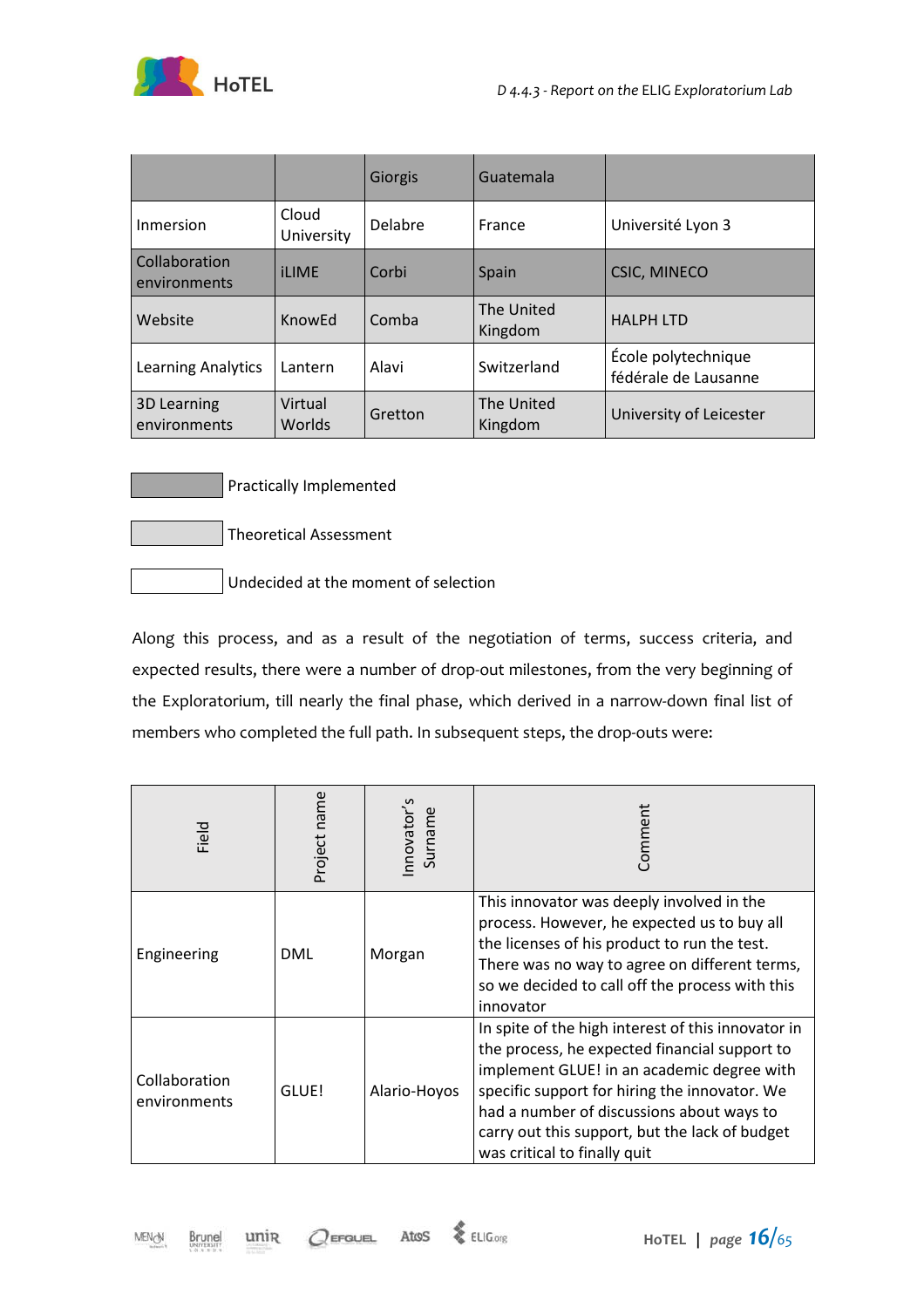

| Collaboration<br>environments |                     | Grisolía | They were really active until the final phase of<br>the process. We had half a dozen meetings,                                                                                                                                                                              |  |
|-------------------------------|---------------------|----------|-----------------------------------------------------------------------------------------------------------------------------------------------------------------------------------------------------------------------------------------------------------------------------|--|
|                               | All-on-Top          | Giorgis  | and also a workshop with students and experts<br>(which is reflected in the annexes). They quit<br>because of the modification of their<br>contractual relation with the home institutions                                                                                  |  |
| Immersion                     | Cloud<br>University | Delabre  | The innovator wanted to integrate the system<br>in the university, however we could not afford<br>that, and he lost interest                                                                                                                                                |  |
| Website                       | KnowEd              | Comba    | He quit right after the selection, with no clear<br>reason or further communication                                                                                                                                                                                         |  |
| Learning Analytics            | Lantern             | Alavi    | We discussed the potential implementation of<br>Lantern, however the final technical<br>requirements prevented us of providing a full<br>support. Although we offered technical<br>assistance for setting a virtual environment,<br>the innovator rejected this possibility |  |

At the end, the Exploratorium worked intensively with a strong core of 4 application cases (3 practical implementations and 1 theoretical assessment):

| Field                              | Project name      | nnovator's<br>Surname     | Comment                                                                                                                                                                                                                                                 |
|------------------------------------|-------------------|---------------------------|---------------------------------------------------------------------------------------------------------------------------------------------------------------------------------------------------------------------------------------------------------|
| Learning Analytics                 | A4Learning        | de-la-Fuente-<br>Valentín | A clear, determined setting, fully in line with<br>the university objectives. There was an active<br>participation in the full process, with neat and<br>useful reports for every step, which will be<br>reflected in the final conclusions             |
| 3D Immersion                       | <b>TOY</b>        | Mattila                   | A very fluent interaction with the innovator<br>and his team, thanks to live, hands-on sessions<br>in which the experts and the end-users work<br>together. The various phases reflected the<br>input from users into progress on the<br>implementation |
| Collaboration<br>environments      | <b>iLIME</b>      | Corbi                     | A promising development focused on analytics<br>and bid data sets with user tracking<br>information to support students and lecturers.<br>The innovator was largely committed and<br>provided interesting clues for improvement                         |
| <b>3D Learning</b><br>environments | Virtual<br>Worlds | Gretton                   | Very in line with TOY, however lacking of a<br>practical prototype to implement. The<br>constructive interaction between the<br>innovator, the experts and the potential end-<br>users, provided a clear input to the innovator,                        |

MENGN

Brunel

unin

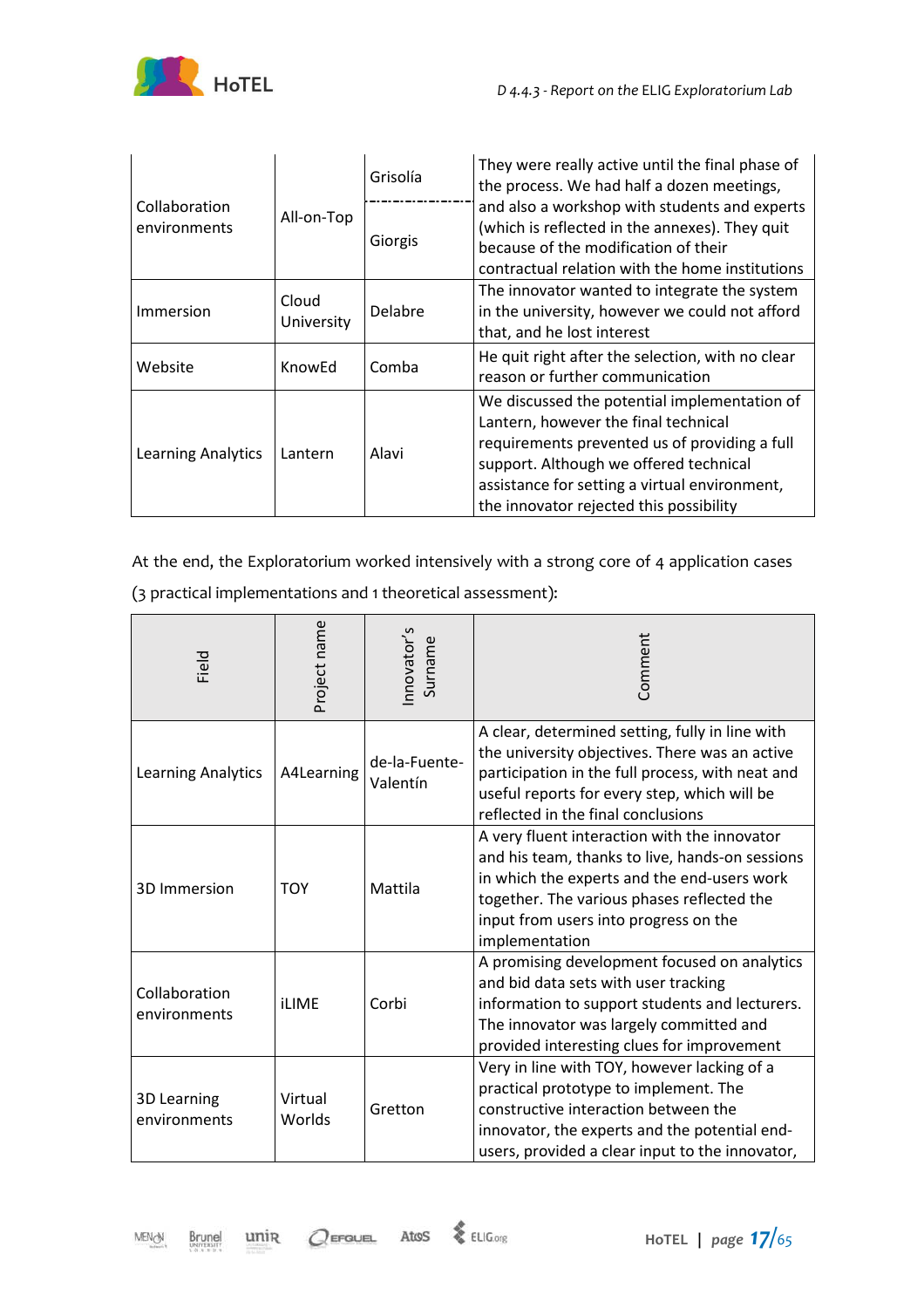

|  | the host and the process |
|--|--------------------------|
|--|--------------------------|

As for the practical implementations we fulfilled the Exploratorium initial objective of 3 innovations, and it was in our bottom-line action plan to prioritize this type of support, not being able to implement and support in this thorough way more innovations due to the higher involvement of resources it supposed of the whole University Community. Concerning the theoretical implementations, we didn't comply with the original schedule, however all the innovators, no matter the moment in which they quitted the process, showed a constructive approach which provided useful insights about the project and the support methodology. These insights will be reflected in a later section with conclusions and lessons learnt.

### **7. Implementation Phases**

The labs worked according to the following logic, discussed across the various Labs, and according to the general approach from the Hotel Project:

### **7.1 Discovery Phase**

The aim of this phase was to discover innovations and describe them in a structured format so that different innovations can be compared with each other. 39 innovations were collected through the WP 3 call for innovators and described using a standardized template. Many of the applications were off-focused and quite demanding for direct funding. After a first round of selection and further requested information, from the 39 cases, 10 were selected (listed in the previous section). Individual launching online sessions were carried out with each innovator, to explain the Exploratorium programme and planned activities, and after a Declaration of Intention document was signed with each of them, they were then asked to fill in the self-assessment form (Form A). Self-assessments for all six of the innovations are available in the Annex section.

### **7.2 Analysis Phase**

During this phase, the innovations were analysed from a full multi-stakeholder viewpoint. Categories of analysis will be a) sectors/ context of innovation, b) impact of innovation, c) stakeholders involved in innovation, d) process of development of innovation, e) serendipitous elements in innovation, f) unique nature of innovation, g) innovation elements in innovation, etc..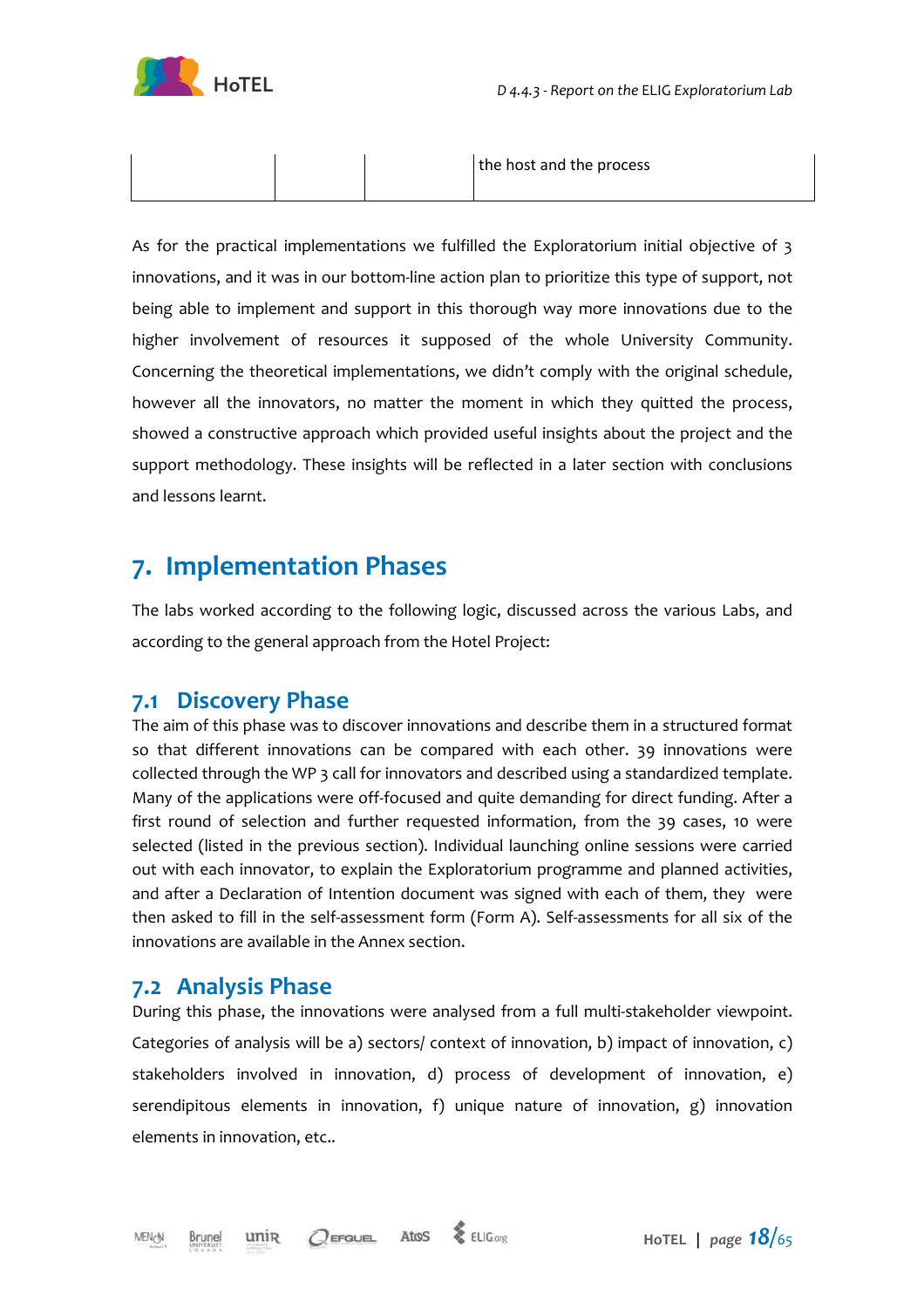

In practice, during the analysis phase 4 reviewers were recruited to analyse the cases. The reviewers were recruited for their experience in the work field, and in similar processes. The recruited reviewers were:

- Ing. José Luis Santos. University of Leuven, The Netherlands
- Dr. Jordán Pascual. University of Oviedo, Spain
- Dr. Carina González. University of La Laguna, Spain
- Dr. Ana Manzanal. Universidad Internacional de La Rioja (UNIR), Spain

Each case was reviewed by the four reviewers, until June 2014, who filled in a detailed review sheet for each case (Form B). Based on the feedback received from the reviewers, the UNIR team consolidated the reviews into a single set of conclusions and recommendations (Form C) which were then shared with the innovators as formal feedback on their case. These Form B and Form C contain the review sheets and the consolidated review sheet for each of the cases, which provide an initial classification of the innovation, and according recommendation, and can be found in the Annex section. At the end of this phase, 6 cases had dropped-out because of a variety of reasons, commented in the previous section. Along the process, all these 6 drop-outs left valuable inputs about the model, the project, and the process itself, which are reflected in the conclusions section. Therefore, we do not consider them as failures, but as part of the selection and negotiation process with the innovators.

#### **7.3 Transfer and Support phase**

This phase aims to see how an innovation could be either transferred to another context or how an innovation could be further developed within the same context.

In our case, 3 innovations were practically implemented, interacting with experts and endusers in order to provide insight to their developments. These 3 innovators actually applied the valuable input from the target groups, which was discussed in later online meetings with the same contributors, and new discussion groups. In addition, the innovator for theoretical assessment, followed the same process, presenting their innovation to different UNIR Higher Education Community members, which allowed for a refinement step of the innovation.

In total, we organized 2 practical/ theoretical sessions per innovator until October 2014, in an iterative process, so that the innovators could complement the initial assessment by the reviewers, and the later advice from the Lab team. Forms D and G reflects on these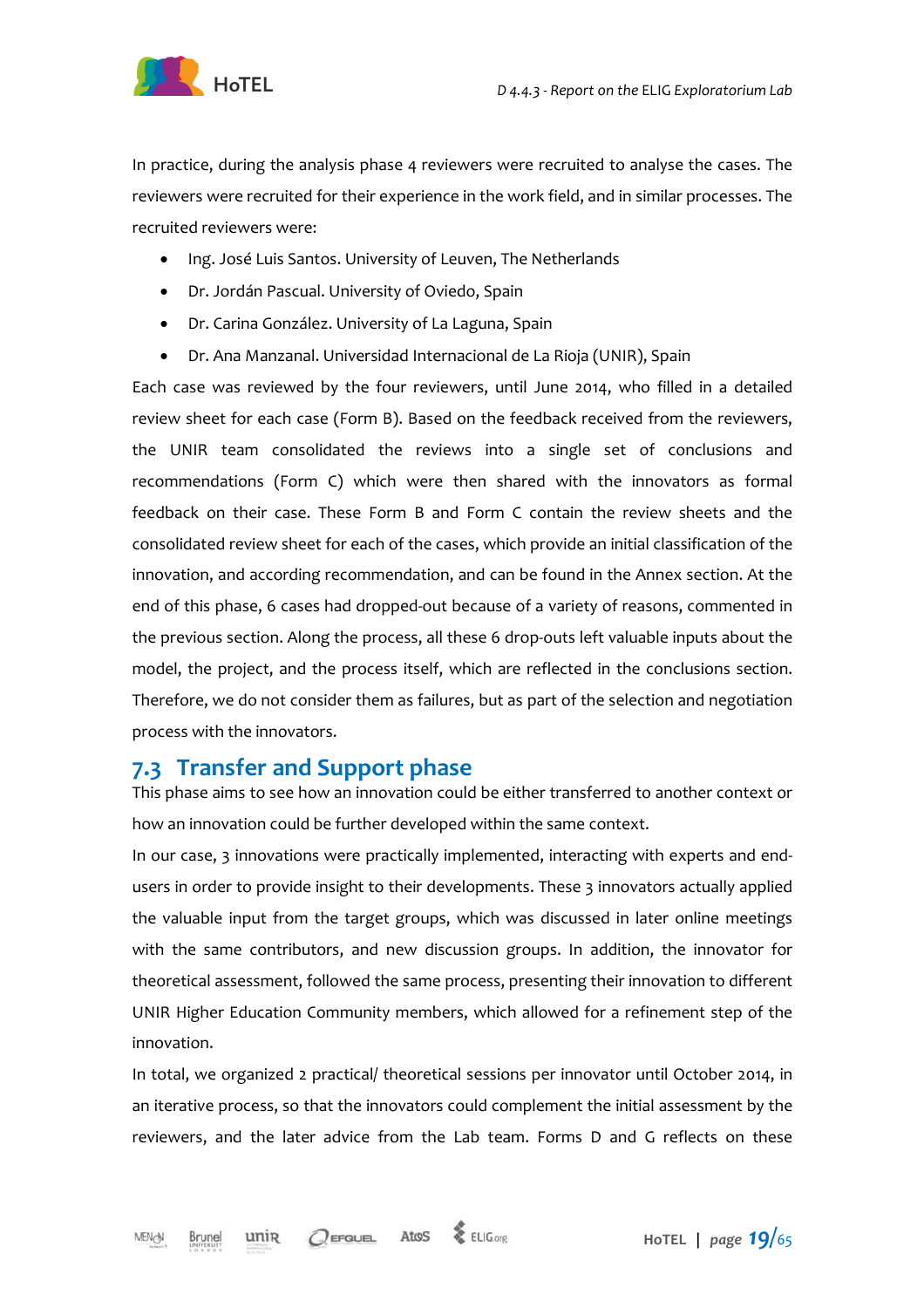

findings, as the second self-assessment questionnaire completed by the innovator, to evaluate the evolution of their innovation after the HOTEL Projecct process, and their feedback to the general ISM methodology, and they can be found in the Annex section. At this stage, we decided to provide an overall assessment to the innovators, along with the live sessions that all held during this phase. In doing so, they had a first-hand input from the experts in the format of a focus group with an active discussion, right after every session. Forms E and F were therefore, integrated into the coaching process, and used as an input to produce the final Form G from every participant.

As part of the final transfer and mainstreaming phase of the support process, special importance was given to the specific dissemination of the HOTEL Innovations through UNIR channels, with reports published in the University media and networks, in order to enhance the outreach and knowledge of the Innovations in the Higher Education Community, and its possibilities of implementation and cooperation with interested end-users.

The final HOTEL workshop to be carried out during the XVI International Symposium on Computers in Education (SIIE 2014) in Logroño (Spain), two of the Higher Education Innovators will present their Innovation and it's evolution in the frame of HOTEL project to the international Technology Enhanced Learning Community. This final workshop is organised and supported outside the project lifetime, by the own means of UNIR, as host and organizer, and ELIG, as speaker.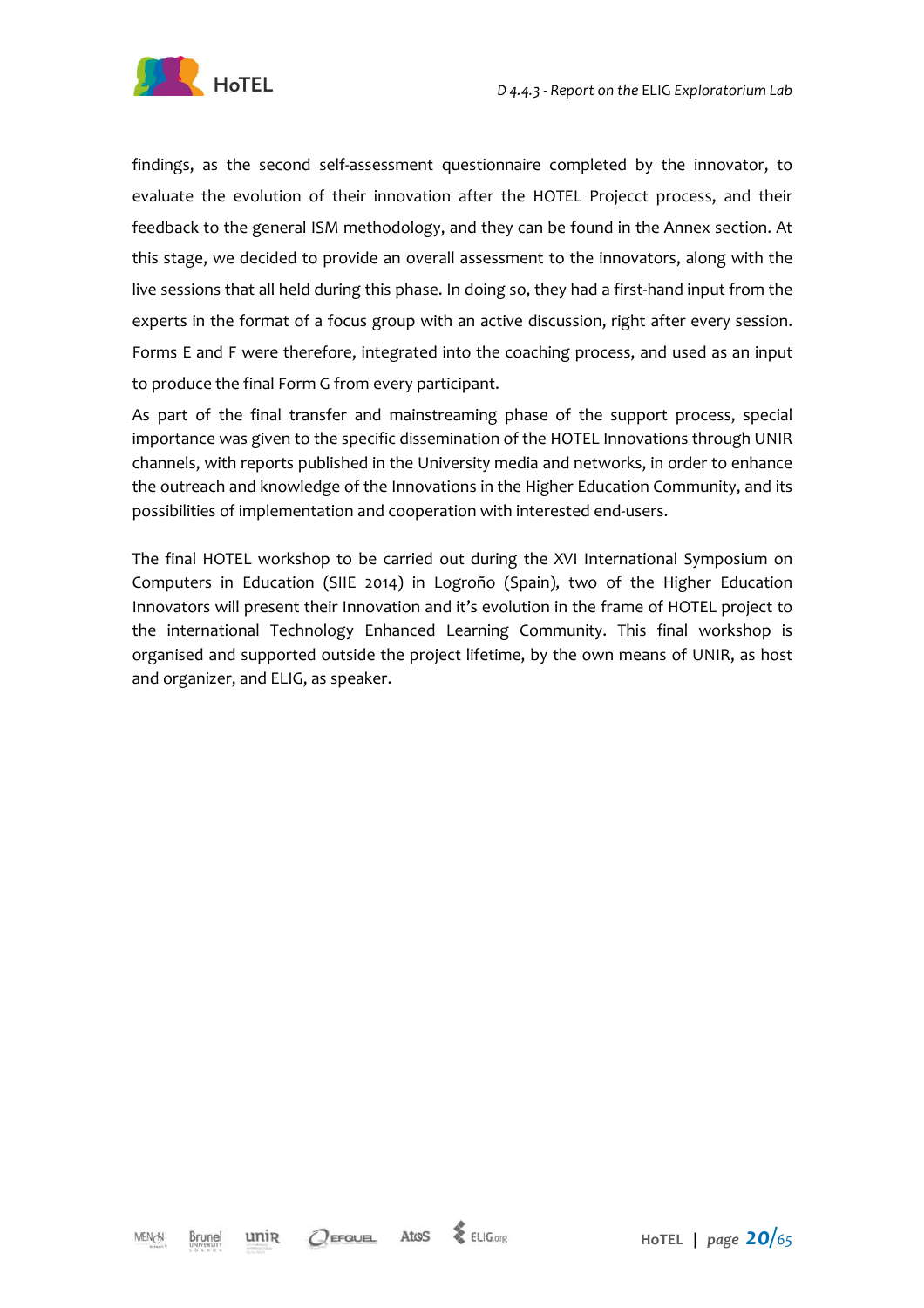

WP4 | D 4.4.2

# **HoTEL WP4 – ELIG Lab 2, on Learning@Work**

Author(s)

Andreas Meiszner (ELIG) Elmar Husmann (ELIG) Claudia Didjurgeit (ELIG) Ana Faria (SCIO) Kelwyn Looi (Pearson)

|  |            |  | nature status version doc date due date |            |
|--|------------|--|-----------------------------------------|------------|
|  | O Final v1 |  |                                         | 28.08.2014 |

31.08.2014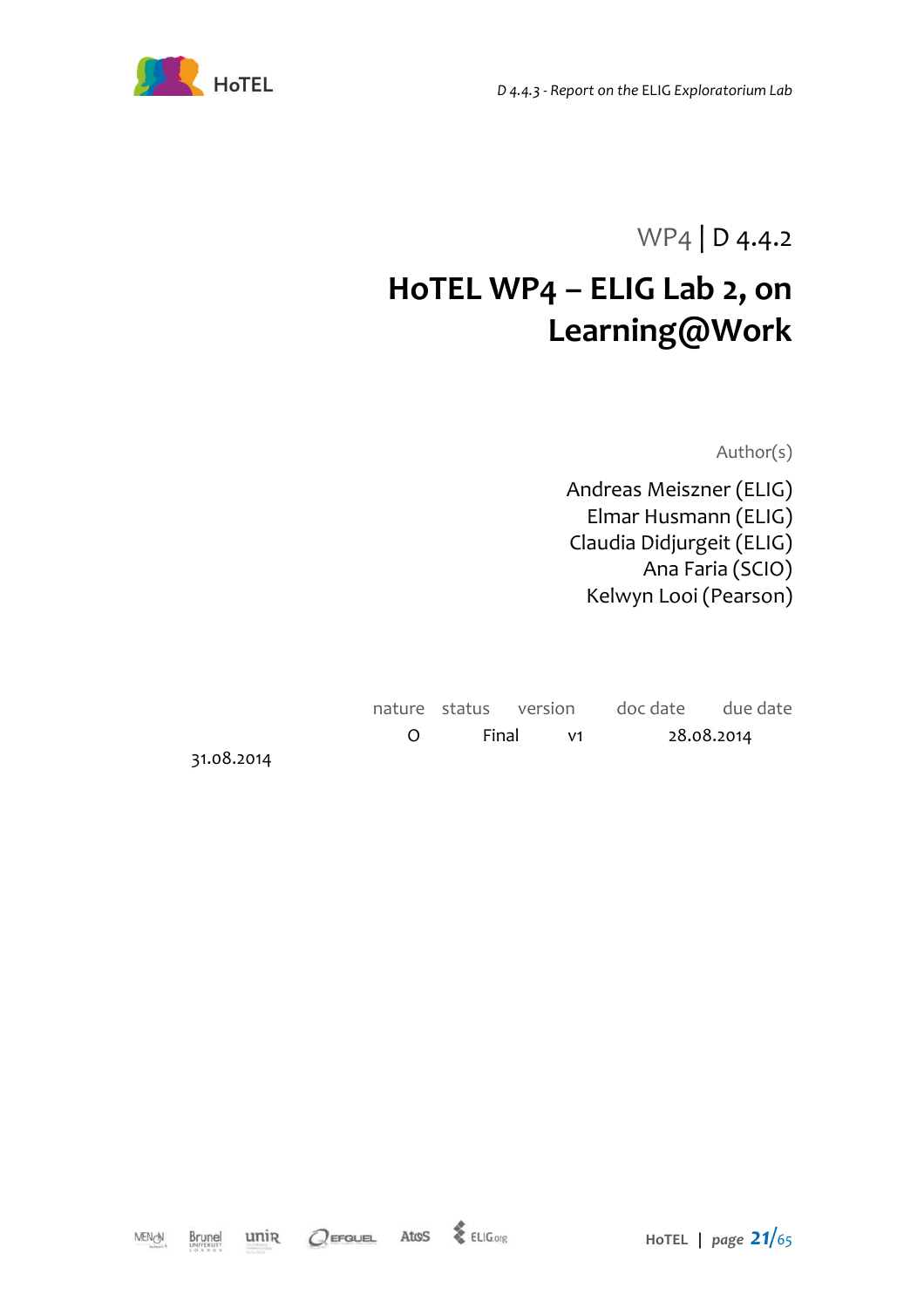

### **8. ELIG Learning@Work Lab Implementation**

#### **8.1 Introduction**

The ELIG Learning@Work Exploratorium Lab is organized a part of the HoTEL (Holistic Approach to Technology Enhanced Learning) that is a support action of the 7th Framework Programme and aims to design, develop and test an "Innovation Support Model" in the area of Technology Enhanced Learning (TEL), to enhance the speed and quality of innovation in TEL in Europe.

The ELIG Learning@Work Exploratorium Lab, as addressed in the Description of Work, is about implementation and exploration of HoTEL project findings with real users and context, where users - along with researchers and other stakeholders - look into new approaches, solutions, models, and services, to name a few of possible outcomes. In HoTEL, Exploratoria involve society, and the ecosystem described for each of them, taking into consideration the various roles and services provided. Every Exploratorium promotes innovation across stakeholders inside the environment, and across the Exploratoria, orchestrated by HoTEL, making the user the real unit of activity and communication node of this infrastructure. The collected requirements and design in this task were analysed and documented so that this process could be re-used in other contexts. Every Lab is using the same set of information retrieval forms as presented in the D4.4.1 Annex, with further modifications of this initial set being subject to the respective Lab methodology and as represented in the following. Furthermore, the Labs are controlled, simulated systems, as safe environments, with stakeholders to test the innovation, along the whole process from A to B. The aim of the Learning Exploratorium Labs is therefore to accelerate the innovation process, to provide a holistic approach, thanks to HoTEL Innovation Support Model (ISM), in an iterative strategy.

The ELIG Learning@Work Exploratorium Lab attempts to accelerate the innovation process by providing a holistic approach and an iterative strategy. The Lab assess a number of practical and theoretical implementations.

The practical implementation of the innovations within the ELIG Learning@Work Exploratorium Lab develops innovations in real learning scenarios, so as to test these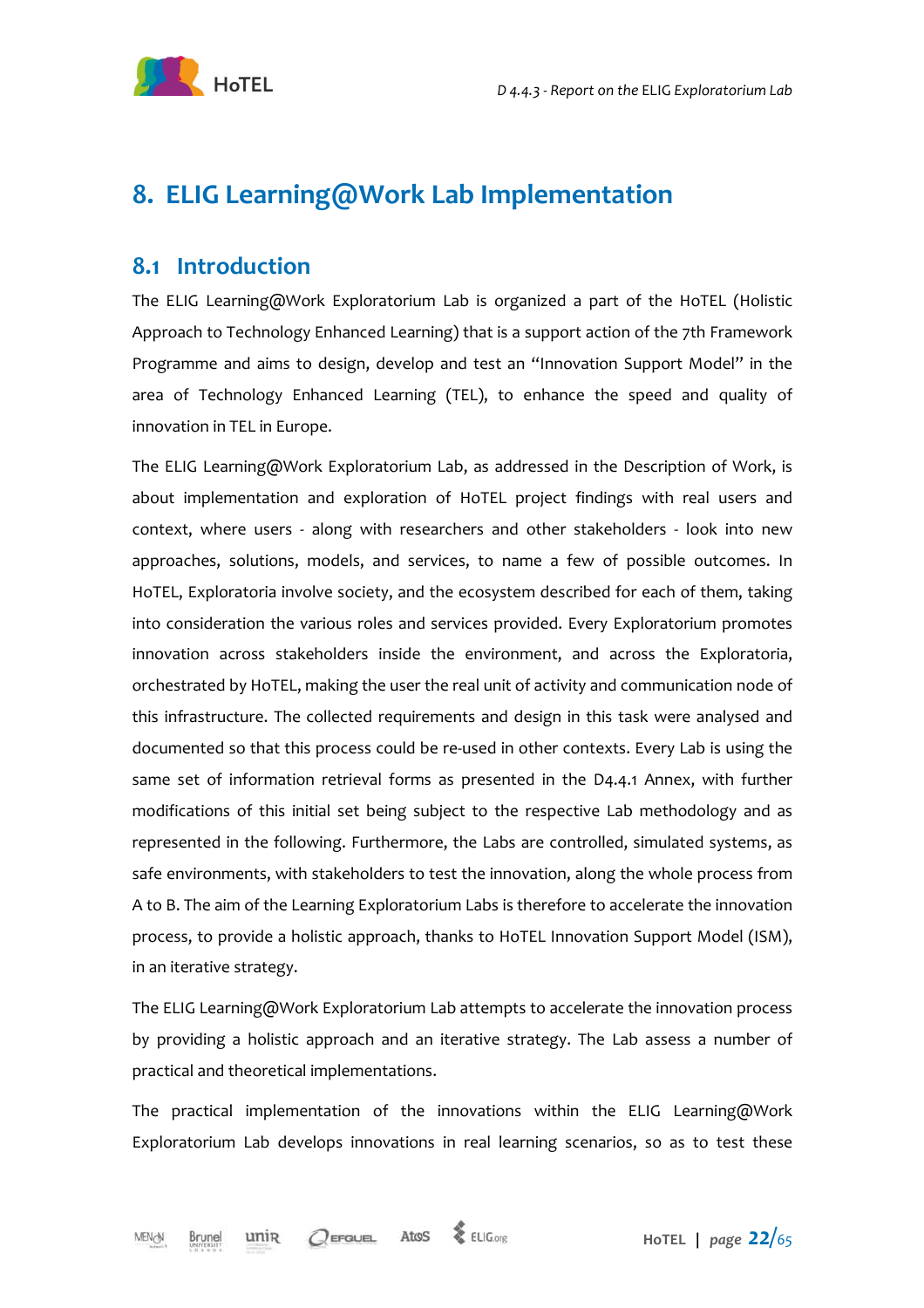

innovations and find a way to accelerate the innovation cycle of these innovations. The theoretical assessment of the innovations within the ELIG Learning@Work Exploratorium Lab evaluates innovations, so as to develop a series of recommendations for improvement and find a way to accelerate the innovation cycle of these innovations. The ELIG Learning@Work Exploratorium Lab builds on the ideas, suggestions, experiences collected and presented within the initial screening and data collecting process of the HoTEL project and to provide a space to discuss, analyse, explore:

- How learning theories have contributed to new ways of using ICT for learning in practice, and with a particular focus on learning at work, or education provided by corporates.
- How to scout bottom-up innovative uses of ICT for learning and how to support grassroots innovators.
- How innovation support might be replicated, mainstreamed, transferred or sustained.

This report provides an overview about the method, activities and results from the ELIG Learning@Work Exploratorium Lab.

### **9. Methodological process**

### **9.1 Overall approach**

The ELIG Learning@Work Exploratorium Lab is designed around the concept of Information and Communication Technologies innovations, applied for the enhancement of learning and teaching processes and practices in environments that have been primarily designed to support learning at work or within a professional and adult learning context. The ultimate boundary of the ELIG Lab is however fluid as Higher Education is providing more and more offers targeted at adult or professionals, including learning at work; while on the opposite end more and more private actors do provide higher an post graduate education offers.

The ELIG Learning@Work Exploratorium Lab worked with real users who were assisted in applying a range of project findings in a real context, exploring how their effective adoption could be assured and supported in this context.

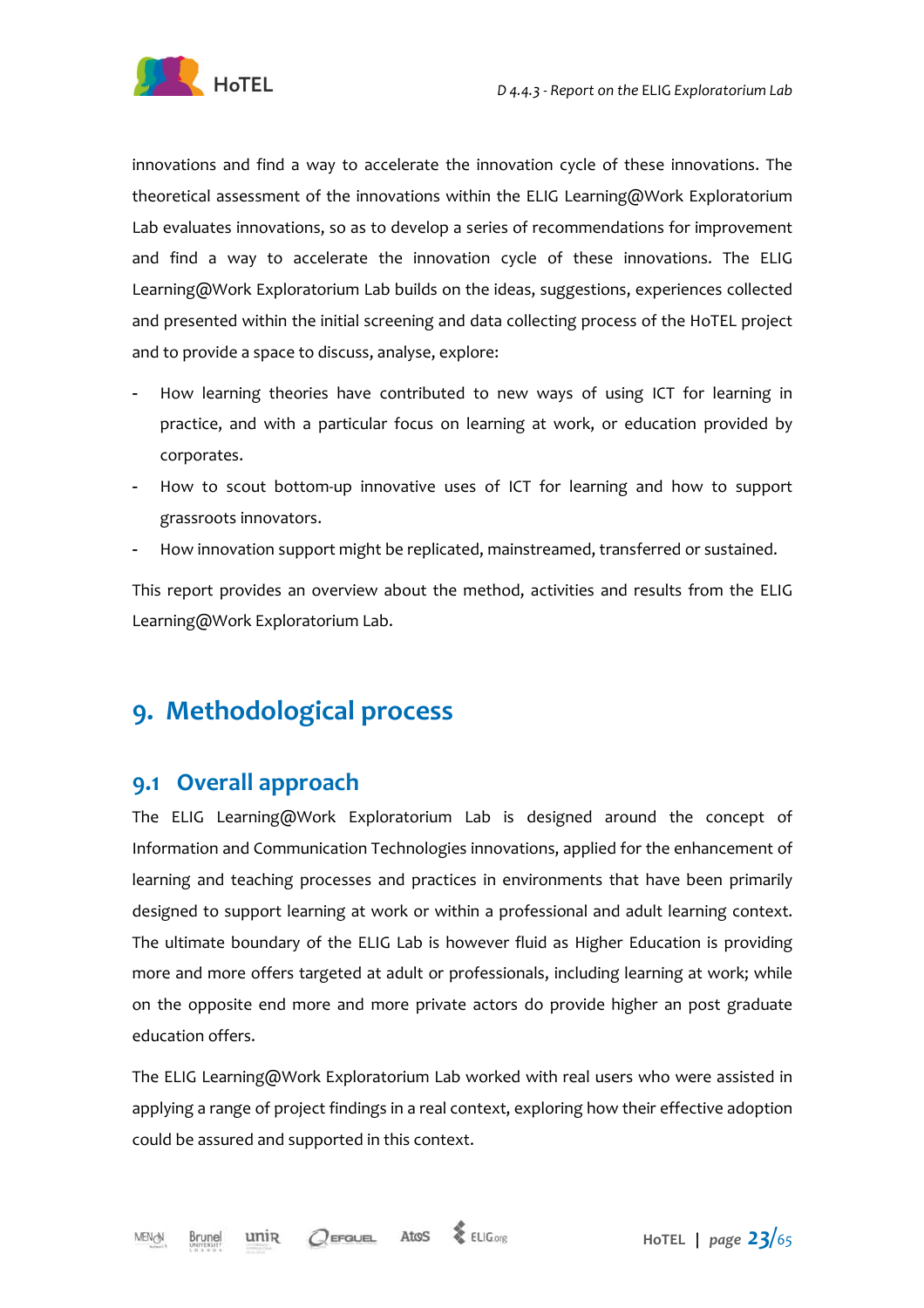

In line with the HoTEL project objective, the ELIG Learning@Work Exploratorium Lab attempted to explore how learning theories contribute to new ways of using ICT for learning in practice, and with a particular focus on learning at work, or education provided by corporates. Therefore the lab did not limit itself to any given learning paradigm, learning theory, or learning practice, but instead on the criteria 'innovativeness'.

The types of innovative technology to be implemented and/or tested within the Lab were case dependent. With regards to areas of learning a particular focus had been placed on learning at work; or within a professional and adult learning context.

### **9.2 Drawing from the overall ISM HoTEL model objectives**

The HoTEL project is designing and testing an ISM, and that means a different thing than an "Innovation Model". We believe that Innovation, particularly in the field of TEL, may take very different forms than the classic paradigm that moves from research through prototypes to massive commercial exploitation.

In the field of TEL, innovation may frequently start in a classroom or in a community of practice, or may be the result of massive use of a technology not born for educational purpose.

This means that any "innovation support model" must fit into the variety of modes and contexts in which innovation may emerge, and have different, adaptable ways to support it.

The road to success for a TEL innovation depends, to a large extent, on the possibility to be understood and supported by some categories of stakeholders that are not always the same (e.g. industrial investors, school leaders, publishers, policy makers, teachers' networks, student associations, consultants, etc.).

Not all of them might ultimately influence every kind of TEL innovation with similar leverage, but it is important to consider the full spectrum of involved interests to select the most crucial representatives of stakeholders to discuss/support the innovation development.

Furthermore, what appears a big success in a certain context may not work at all in another context (e.g. country, socio-economic environment, organization, or sector). It is therefore fundamental to identify not only "what works" but also "where" and "under which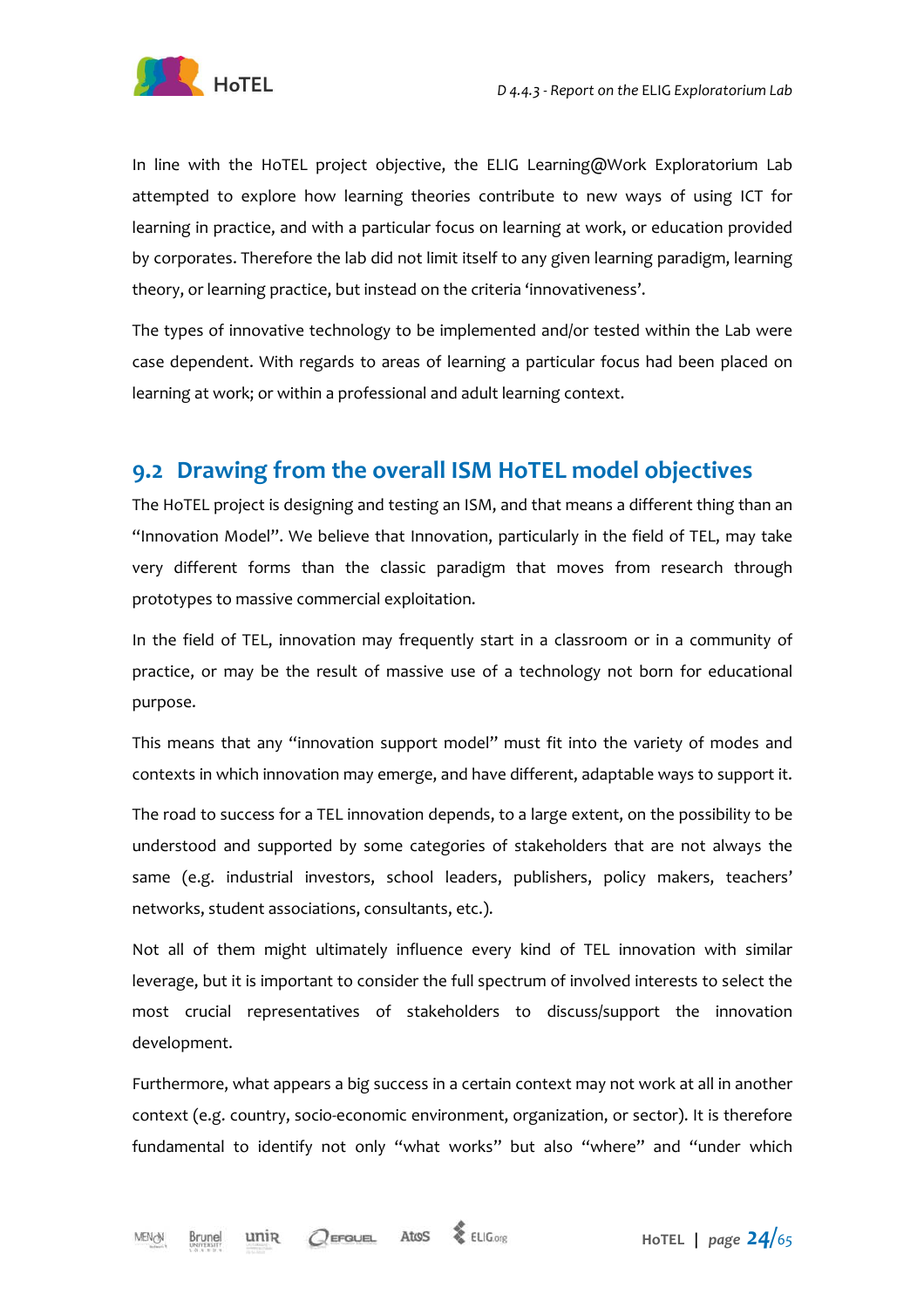



conditions", distinguishing between success factors that are relatively "unique", specific to the context, and others that can more easily be found or reproduced in other contexts.

Based on these considerations, a number of "structuring assumptions" can be taken as the basis of the HoTEL ISM:

- 1. Recognition of the diversity of innovation paths, along with innovation channels, start points, contexts, expected outcomes, success criteria and, in general, every single step and factor of the support model and the setting.
- 2. Recognition of an existent difficulty on measuring "success" within a TEL innovation setting. How is success defined? Do we use pedagogical, technological, socio-economic, business-economic, or other criteria to determine what can be considered as being a success?
- 3. Embedded flexibility and adaptability of the support model in order to match different stages of innovation development and different contexts and innovation paths. The support model must take the various key factors from every context, stakeholder, and user, to integrate them into the innovation, so that a unique experience is produced. This unique experience feeds every actor of the setting (i.e. Higher Education, Workplace Learning, and Informal Learning in Networks), included the model and the innovation themselves, making a full iterative cycle.
- 4. The core concept in the support model is that of a "multi-stakeholder ecosystem" (with different stakeholder representatives according to the nature of the innovation proposed) that analyses and eventually tests the proposed innovation from a multi-perspective approach, identifying all the strengths and the weaknesses from each relevant stakeholder's perspective. This test might be either:

a) Practical, on the ground, with real users and in a real context-setting.

b) Theoretical, with a deep-thinking test bench by experts and qualified users.

- 5. Context-sensitivity of the analysis and support action proposed, in order to distinguish transferable from non-transferable success factors, according to a welldefined set of criteria.
- 6. If implemented, the innovation must take from the support model all the required input for a fresh start, making a three-step implementation phase. With this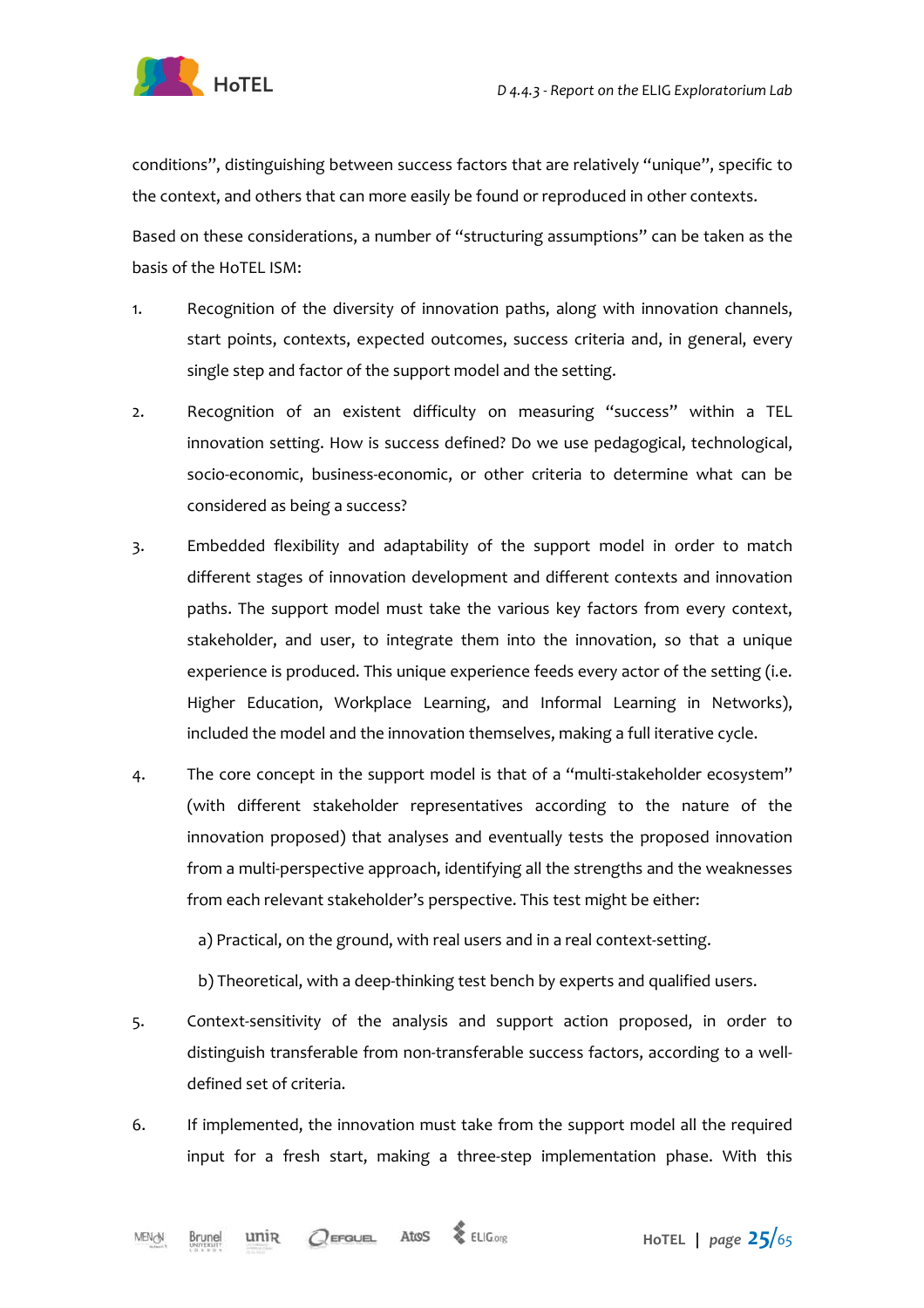



approach, the implementation makes use of all the lessons learnt and best practices from the theoretical phase with the Lab, but it will not be restricted by them when it comes to a market-context, which might take into account an additional set of success criteria and specific implementation conditions.

### **9.3 The Pearson Efficacy Framework as a starting analytical framework for the theoretical and practical assessments**

The development of the detailed Lab methodology also included an initial screening how innovation is supported in a learning at work context; or within a professional and adult learning context. This initial screening allowed for the identification of an operational analytical framework, the Pearson Efficacy Framework that appeared to align well with the overall HoTEL project requirements of comprising constituencies, characteristics, processes, involved stakeholders and expected outcomes. Moreover the Pearson Efficacy Framework has been identified as a potential suitable and structured analytical tool so to set up an innovation-friendly environment to build on the ideas, suggestions, experiences collected and presented.

The ELIG Learning@Work Exploratorium Lab thus drew on the Pearson Efficacy Framework as an operational analytical framework and means to use it within the theoretical and practical assessments, and to evaluate its usefulness and limitations with regards to:

- Scouting bottom-up innovative uses of ICT for learning and how to support grassroots innovators.
- How innovation support might be replicated, mainstreamed, transferred or sustained.

The Pearson Efficacy Framework has been further explored within an initial joint ELIG Pearson workshop that had been organized as a part of the HoTEL project at the 2013 Online Educa Berlin conference. Given the vast experiences on its application within Pearson, and the positive outcomes of the workshop is was decided to use it as starting analytical framework for the theoretical and practical assessments of the ELIG Learning@Work Exploratorium Lab. For further information on the Pearson Efficacy Framework it is referred to http://efficacy.pearson.com.

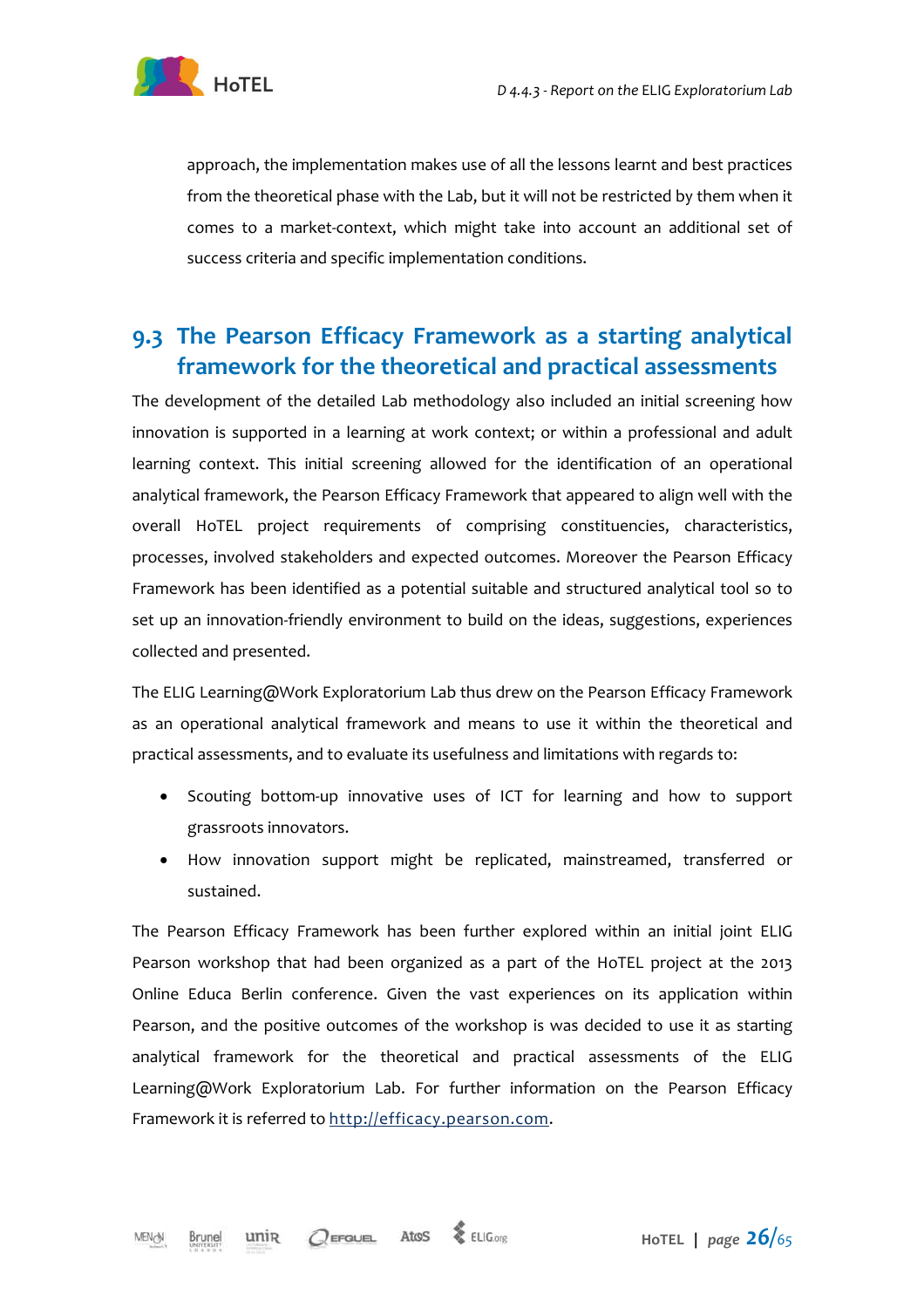

#### **9.4 Assessment and evaluation**

In accordance with the overall HoTEL project methodology (see D4.4.1) the theoretic and practical assessment of the cases included a guided collaborative assessment exercise, providing – inter-alia – more detailed information on:

- Background & introduction
- Conception and progress to date
- Outcomes & value proposition
- Measures of achievements and success
- Impact

The guided collaborative assessment also drew on the Pearson Efficacy Framework.

The guided collaborative assessment exercise generally involved the case owner, the ELIG Learning@Work Exploratorium Lab team, experts from the ELIG network, and, and notably for the practical cases, local stakeholders.

### **10.Stakeholders involved**

#### **10.1 Stakeholder target group**

The purposes of the ELIG Learning@Work Exploratorium Lab was to encourage users to interact, collaborate, and contribute with others, so that they could develop competences and achieve valuable knowledge. For this reason the following type of stakeholder groups had been involved in the lab.

1. "**TEL innovators**" of any background including within the ELIG Lab context the case owners. Within the 3 practical cases two distinct groups of TEL innovators had been addressed:

• Micro innovators, such as the ones reached via the practical Lab phase like Comenius, Simpiens, or Lab4Ed, whose innovation has been developed at a micro level and who wanted to test their innovation towards scalability and mainstreaming.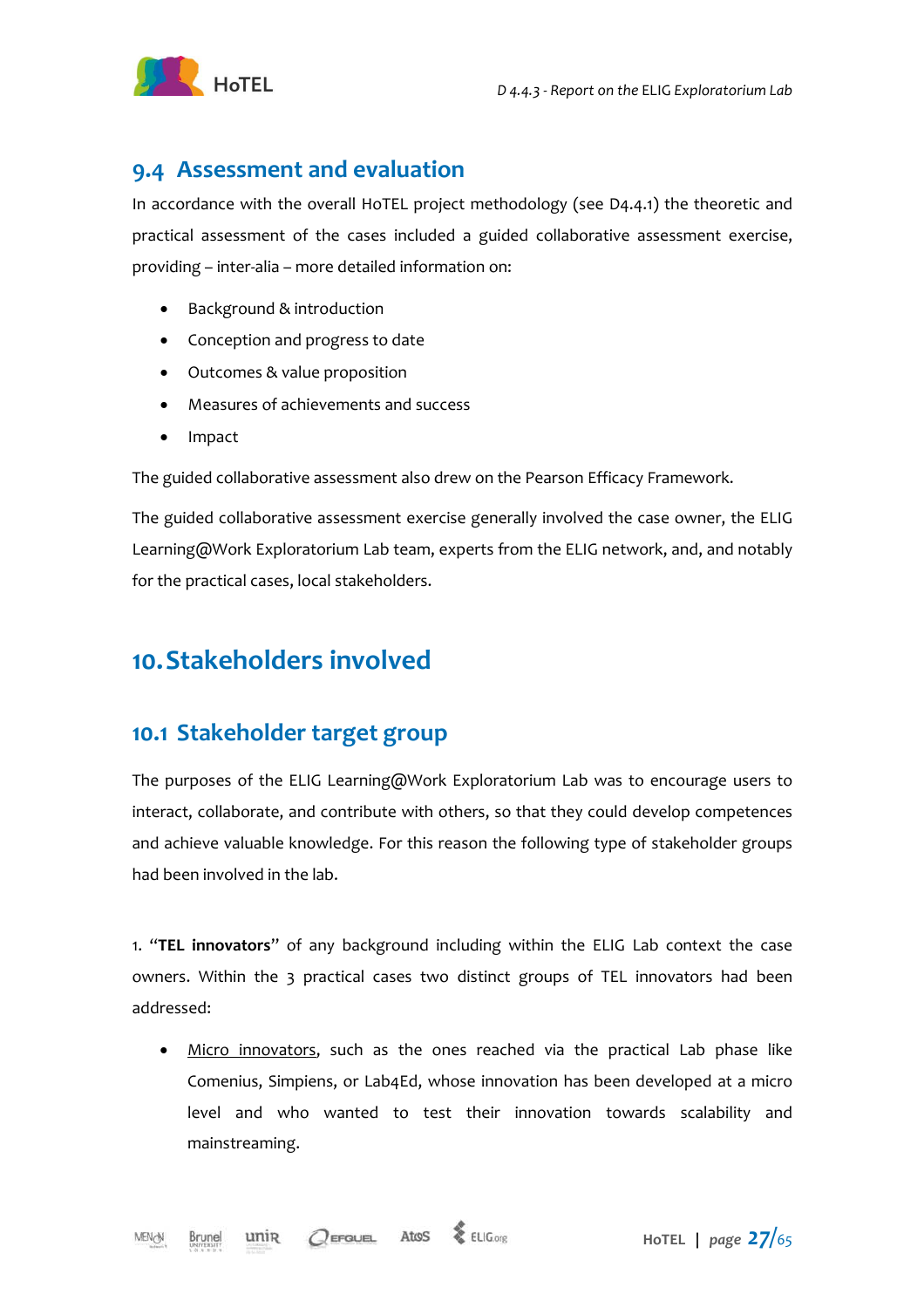

- Early stage innovators, such as the ones reached via the practical Lab phase and whose innovation was at an early stage of development and therefore should be tested exploring the options for further development. This group had been in particular involved in the practical case 3 Lab4Ed as part of an idea contest that had been carried out alongside the Lab4Ed piloting activities.
- 2. "**HoTEL Lab managers**" who were taking active part in the Lab activities.
- 3. "**Innovation experts**" from the ELIG membership, such as from Pearson Education, Line Education, Towards Maturity, PAU Education, etc., who brought approaches and expertise from outside TEL Labs and that had been involved in a number of ways, such as via the various workshops and seminars.
- 4. The wider international academic and professional community, as involved via the workshops and seminars run within the ELIG Learning@Work Exploratorium Lab.

#### **10.2 Engagement with local stakeholders**

The ELIG Learning@Work Exploratorium Lab activities, including assessment and evaluation of cases and approaches, have been supported through regular engagement with local stakeholders from the target group. The geographical proximity of the three practical cases, in the northern Portugal and greater Porto region, allowed for and facilitated engagement with the local target groups, through inter-alia regular weekly physical meet ups and virtual follow up actions during the month February to July 2014. The set of several stakeholders that had supported the HoTEL project in one way or another was composed by training centres (such as OpenSpace and Centro de Formação Avançada Comenius), technological departments (such as the Centro de Estudos das Tecnologias e Ciências da Comunicação - CETAC.MEDIA), by higher education institutions (such as Universidade do Porto, Universidade do Minho, Universidade de Aveiro, Universidade de Coimbra), by polytechnics (such as the Instituto Politécnico do Porto), by educational schools (such as Escola Superior de Educação do Porto), and also by research departments (such as Núcleo de Estudos e Inovação da Pedagogia do Instituto de Educação – NEIP-IE).

### **10.3 Involvement of experts**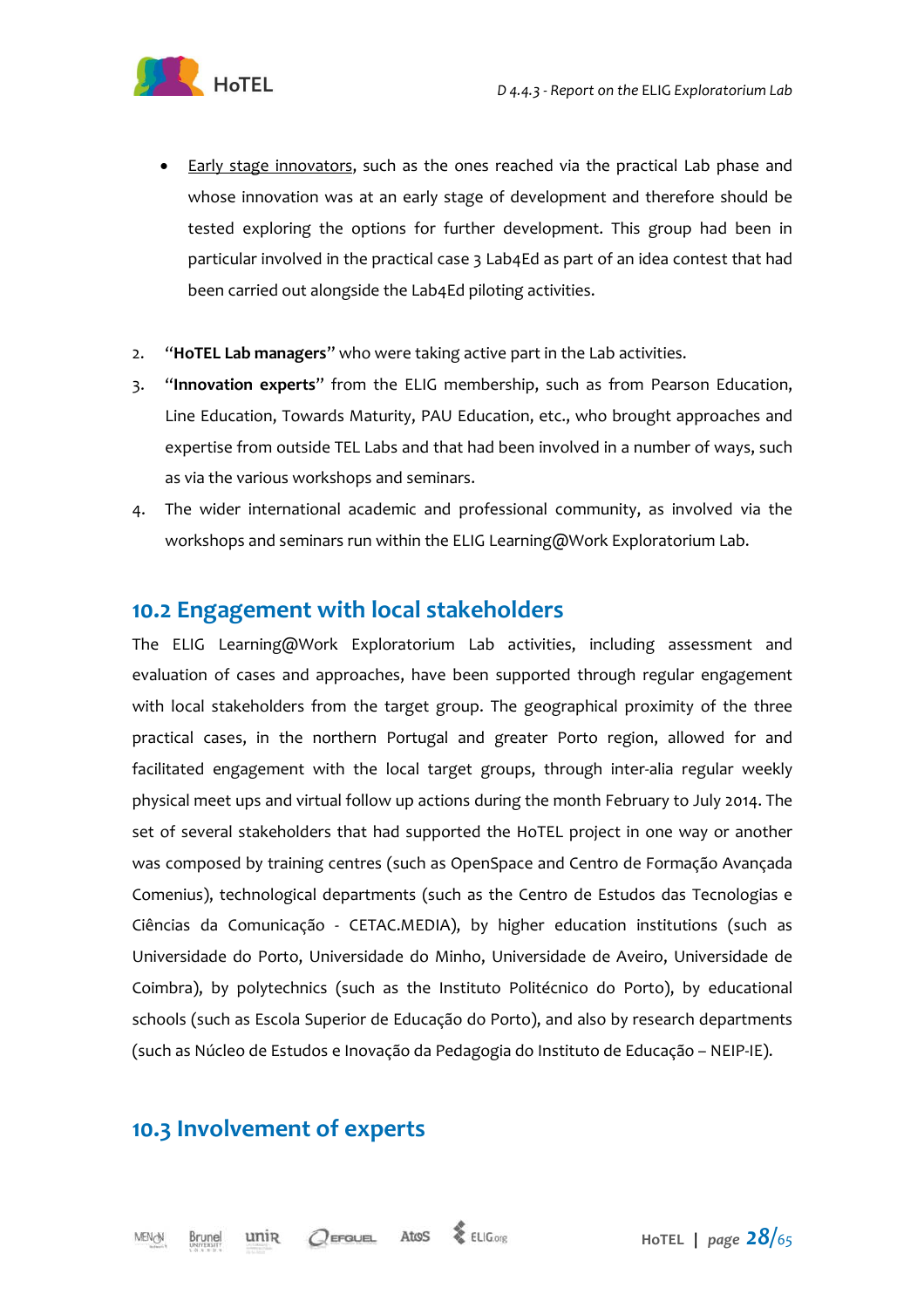

Industry experts from the ELIG Lab had been involved in the analysis, evaluation and support processes as detailed within this report at specific times. Notably the ELIG Learning@Work Exploratorium Lab team would like to express their appreciations to Kelwyn Looi (Pearson), Vaithegi Vasanthakumar (Pearson), Fadi Khalek (Pearson), Dr Adam Black (Pearson), Piers Lea (LINE Education), and Laura Overton (Towards Maturity), as well as the wider teams from ICWE, Pau Education, Stockholm University, and more generally all ELIG members that had been involved in the project at one point or another.

### **11. selected lab cases**

During the month of October to December 2013 an initial focus had been on the selection of suitable TEL cases for the theoretical and practical assessments. TEL cases have been selected in accordance to the HoTEL wide project methodology (see D4.4.1) and are presented in the following.

| Case                                                                      | Area                      | Purpose                                                                                                                                                                                                                                                                                                                                    |
|---------------------------------------------------------------------------|---------------------------|--------------------------------------------------------------------------------------------------------------------------------------------------------------------------------------------------------------------------------------------------------------------------------------------------------------------------------------------|
| 1. Comenius (PT)                                                          | Postgraduate<br>education | To provide a local relevant course on e-learning<br>tools and platforms, using a blended approach with<br>option of having physical trainings taking<br>simultaneously place in three different locations<br>(Porto, Coimbra, and Lisbon).                                                                                                 |
| 2. Simpiens (PT)                                                          | <b>MOOCs</b>              | To establish itself as the Portuguese best MOOC<br>solution to acquire new and desirable skills for the<br>job market.                                                                                                                                                                                                                     |
| 3. Lab4Ed (PT)<br>3.1 +3 micro cases<br>(as a part of idea<br>contest)    | Education<br>development  | To build up capacity in students and young<br>entrepreneurs on how to use analytical tools so to<br>turn their ideas into products and services, and how<br>those tools and services might be orchestrated.                                                                                                                                |
| 4. Pearson Group<br>(UK)                                                  | Analytical tool           | To provide a rigorous and scalable quality assurance<br>system that checks what necessary conditions are in<br>place for an education programme to deliver the<br>intended learning outcomes.                                                                                                                                              |
| 5. Laureate Online<br>Education (NL) /<br>University of<br>Liverpool (UK) | Post degree<br>education  | To uses Critical Action Learning and Action Research<br>learning methods to bring real-world challenges to<br>the classroom, and to foster practical relevant<br>doctor level research while simultaneously enabling<br>learning, collaboration and practicing of the<br>theoretic subjects within virtual distributed student<br>cohorts. |

unin

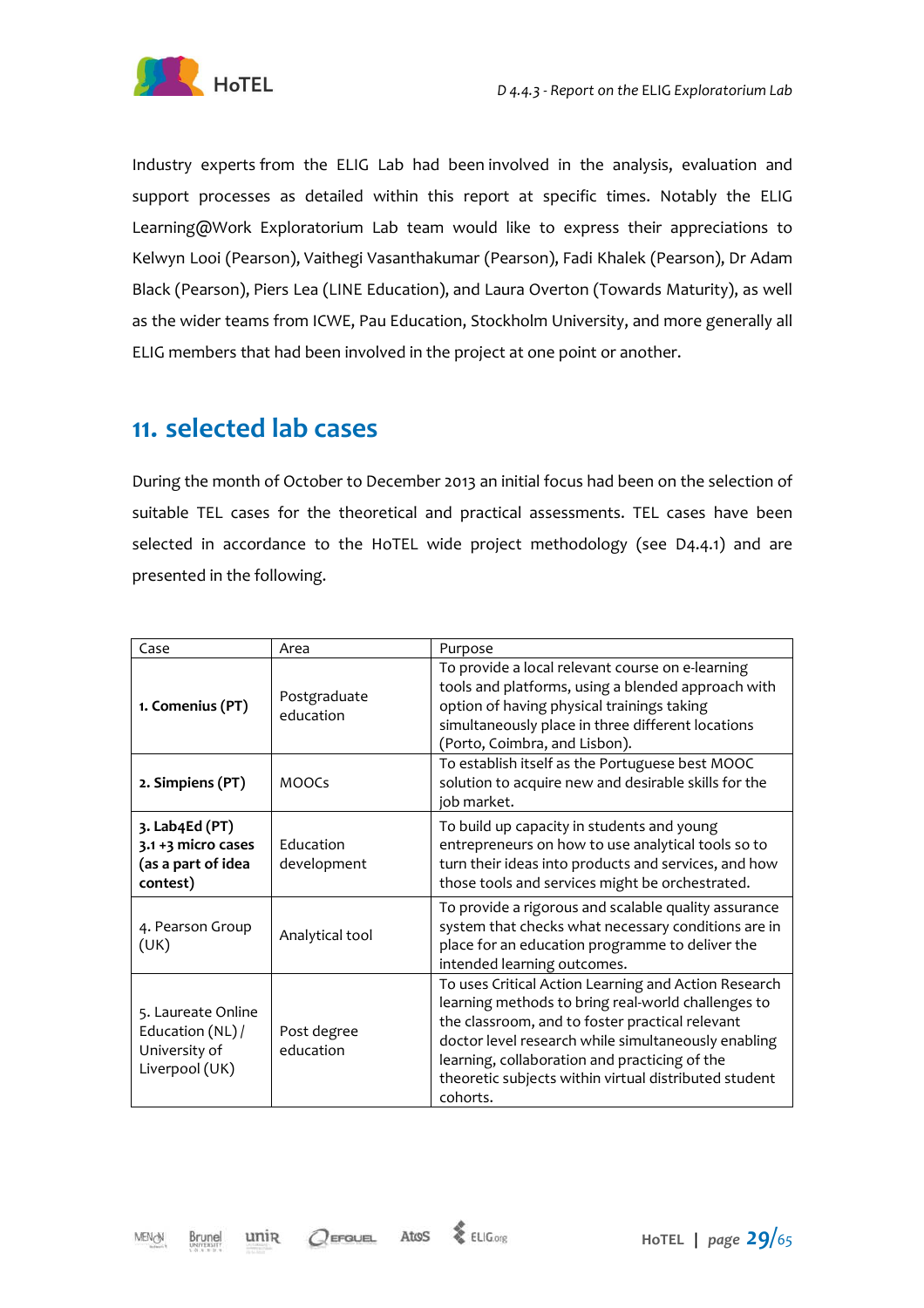

| 6. Aristotle<br>University of<br>Thessaloniki (GR) | Information sharing<br>platform | To allow future learners to benefit from earlier<br>achievements and build upon them, instead of<br>starting from scratch, and to enable free learners<br>outside the formal education to upgrade their skills,<br>and to make those skills visible for potential<br>employers. |
|----------------------------------------------------|---------------------------------|---------------------------------------------------------------------------------------------------------------------------------------------------------------------------------------------------------------------------------------------------------------------------------|
| 7. Apollo Group<br>(USA)                           | Training platform               | To be a relevant platform that allows users to assess<br>their skills, discover career paths, and acquire new<br>skills.                                                                                                                                                        |
| 8. FLOQQ (ES)                                      | <b>MOOCS</b>                    | To make an impact by providing a bridge between<br>education and job reality, and to generate<br>employment by providing useful life-long learning.                                                                                                                             |
| $9.$ ed $X$ (US)                                   | <b>MOOCS</b>                    | To offer interactive online classes and MOOCs from<br>MITx, HarvardX, BerkeleyX, UTx and many other<br>universities.                                                                                                                                                            |
| 10. Iversity (DE)                                  | <b>MOOCS</b>                    | To be a "university of the future", where students<br>don't necessarily need to be enrolled in the<br>university course offer, enabling them to study<br>wherever in the world they may life.                                                                                   |

The ELIG Learning@Work Exploratorium Lab consisted of 3 practical and 7 theoretical assessments, plus an additional set of grassroots innovators that were experimenting new forms of learning in their own context. This additional set of grassroots innovators had been recruited from a Learnovation idea contest that was carried out by Lab4Ed (*see case study #3 below*). The selection of innovators was made in accordance to the D4.4.1 methodology, and thus included inter-alia practical criteria such as the geographic location (the 3 selected practical cases were from the wider Porto area so to facilitate the physical support), the type of organisations (an awareness during the selection was raised in order to avoid repetition of analysis of the same type of institutions, thereby to have the chance to provide support to different innovations and understand ISM applicability to each one), the type of educational products or services implemented by those organisations (the same ISM applicability from the process to choose the educational institutions), the current network of the organisations (as an important aspect to accelerate the process and the innovative support, consequently: where a partnership was already established or stakeholders were commonly known, it would ease the communication and even the support through all process, mostly in the negotiation of involvement), among In order to turn this approach into realm, the innovations were initially classified in accordance to the D4.4.1 methodology, including aspects such as: the kind of innovation (product, service or process), the nature of innovation (incremental, radical or disruptive), the development stage (conceptualization, development, pilot, implementation, etc.), the access level (local,

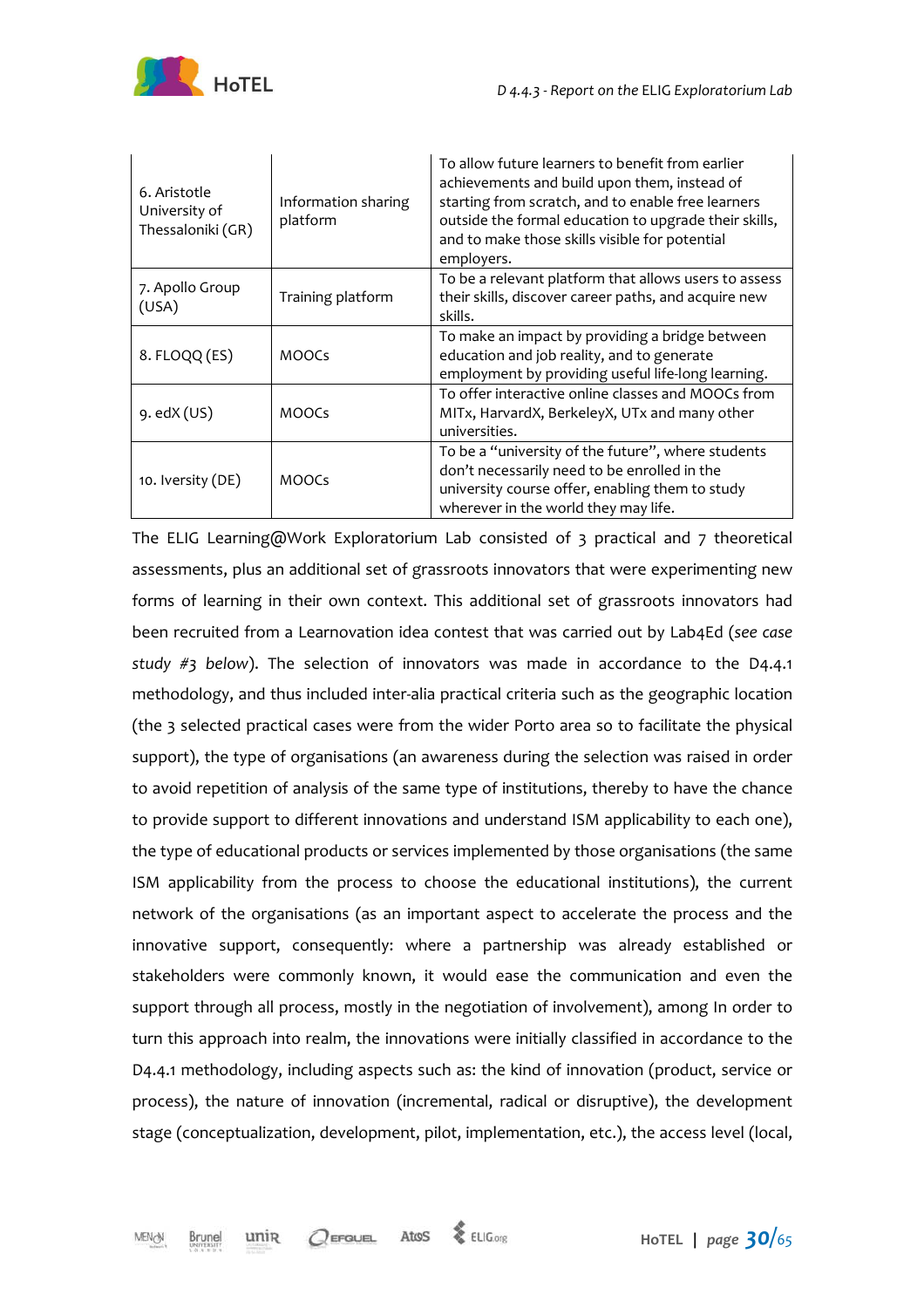

regional, national, European, global), the impact area (process, service, and organisation), and the target-group (students, teachers, free learners, learning institutions, etc.).

### **12.Implementation phases**

The implementation phases of the ELIG Learning@Work Exploratorium Lab have been carried out in accordance to the methodology detailed in D4.4.1, and generally speaking started with a negotiation of involvement, then follow-ups by virtual or physical means and, in the end of the process, an implementation session was individually held. Further to this the ELIG Learning@Work Exploratorium Lab organised a set of physical events, not limited to any of the reviewed cases. These events aimed to disseminate Lab practices and raise the awareness regarding the existence of a new framework to support innovations and TEL; to listen to professionals and experts about this particular thematic and obtain potential suggestions to improve the process and the constantly developed framework; to gather stakeholders together, which could directly benefit not only the HoTEL project but also to the Lab cases themselves; and to create and wide a working network between ELIG, Lab innovators and external stakeholders.

The ELIG Learning@Work Exploratorium Lab phases, timeline and key activities might thus be summarized as:

1. An initial selection of TEL cases and supportive workshops to engage with the wider international academic and professional community.

*Timing: October to December 2013* 

2. Theoretic assessment of seven cases

*Timing: December 2013 to July 2014* 

3. Practical assessment of three cases

*Timing: December 2014 to July 2014* 

4. Engagement with local stakeholders

*Timing: January to July 2014*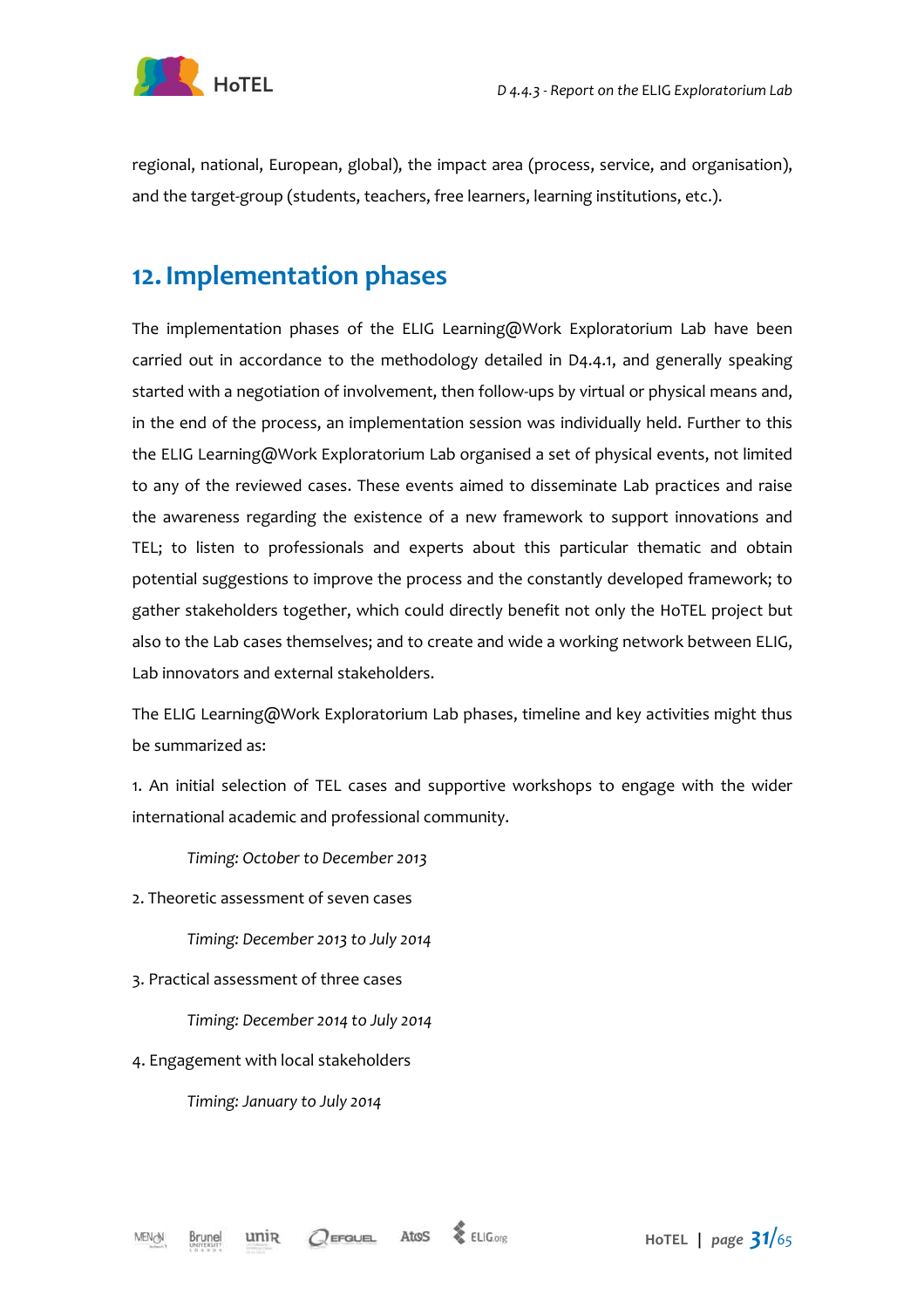

Further to this the ELIG Learning@Work Exploratorium Lab activities include the following physical activities:

Workshop at the 2013 ELIG Annual General Meeting, and as a joint activity together with colleagues from Line Education and Towards Maturity, Stockholm, Sweden.

#### *Timing: September 2013*

Workshop at the Online Educa Berlin conference, and as a joint activity together with colleagues from Pearson UK, Berlin, Germany.

#### *Timing: December 2013*

Stakeholder engagement sessions (approximately 10 on a total) in the wider Porto area, targeted at forthcoming educators and young entrepreneurs at local institutes of Higher Education (Universities and Polytechnics), Porto, Portugal.

#### *Timing: March 2014*

Regular Consultation and support meetings with the three practical cases Comenius, Simpiens, Lab4Ed.

#### *Timing: March to July 2014*

Local multiplication seminar, and as a joint activity together with colleagues from Pearson UK, Porto, Portugal.

#### *Timing: April 2014*

Regular consultation and support meetings with participants from the Lab4Ed Learnovation Idea contest.

*Timing: April to July 2014* 

Evaluation seminars with the three practical cases Comenius, Simpiens, Lab4Ed, and as a joint activity together with colleagues from Pearson UK, Porto, Portugal.

#### *Timing: July 2014*

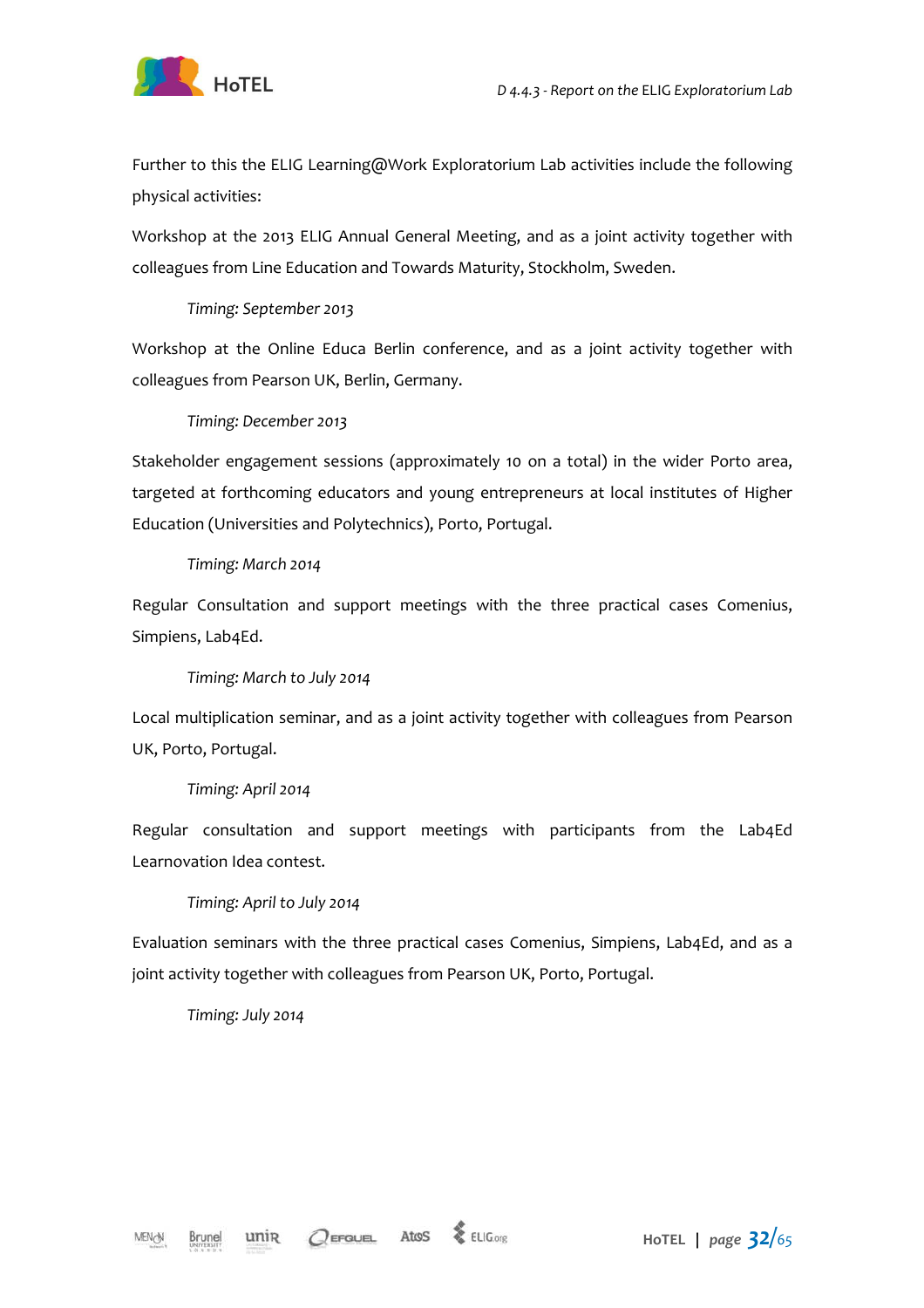

### **13. Implementation Matrix View**

| Case study                              | #1                                                                                                                                                                                                               | #2                                                                                                                                                                       | #3                                                                                                          | #4                            | #5                                                            | #6                                                                                              | #7                                                                                                                                                                                         |
|-----------------------------------------|------------------------------------------------------------------------------------------------------------------------------------------------------------------------------------------------------------------|--------------------------------------------------------------------------------------------------------------------------------------------------------------------------|-------------------------------------------------------------------------------------------------------------|-------------------------------|---------------------------------------------------------------|-------------------------------------------------------------------------------------------------|--------------------------------------------------------------------------------------------------------------------------------------------------------------------------------------------|
| Company                                 | Comenius                                                                                                                                                                                                         | Simpiens                                                                                                                                                                 | Lab4Ed                                                                                                      | Pearson Group                 | Laureate Online<br>Education                                  | <b>AUTH</b>                                                                                     | Apollo Group                                                                                                                                                                               |
| <b>Product</b>                          | e-learning<br>conception                                                                                                                                                                                         | Simpiens Online                                                                                                                                                          | Learnovation Lab*                                                                                           | Pearson Efficacy<br>Framework | <b>DBA</b>                                                    | openSE                                                                                          | <b>Balloon</b>                                                                                                                                                                             |
| What is it?                             | Postgraduate<br>course                                                                                                                                                                                           | <b>MOOCs</b>                                                                                                                                                             | Ideas' contest                                                                                              | Analytical tool               | Post degree                                                   | Information sharing<br>platform                                                                 | Training and<br>employment                                                                                                                                                                 |
| Kind of<br>Innovation                   | Service                                                                                                                                                                                                          | Service                                                                                                                                                                  | Service                                                                                                     | Product                       | Service                                                       | Service                                                                                         | Service                                                                                                                                                                                    |
| Nature of the<br>Innovation             | Radical                                                                                                                                                                                                          | Radical                                                                                                                                                                  | Incremental                                                                                                 | Radical                       | Incremental                                                   | Incremental                                                                                     | Radical                                                                                                                                                                                    |
| <b>Target Group</b><br><b>Dimension</b> | Multiple actors                                                                                                                                                                                                  | Wide range of<br>actors                                                                                                                                                  | Multiple actors                                                                                             | Wide range of<br>actors       | Multiple actors                                               | Multiple actors                                                                                 | Multiple actors                                                                                                                                                                            |
| <b>Target Group</b>                     | Training managers;<br>Teachers and<br>trainers; Recent<br>graduates or young<br>graduates,<br>unemployed; Other<br>graduates (older)<br>unemployed,<br>seeking a<br>professional<br>alternative or<br>enrichment | Learners (or<br>people that want to<br>develop new<br>skills); Trainers (or<br>people that want to<br>teach and share<br>their knowledge<br>about one specific<br>topic) | Forthcoming adult,<br>vocational and<br>lifelong learning<br>teachers, and<br>educators as<br>entrepreneurs | Own workforce                 | Senior business<br>professionals in<br>relevant<br>employment | Higher education<br>students, teachers<br>and teaching<br>assistants.<br>software<br>developers | Technology<br>companies<br>searching for job<br>candidates:<br>Candidates<br>searching for a job<br>related to<br>technology; Users<br>interested in online<br>courses about<br>technology |
| Lifecycle Stage<br><b>Development</b>   | Scale                                                                                                                                                                                                            | Pilot                                                                                                                                                                    | Scale                                                                                                       | Mainstream                    | Mainstream                                                    | Mainstream                                                                                      | Mainstream                                                                                                                                                                                 |
| <b>Territorial</b><br>Level             | Regional                                                                                                                                                                                                         | National                                                                                                                                                                 | Regional                                                                                                    | International                 | International                                                 | European                                                                                        | International                                                                                                                                                                              |

 $\frac{\text{unir}}{\text{unir}}$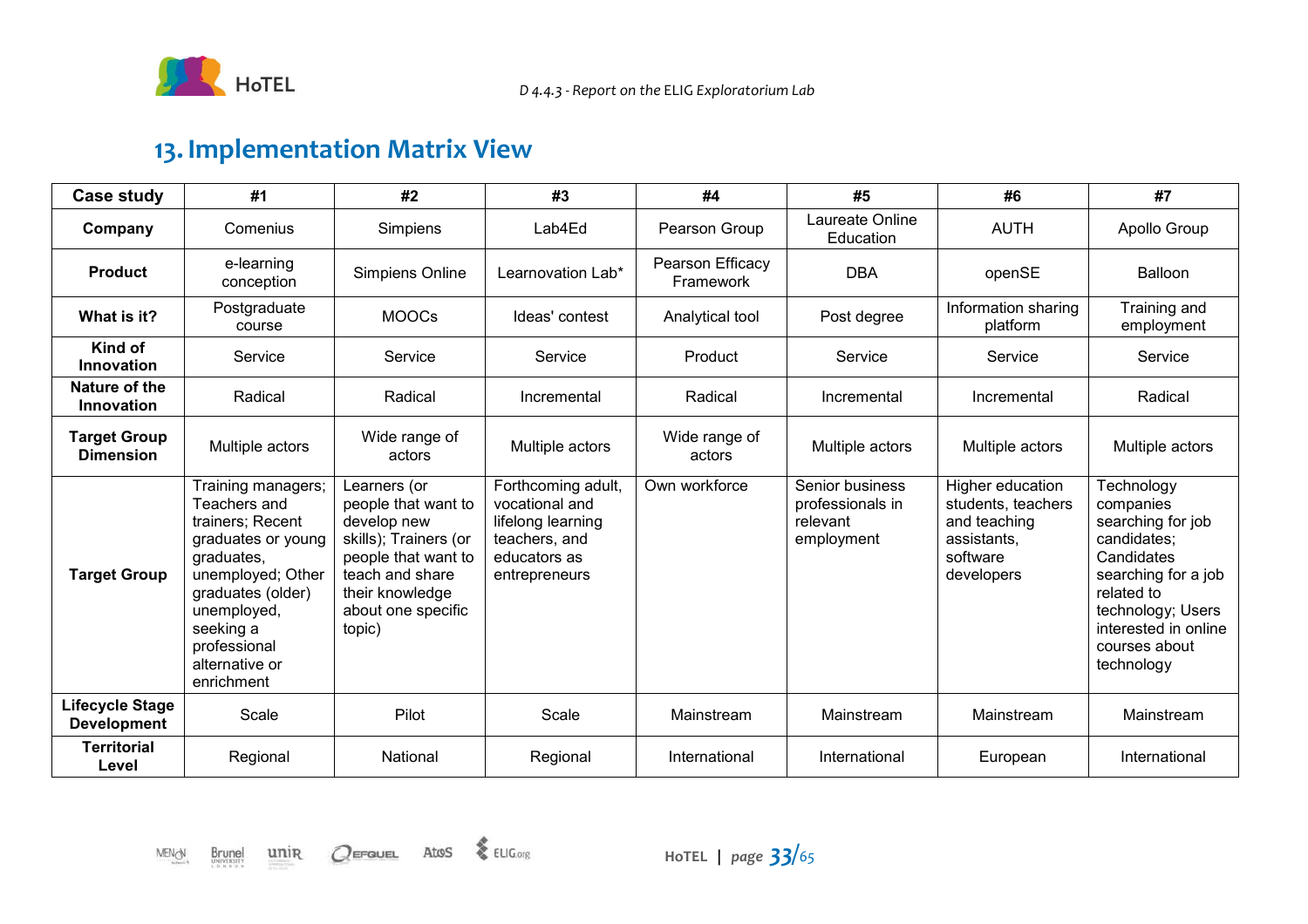

| #8                                                                                                                                                                                                                                                          | #9                                                                                                                         | #10                                                            | Comp#1                                                                                       | Comp#2                                                                | Comp#3                                                                   | <b>Case study</b>                            |
|-------------------------------------------------------------------------------------------------------------------------------------------------------------------------------------------------------------------------------------------------------------|----------------------------------------------------------------------------------------------------------------------------|----------------------------------------------------------------|----------------------------------------------------------------------------------------------|-----------------------------------------------------------------------|--------------------------------------------------------------------------|----------------------------------------------|
| <b>FLOQQ</b>                                                                                                                                                                                                                                                | <b>MIT</b>                                                                                                                 | <b>Iversity</b>                                                | *Learnovation Lab<br>Seed 1                                                                  | *Learnovation Lab<br>Seed 2                                           | *Learnovation Lab<br>Seed 3                                              | Company                                      |
| <b>FLOQQ</b>                                                                                                                                                                                                                                                | edX                                                                                                                        | <b>Iversity</b>                                                | Palavras bem<br>ditas, benditas<br>palavras                                                  | Tecnologias como<br>meio potenciador<br>da aprendizagem<br>de línguas | <b>Manuais interativos</b>                                               | <b>Product</b>                               |
| <b>MOOCs</b>                                                                                                                                                                                                                                                | <b>MOOCs</b>                                                                                                               | <b>MOOCs</b>                                                   | Digital platform                                                                             | Digital platform                                                      | Interactive books                                                        | What is it?                                  |
| Service                                                                                                                                                                                                                                                     | Service                                                                                                                    | Service                                                        | Service                                                                                      | Service                                                               | Product                                                                  | Kind of Innovation                           |
| Radical                                                                                                                                                                                                                                                     | Radical                                                                                                                    | Radical                                                        | Incremental                                                                                  | Incremental                                                           | Incremental                                                              | Nature of the<br>Innovation                  |
| Multiple actors                                                                                                                                                                                                                                             | Individual actors                                                                                                          | Individual actors                                              | Individual actors                                                                            | Individual actors                                                     | Individual actors                                                        | <b>Target Group</b><br><b>Dimension</b>      |
| Professionals who<br>have been working<br>in a specific field<br>and see FLOQQ<br>as an opportunity<br>to earn extra<br>money with it;<br>Anyone who needs<br>to know a specific<br>skill for work;<br>Passionate people<br>who love to learn<br>new skills | Everyone with<br>access to a<br>computer with a<br>current browser, an<br>internet<br>connection, and a<br>desire to learn | Free learners and<br>people that want to<br>develop new skills | Students from<br>preschools and<br>elementary school,<br>teachers and<br>teaching assistants | Students from<br>primary school,<br>teachers,<br>vocational trainers  | Students from<br>elementary school,<br>teachers, trainers,<br>publishers | <b>Target Group</b>                          |
| Mainstream                                                                                                                                                                                                                                                  | Mainstream                                                                                                                 | Mainstream                                                     | Pilot                                                                                        | Scale                                                                 | Pilot                                                                    | <b>Lifecycle Stage</b><br><b>Development</b> |
| International                                                                                                                                                                                                                                               | International                                                                                                              | European                                                       | Local                                                                                        | Local                                                                 | Local                                                                    | <b>Territorial Level</b>                     |



 $\frac{\text{unir}}{\text{unir}}$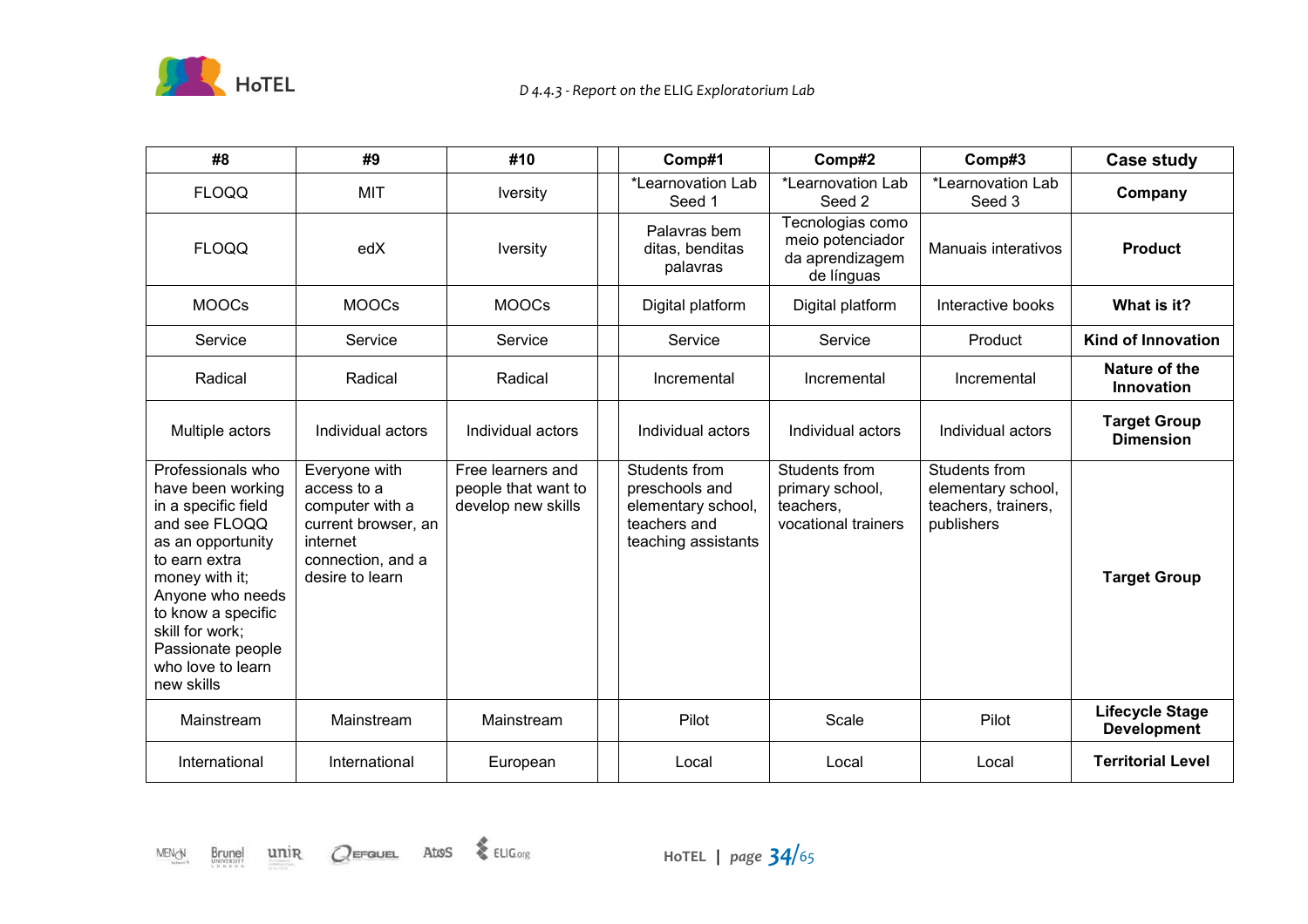

| <b>Stakeholder</b><br><b>Engagement</b> | Innovation support<br>meetings;<br>Multiplication<br>seminar; Evaluation<br>seminar; Innovation<br>support meetings;<br>Workshop at<br>Comenius Open<br>Day (Porto);<br>Dissemination and<br>multiplication<br>initiatives and<br>publications     | Innovation support<br>meetings;<br>Multiplication<br>seminar; Evaluation<br>seminar; Innovation<br>support meetings;<br>Dissemination and<br>multiplication<br>initiatives and<br>publications | Innovation support<br>meetings;<br>Multiplication seminar;<br>Evaluation seminar;<br>Learnovation Lab<br>closure event;<br>Innovation suport<br>meetings; Regular<br>consultation with<br>Learnovation Lab<br>participants;<br>Presentations and<br>awareness raising<br>activities in<br>universities;<br>Dissemination and<br>multiplication initiatives<br>and publications | Innovation support<br>meetings; Multiplication<br>seminar; Evaluation<br>seminar; Innovation<br>support meetings; ELIG<br><b>Annual Meeting</b><br>(Stockholm); Online<br>Educa Berlin; ELIG<br><b>Annual Conference</b><br>(London); ECER 2014<br>Publication (Porto); SIIE<br>2014 Publication<br>(Logroño); Learnovation<br>Lab closure event;<br>Dissemination and<br>multiplication initiatives<br>and publications | Innovation<br>support meetings;<br>Multiplication<br>seminar;<br>Dissemination<br>and multiplication<br>initiatives and<br>publications | Innovation<br>support meetings;<br>Project<br>development<br>meetings;<br><b>Dissemination</b><br>and multiplication<br>initiatives and<br>publications | Innovation<br>support<br>meetings;<br><b>Dissemination</b><br>and multiplication<br>initiatives and<br>publications;<br><b>ELIG Annual</b><br>Conference<br>(London) |
|-----------------------------------------|----------------------------------------------------------------------------------------------------------------------------------------------------------------------------------------------------------------------------------------------------|------------------------------------------------------------------------------------------------------------------------------------------------------------------------------------------------|--------------------------------------------------------------------------------------------------------------------------------------------------------------------------------------------------------------------------------------------------------------------------------------------------------------------------------------------------------------------------------|--------------------------------------------------------------------------------------------------------------------------------------------------------------------------------------------------------------------------------------------------------------------------------------------------------------------------------------------------------------------------------------------------------------------------|-----------------------------------------------------------------------------------------------------------------------------------------|---------------------------------------------------------------------------------------------------------------------------------------------------------|----------------------------------------------------------------------------------------------------------------------------------------------------------------------|
| <b>Key People</b><br>involved           | Rui Pena (CEO<br>Comenius), Paulo<br>André Guedes<br>(Comenius CV<br>developer), Monica<br>Ovaia (Comenius<br>trainer), Rita Fontes<br>(Comenius digital<br>marketer), Sofia<br>Caetano<br>(Comenius project<br>manager), Kelwyn<br>Looi (Pearson) | Pedro Bandeira<br>(Simpiens CEO and<br>co-founder), Michel<br>Santos (Simpiens<br>manager and co-<br>founder), Kelwyn<br>Looi (Pearson)                                                        | André Malho (Lab4Ed<br>project manager), Ana<br>Faria (SCIO co-<br>founder), João Sousa<br>(SCIO project<br>manager), Kelwyn Looi<br>(Pearson), Francisca<br>Ribeiro, Maria Baptista<br>and Vitor Passos<br>(Learnovation Lab<br>finalist)                                                                                                                                     | Fadi A. Khalek (Pearson<br>VP Higher Education &<br>Applied Learning),<br>Kelwyn Looi and Sandy<br>Smith (Pearson Office of<br>the Chief Education<br>Advisor), Jacob Kestner<br>(Pearson Affordable<br>Learning Fund), Abbas<br>Hasan (VP Strategy &<br><b>Business Development)</b>                                                                                                                                    | Dr. Pascale Hardy<br>(University of<br>Liverpool /<br>Laureate Director,<br>DBA programme<br>&<br>Research Chair)                       | Prof. Ioannis<br>Stamelos (Project<br>responsible for<br>the AUTH<br>openSE<br>environment)                                                             | Carl Lygo (CEO<br>BPP Holding -<br>Apollo Group<br>UK), Stephen<br>Rae (VP Growth<br>Initiatives, Apollo<br>Group)                                                   |
| Company                                 | Comenius                                                                                                                                                                                                                                           | Simpiens                                                                                                                                                                                       | Lab4Ed                                                                                                                                                                                                                                                                                                                                                                         | Pearson Group                                                                                                                                                                                                                                                                                                                                                                                                            | Laureate Online<br>Education                                                                                                            | <b>AUTH</b>                                                                                                                                             | Apollo Group                                                                                                                                                         |
| Case study                              | #1                                                                                                                                                                                                                                                 | #2                                                                                                                                                                                             | #3                                                                                                                                                                                                                                                                                                                                                                             | #4                                                                                                                                                                                                                                                                                                                                                                                                                       | #5                                                                                                                                      | #6                                                                                                                                                      | #7                                                                                                                                                                   |

 $\underline{\mathsf{unir}}$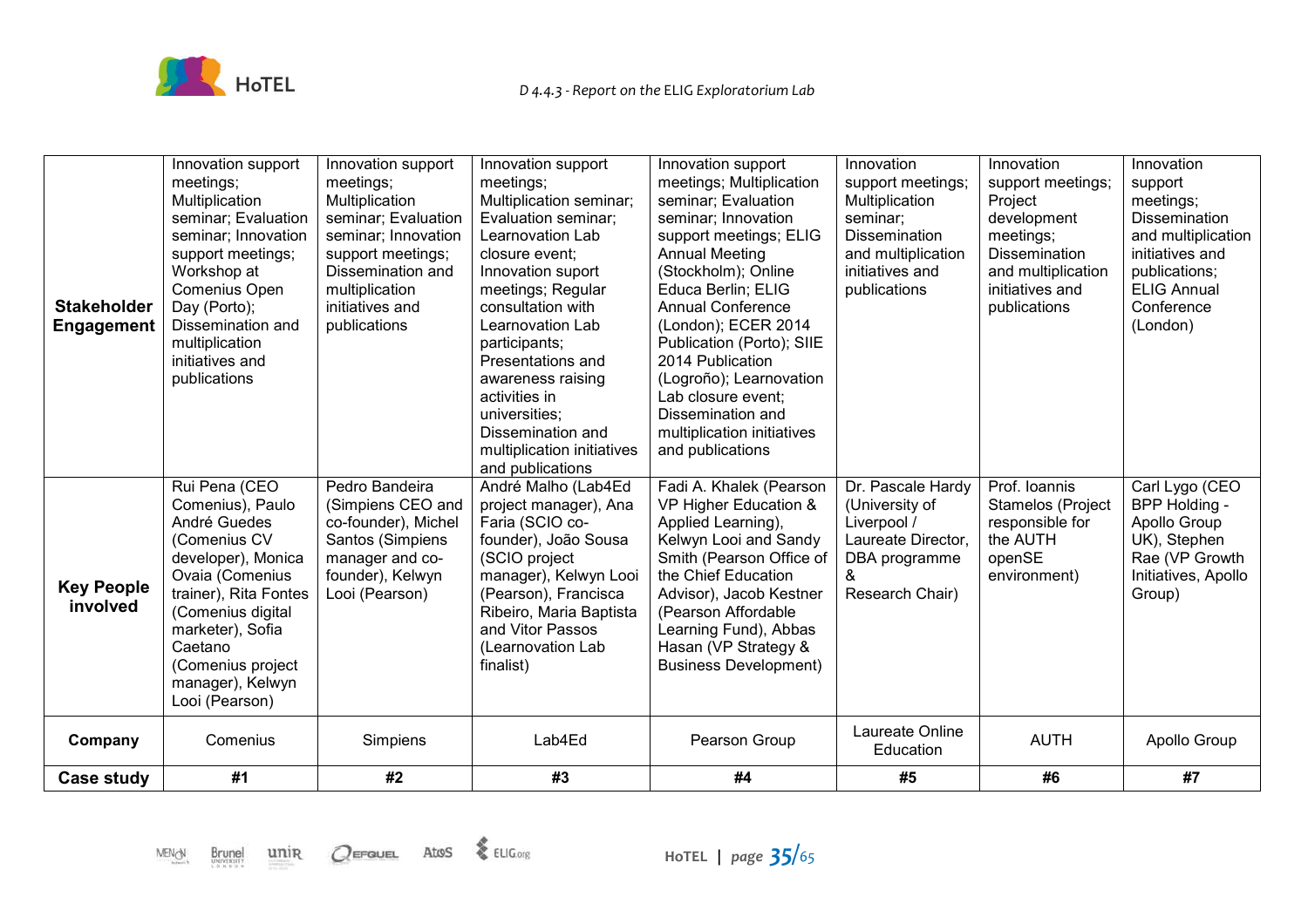

| Innovation support<br>meetings;<br>Dissemination and<br>multiplication<br>initiatives and<br>publications; ELIG<br><b>Annual Meeting</b><br>(Stockholm) and<br>Conference<br>(London)                                                                                                                      | Innovation<br>support meetings;<br><b>Dissemination</b><br>and multiplication<br>initiatives and<br>publications; ELIG<br><b>Annual Meeting</b><br>(Stockholm) | Innovation support<br>meetings;<br>Dissemination and<br>multiplication<br>initiatives and<br>publications; Open<br>Education<br>Challenge (Berlin) | Individual suport<br>meetings; Regular<br>consultation;<br><b>Learnovation Lab</b><br>closure event:<br>Dissemination and<br>multiplication<br>initiatives and<br>publications                        | Individual suport<br>meetings; Regular<br>consultation;<br>Learnovation Lab<br>closure event:<br>Dissemination and<br>multiplication<br>initiatives and<br>publications                                 | Individual suport<br>meetings; Regular<br>consultation;<br>Learnovation Lab<br>closure event:<br>Dissemination and<br>multiplication<br>initiatives and<br>publications                            | <b>Stakeholder</b><br>Engagement |
|------------------------------------------------------------------------------------------------------------------------------------------------------------------------------------------------------------------------------------------------------------------------------------------------------------|----------------------------------------------------------------------------------------------------------------------------------------------------------------|----------------------------------------------------------------------------------------------------------------------------------------------------|-------------------------------------------------------------------------------------------------------------------------------------------------------------------------------------------------------|---------------------------------------------------------------------------------------------------------------------------------------------------------------------------------------------------------|----------------------------------------------------------------------------------------------------------------------------------------------------------------------------------------------------|----------------------------------|
| Alvaro Sanmartin<br>Cid (FLOQQ CEO)                                                                                                                                                                                                                                                                        | Johannes<br>Heinlein (VP<br>Strategic<br>Partnerships<br>edX), Howard<br>Lurie (former<br>board member<br>edX, VP<br>eLearning<br>Strategy CS4Ed)              | Hannes Klöpper<br>(co-founder and<br>managing director<br>Iversity)                                                                                | Francisca Ribeiro<br>(Learnovation Lab<br>finalist), André Malho<br>(Lab4Ed project<br>manager), Ana Faria<br>(SCIO co-founder),<br>João Sousa (SCIO<br>project manager),<br>Kelwyn Looi<br>(Pearson) | <b>Vitor Passos</b><br>(Learnovation Lab<br>finalist), André Malho<br>(Lab4Ed project<br>manager), Ana Faria<br>(SCIO co-founder),<br>João Sousa (SCIO<br>project manager),<br>Kelwyn Looi<br>(Pearson) | Maria Baptista<br>(Learnovation Lab<br>finalist), André Malho<br>(Lab4Ed project<br>manager), Ana Faria<br>(SCIO co-founder),<br>João Sousa (SCIO<br>project manager),<br>Kelwyn Looi<br>(Pearson) | <b>Key People</b><br>involved    |
| <b>FLOQQ</b>                                                                                                                                                                                                                                                                                               | edX                                                                                                                                                            | <b>Iversity</b>                                                                                                                                    | Learnovation Lab 1                                                                                                                                                                                    | Learnovation Lab 2                                                                                                                                                                                      | Learnovation Lab 3                                                                                                                                                                                 | Company                          |
| #8                                                                                                                                                                                                                                                                                                         | #9                                                                                                                                                             | #10                                                                                                                                                | Comp#1                                                                                                                                                                                                | Comp#2                                                                                                                                                                                                  | Comp#3                                                                                                                                                                                             | Case study                       |
| Vaithegi Vasanthakumar (Pearson), Fadi Khalek (Pearson), Dr Adam Black (Pearson), Piers Lea (LINE Education), Laura<br>Overton (Towards Maturity), Diana Laurillard (Institute of Education UK), Andy Lane (Open University), as well as the<br>wider teams from ICWE, Pau Education, Stockholm University |                                                                                                                                                                |                                                                                                                                                    |                                                                                                                                                                                                       |                                                                                                                                                                                                         | <b>External</b><br><b>Experts</b><br>Involved                                                                                                                                                      |                                  |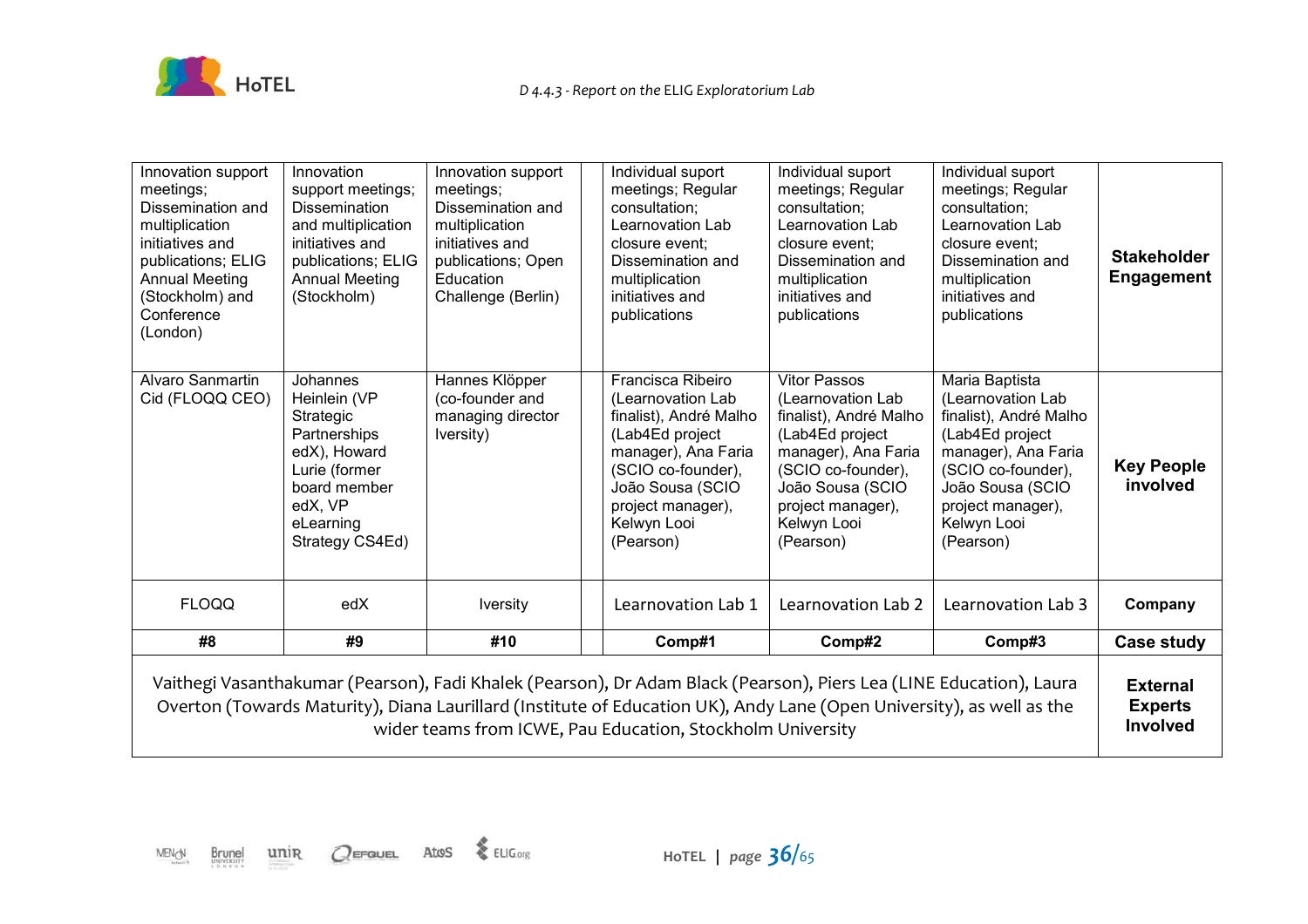

### **14.General findings from ELIG workshops**

In the following a summary and overview of the main findings from workshops organised by the ELIG Learning@Work Lab will be provided.

### **14.1 The 2013 ELIG Annual General Meeting workshop**

This workshop had been organized as the ELIG Learning@Work Lab launching session within the ELIG Annual General Meeting in support of the overall quest of the HoTEL project on how to support innovation in TEL.

The dedicated ELIG Learning@Work Lab launching session involved more than 20 international stakeholders so to reflect on and discuss the ELIG Learning@Work Lab focus, approach and wider context. A number of sessions of the ELIG Annual General Meeting have been also designed to tangle aspects of innovation in TEL and how to support it – thereby allowing the ELIG Learning@Work Lab launching session to draw on the outcomes of such earlier sessions. With this, the focus of the HoTEL project and the audience present in the ELIG Annual General Meeting did well align.

Already earlier through in the ELIG Annual General Meeting, and around discussions on the currently much discussed MOOCs, it had been highlighted by industry representatives that a holistic view on education and TEL shall be adopted and to take into account the apparent upcoming trend on the unbundling of education and institutional detachment towards a multi-sided and multi-stakeholder ecosystem with potential large impacts in the current value propositions and value networks.

This debate had then been taken into the dedicated ELIG Learning@Work Lab launching session and cumulated in the subsequent initial starting questions:

- What does it mean for education to become an 'unbundled', 'multi- sided' and 'multistakeholder'?
- How do we successfully innovate within a profound changing education ecosystem?
- How is successful innovation defined? Do we use pedagogical, technological, socio-economic, business-economic, or other criteria?
- What are transferable success factors?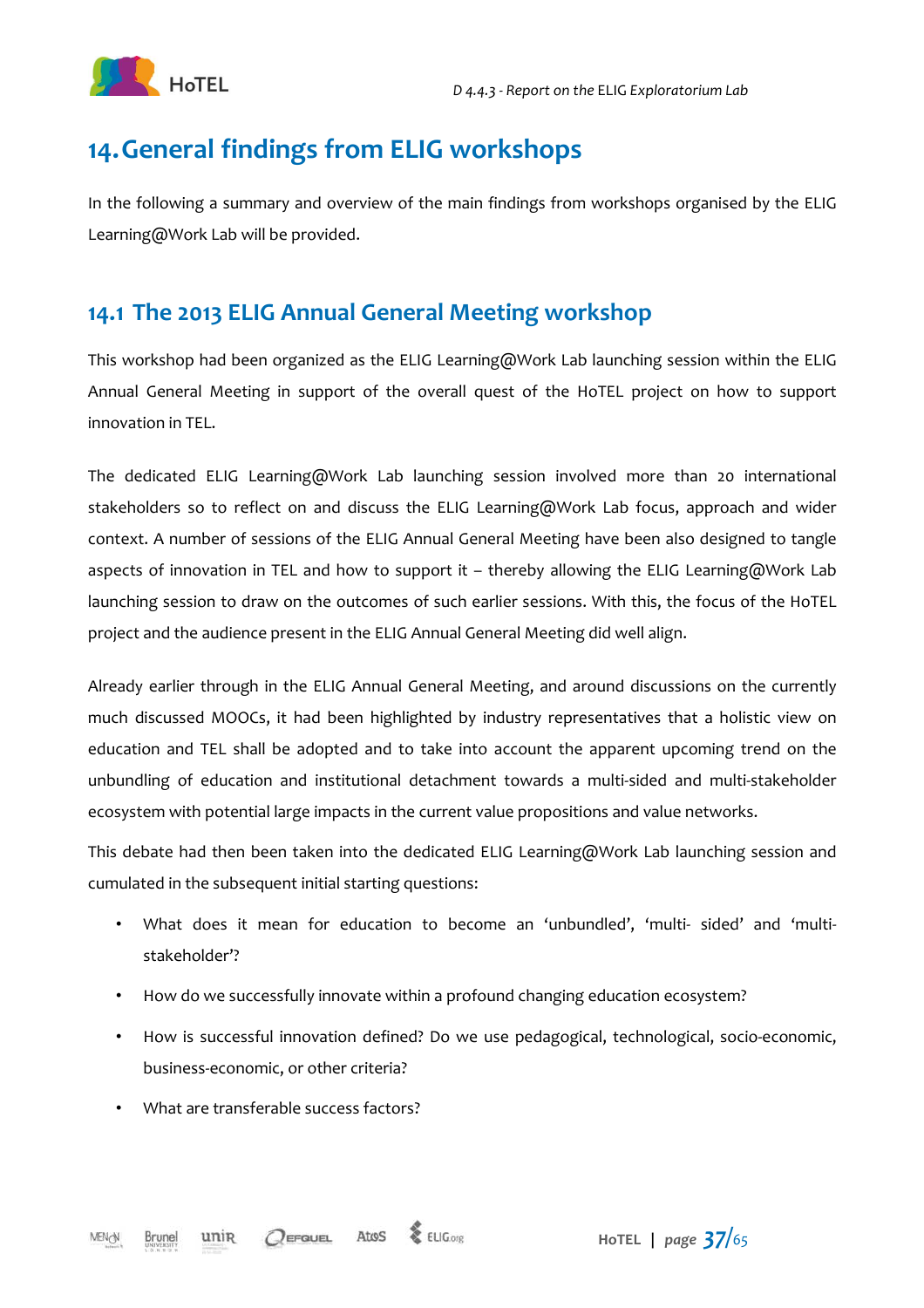

To facilitate and guide discussion the launching session then drew on the below 'Unbundling Education Framework' provided by Staton (2012)<sup>2</sup> so to look at the different education component parts and to reflect on how those relate to innovation in TEL, or on how to supporting TEL innovation.



In the following the points are summarized that had been raised in the morning session on 'Views on the Future of Learning' and in the subsequent ELIG Learning@Work Lab launching session and that were seen as areas with innovation potential. A general notion in this regard was that a holistic approach should be adopted for any type of education offer, but with clearly identified areas in which to innovate. This was seen to also avoid using technology only for the sake of technology, but doing things still in a way that would not require the technology to be in place.

In this context also a discussion took place on the way we ensure that creativity and entrepreneurship, which were seen to be key for innovation, do meet market demand and are based on existing good practice and knowledge? Points raised were:

• Understand that time is the most crucial commodity.



 $\overline{a}$ <sup>2</sup> Source: http://edumorphology.com/2012/06/unbundling-education-an-updated-framework/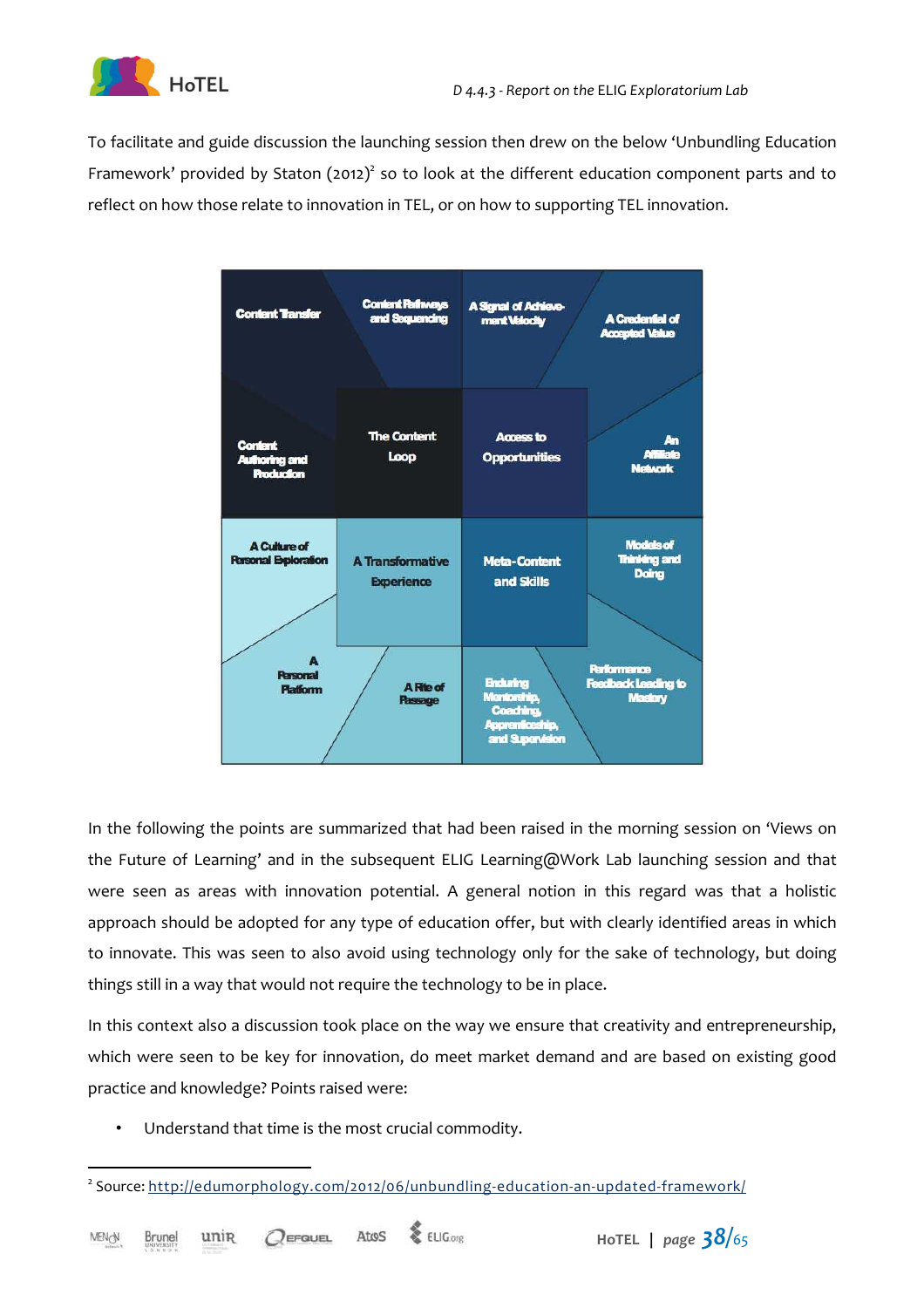

- High-level commitment & guiding principles are required for safeguarding success, and to support decentralization.
- Centralizing and decentralizing as a constant loop. Unsure of 'what is better'. This is to say that there appears to be a bouncing for and back on preferences and developments.
- Innovation support models such as the Index Factors Matrix from Pearson are seen as a (research) field that still holds high potential so to understand and predict success. This is well in line with the HoTEL objective and assumptions.
- Decisions are often made out of a "point of fear" Howard Lurie (MITx/EdX) provided some insights from his observation from the US MOOC landscape. His advice in this regards was to have a clear understanding on what do one want to achieve.
- Be serious about quality control and in case of funded research make "reporting back" a mandatory part. As pointed out by Pears Lea (Line Communication) at current it appears it is often only build in, but not used. A question in this regard was also what is measured, outcome only? And who is measuring – needs objectivity as stressed by Andre Richier (European Commission) who did provide some examples on how difficult it could be to keep quality up.
- Demand in EU on Creativity and Entrepreneurship, not limited to innovation but certainly desirable to support and foster innovation.
- Cultural issue: We need to accept failure and learn from it. It seem to be deeply rooted in a European context that one wants to have "risk free" and "highly innovative" at the same time. This would not work and so failure should be accepted – including failure in funded projects.

Potential areas with innovation potential were seen to be:

- Platforms.
- Accreditation.
- Validation / Assessment (online and offline).
- Transformation of data into meaning (supporting pedagogies & learner guidance).
- Content.
- Human interaction, social learning, and collaboration.
- Personalization, profiles, and portfolios (e.g. 'My data GPS').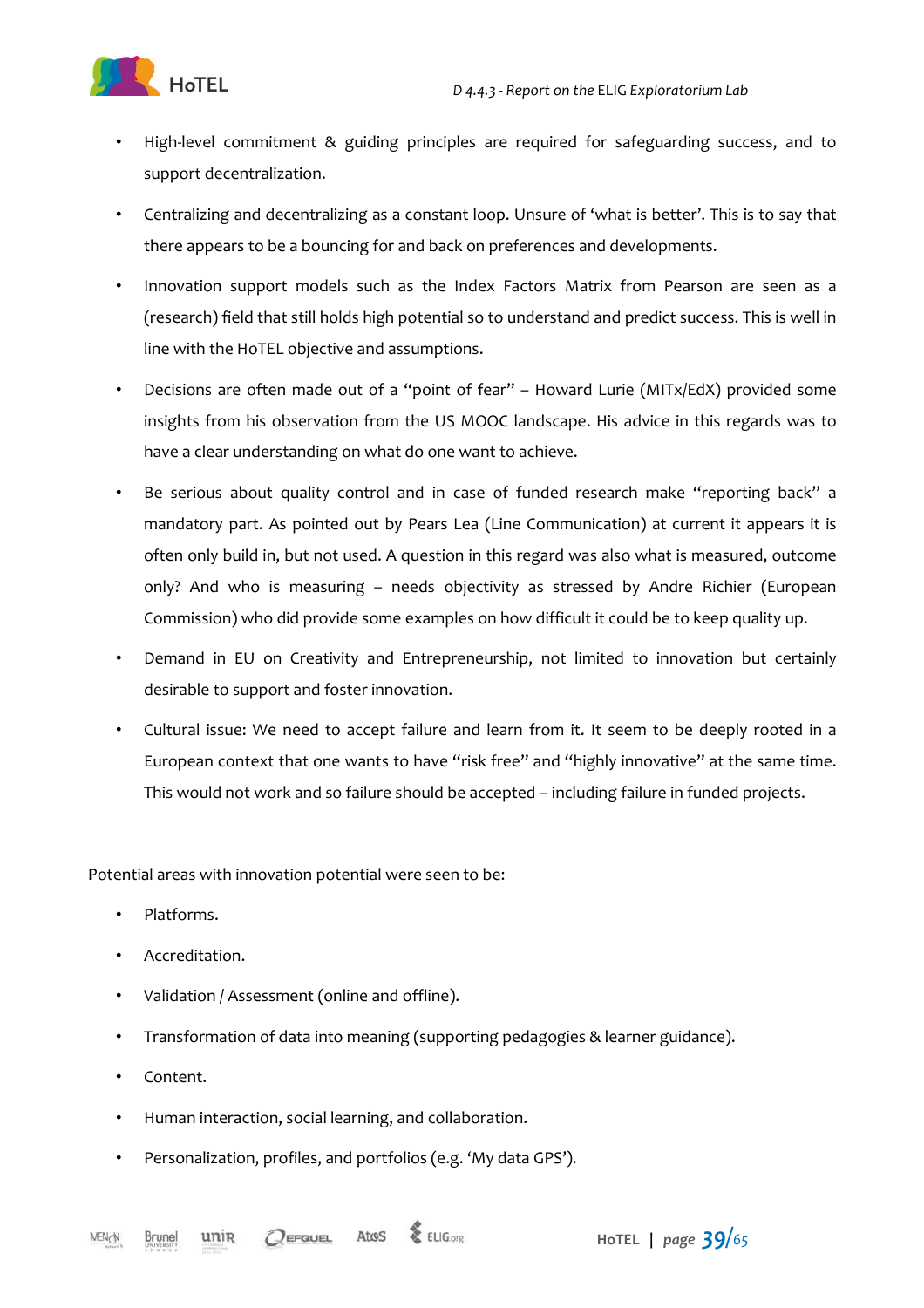

- Process innovation.
- Business Model Innovation.

As a wrap-up ELIG members were asked on what are the three things that ELIG, and the members, should and/or could do so to support innovation. The response to this was:

- Build on existing research.
- Build on existing practice.
- Based on the first two build up sensible partnerships.

### **14.2 The Online Educa Berlin workshop**

This interactive Learnshop aimed to critically reflect on how to innovate in a profoundly changing education ecosystem. What are the opportunities for innovation within emerging lifelong and life-wide multi-stakeholder and multi-sided ecosystems?

The HoTEL (Holistic Approach to Technology Enhanced Learning) project originates from the observation that most of the TEL research so far has concentrated mainly on the development of ad hoc technologies for learning, failing to capture both the potential adoption of emerging technologies not originally designed for learning in education and training environments and the innovative use that is made of technologies in non-formal and informal ways of learning and the extent to which this could be transferred / adapted to formal learning environments.

This is believed by the Consortium to provide a misleading and fragmented picture of the extent to which new forms of using technologies (already mainstreamed and/or successfully piloted and/or emerging) support learning. Innovative practices in the use of technologies for learning (especially in non-formal and informal learning environments) are often not sufficiently considered by research whereas bottom-up innovation is playing an increasingly important role in the field of TEL, which might lead to new theories for learning. On the other hand, there is a need to verify the impact of existing learning theories on TEL practices to determine whether this has led / is leading to innovation. Furthermore, the lack of a holistic approach in TEL as described above puts at risk the effectiveness and mainstreaming of new ways of using ICT for learning purposes: too often the timespan between the identification of technologies that have a potential for learning, the theoretical analysis of pedagogical implications, the piloting of such technologies and their adoption (first at small scale and then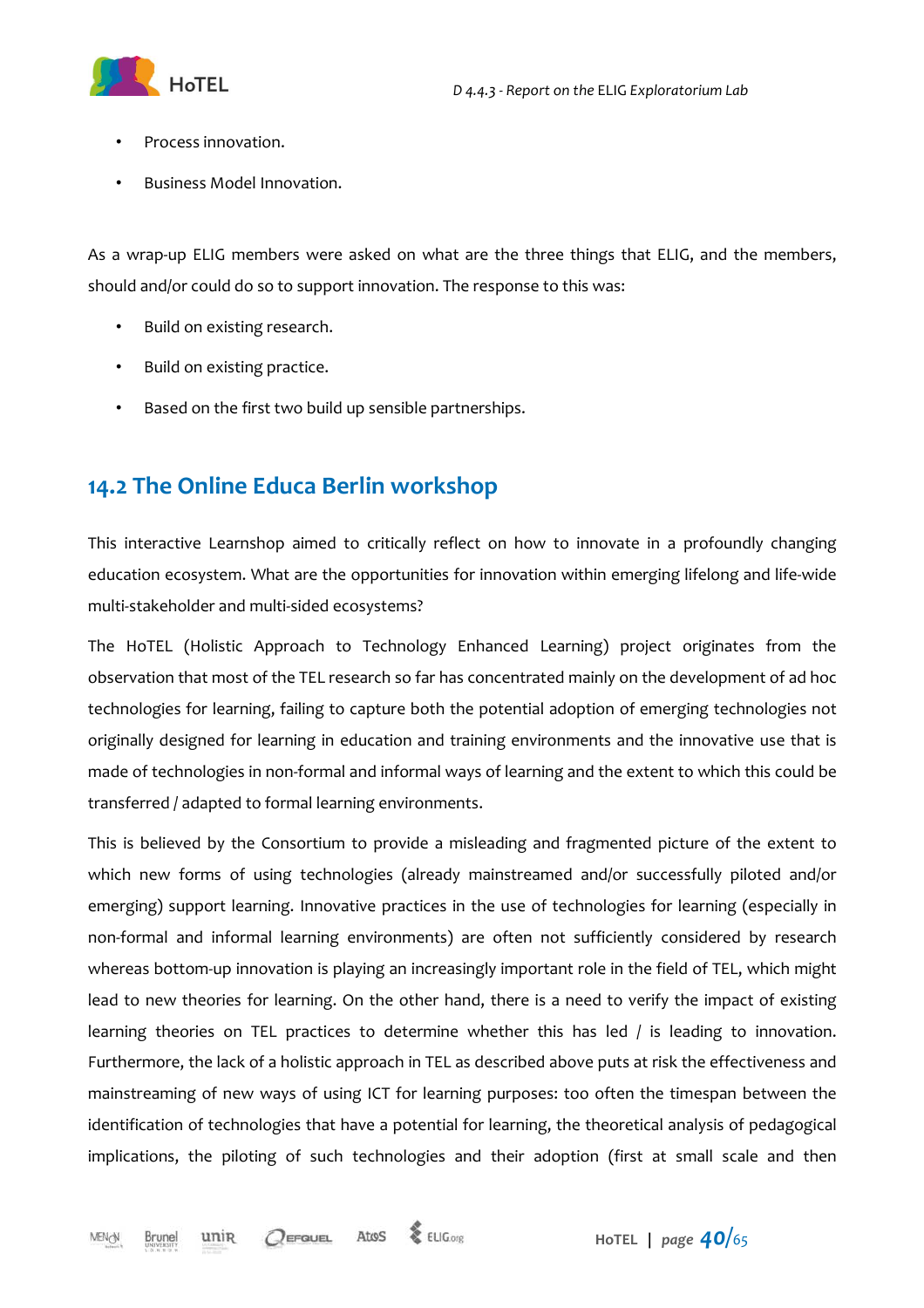



mainstreamed) is so long that the technology itself becomes out-dated compared to the changing environment and learning needs.

Pearson's Efficacy Framework would be tested as a [e.g. stand-alone] means to support the different stakeholders to innovate in TEL / education allowing for hands-on experience of using the efficacy framework with test cases of technological innovations in order to examine:

- i. Whether new innovations necessarily support learning enhancement
- ii. The impact of existing learning theories on TEL practices to determine whether this has led / is leading to innovation

Existing knowledge through the Alive in the Swamp study can be leveraged to provide *(http://www.nesta.org.uk/library/documents/Alive\_in\_the\_Swamp.pdf).* Though the study had a K-12 focus, it might still be well suited to provide some general guidance and transversal (high-level) criteria / aspects that would apply to any type of education, and particularly in regards to digital innovations. In line with the recent public commitment to efficacy *(http://efficacy.pearson.com/)* the learnshop is seen to be an appropriate showcase for the application of the efficacy framework to a wide variety of interested parties. Inside and outside Pearson "efficacy" has different meanings. At Pearson we have agreed on a definition of efficacy where efficacy is defined as:

"A measurable impact on improving someone's life through learning."

We need to be able to identify the specific impact for a learner. Efficacy has direct and obvious applications for those who are designing and delivering products, services and solutions to learners. The Efficacy Framework was developed by Sir Michael Barber (Pearson Chief Education Advisor) and his team. It draws on best practices about delivery from Pearson, and the public and private sectors.

The Efficacy Framework has two purposes: to understand whether we are delivering efficacy, and to identify a path to improve efficacy. This is outlined below, with the four key questions asked as part of the framework and a set of ratings for identification.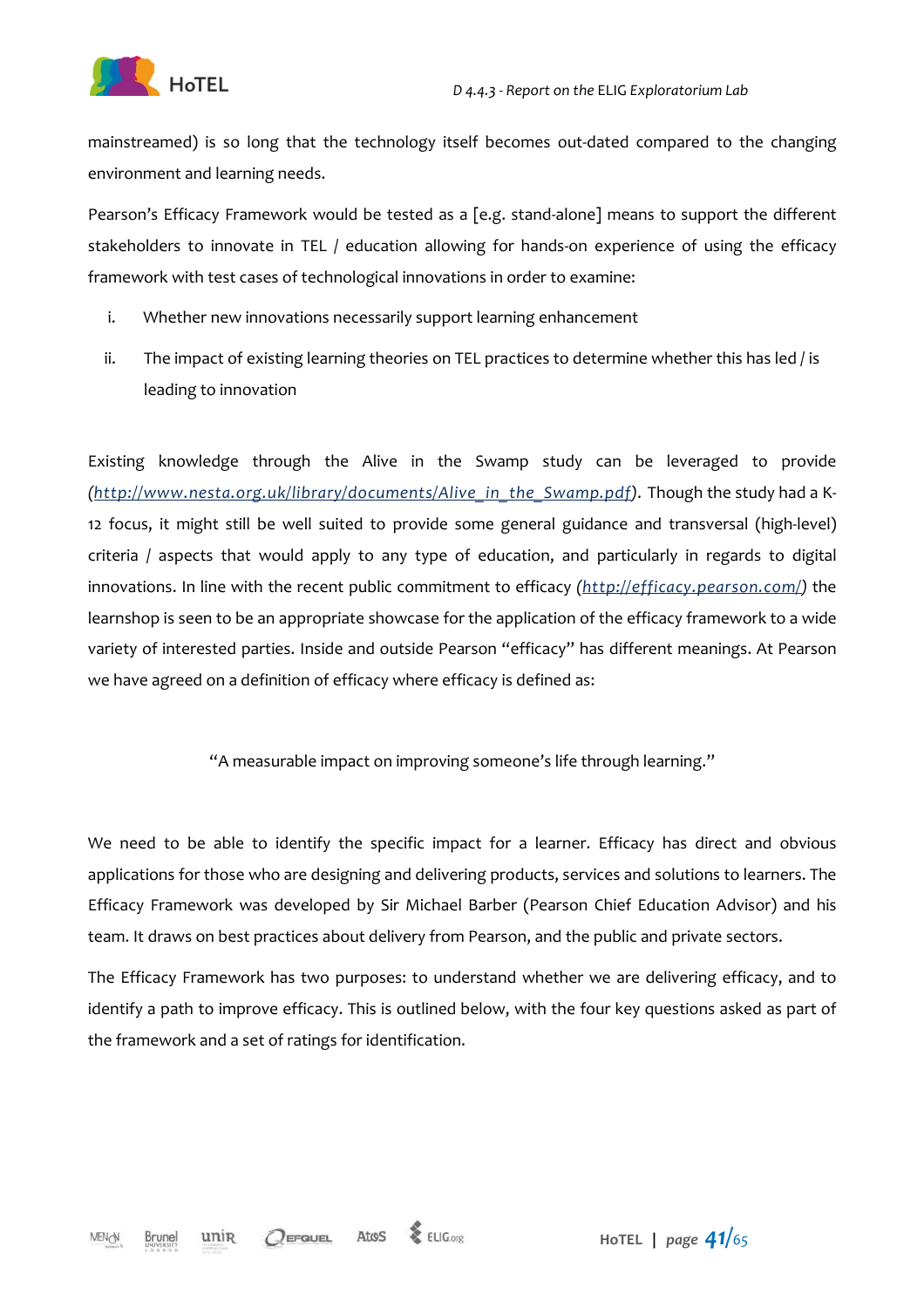

#### **Efficacy Framework: Likelihood of impact**

| Criteria area                      | Rating | <b>Rationale summary</b> |                 |
|------------------------------------|--------|--------------------------|-----------------|
| Outcomes                           |        |                          |                 |
| Intended outcomes                  |        |                          |                 |
| Overall design                     |        |                          |                 |
| Value for money                    |        |                          |                 |
| Evidence                           |        |                          |                 |
| Comprehensiveness of evidence      |        |                          |                 |
| Quality of evidence                |        |                          | <b>Efficacy</b> |
| Application of evidence            |        |                          |                 |
| <b>Planning and implementation</b> |        |                          |                 |
| Action plan                        |        |                          |                 |
| Governance                         |        |                          |                 |
| Monitoring and reporting           |        |                          |                 |
| <b>Capacity to deliver</b>         |        |                          |                 |
| Pearson capacity and culture       |        |                          |                 |
| Customer capacity and culture      |        |                          |                 |
| Stakeholder relationships          |        |                          |                 |

#### **Key**

Green: Requires small number of minor actions. Amber/green: Requires some actions (some urgent and some-non urgent).

Amber/red: Requires large number of urgent actions. Red: Highly problematic requiring substantial number of urgent actions.

Participants had to fill in a pre-determined template for the learnshop to enable the workshop facilitators to deliver a bespoke and tailored session to ensure that mutual benefit for all parties is achieved. Cases brought to the workshop to be evaluated by the Efficacy Framework were then demonstrated in a template to be given to normal participants.

*Rationale for the questions of the* Pearson Efficacy Framework *are as follows:* 

- 1. To make transformative system improvements we need to know, with precision and clarity, what the learning goals are.
- 2. Digital technologies that do not align with what is to be learned will likely not translate into learning enhancement.

#### *Outcomes*

- How clearly are the learning outcomes of the innovation defined?
- Are the learning outcomes explicit and defined for learner and the organisation?
- What is the quality of case model design?
- Does the technology incorporate latest design principles for user experience?

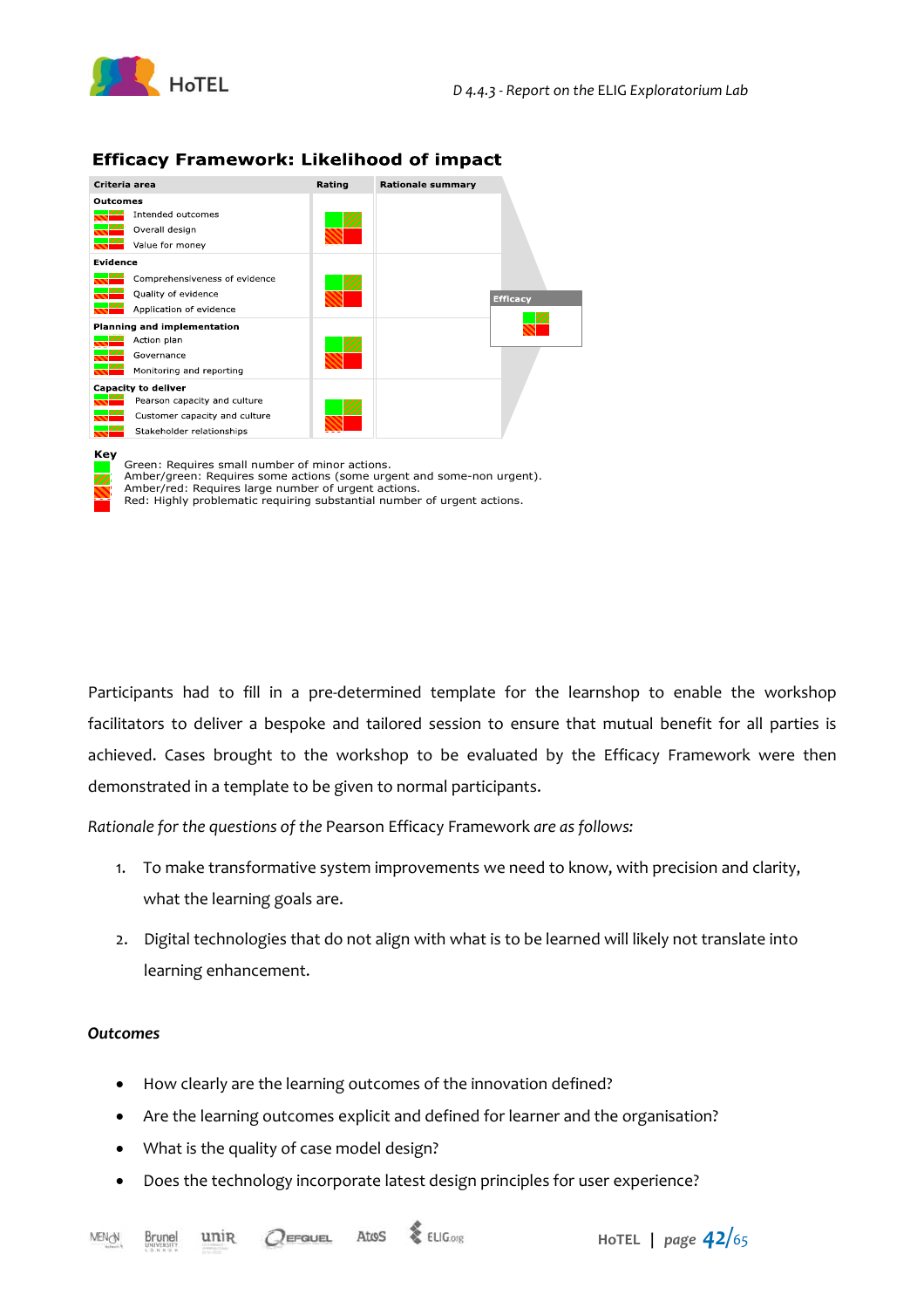

- Does the product accelerate learning?
- Does this innovation have the ability to scale system–wide?
- How expensive is the product or design change itself?
- Is the product of sufficient value, demonstrated by learning outcomes, to justify change?
- Are there hidden costs such as infrastructure upgrades?
- Are there overall cost savings realised by the innovation?

#### *Evidence*

- What is the quality of the assessment platform? Is it adaptive and does it include an optimal amount of detail?
- Is it clear how the outcomes will be measured?
- Is the technology integrated and seamless?
- How does the learner use the assessment system to monitor and motivate his or her own learning?
- How refined is the pedagogical underpinning?
- Is 24/7 access and learning enabled?
- Does the pedagogy reflect the latest global research, including the emphasis on constructivism and real–world examples?

#### *Planning*

- Is there a mechanism to ensure the pedagogy is updated?
- Is the assessment system integrated into the pedagogy and learning curriculum?
- Is the technology adaptable and highly connective?
- How does the innovation implement in the whole system?
- Is there a plan for scale based on world-leading change knowledge?

#### **Capacity**

- Is (Are) the clarity of case outcome(s) shared by all stakeholders?
- What is the quality of the user experience? Is it engaging, efficient and intuitive?
- Is capacity building a central component of the strategy?

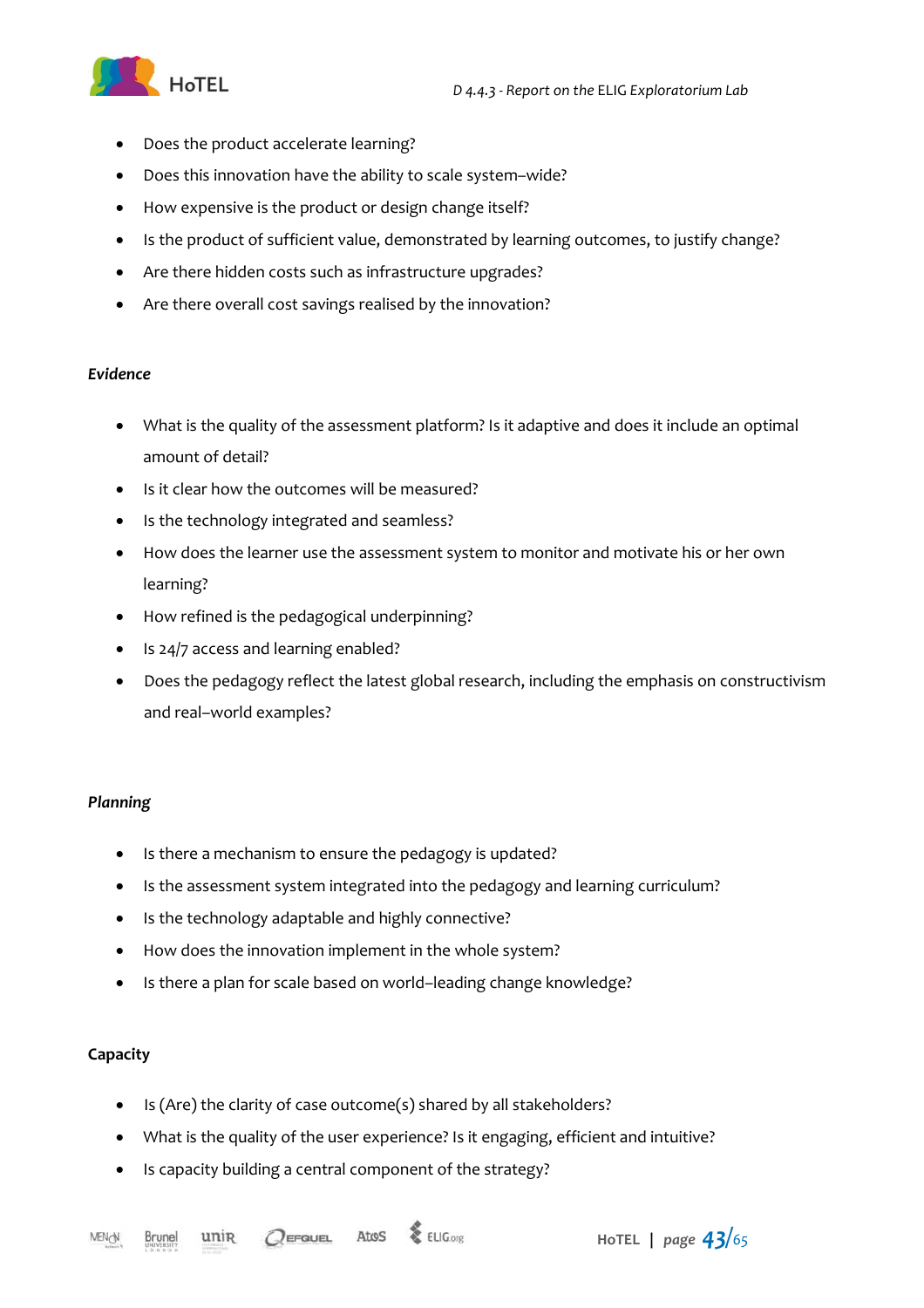

- What support is provided to ensure the technology functions (for all parts including software, hardware, maintenance, electricity and connectivity?)
- What is the nature of the implementation support provided?
- How long is the implementation support or servicing in place for?
- Is the support based on a culture of learning, risk-taking and learning from mistakes?
- Does the innovation include user training and professional development? Are user development goals explicit?

In order to evaluate the results of the workshop feedback had been collected after the workshop via participant feedback form templates.

The learnshop in Berlin provided the team with the opportunity to investigate the application of the Efficacy framework as a tool to support technology enhanced innovation - which involved an introduction to efficacy, what it is and what it represents as well as a case study around testing its application.

Lessons learnt:

- More time needed to digest the content and what it means even from a conceptual perspective.
- Shift the framework from being an academic and high level piece to being practically applicable for external parties.
- Application of the efficacy framework needs more specificity to be moulded to the bespoke case of an external - a deeper dive needed with them to work through what that means.
- Example case study would have been helpful to contextualise.
- Individuals could see the benefit of the framework to help structure their thoughts, but perhaps needed additional aspects that more directly applied to the use of technology - such as that featured in the Alive in the Swamp publication.

Generally the sessions work best when there is a target audience in mind and the session is customised to them, perhaps future sessions could be deeper dive dialogues to problem solve, with less presentation and more facilitated discussion with a group from the same background.

### **14.3 The local multiplication seminar in Porto**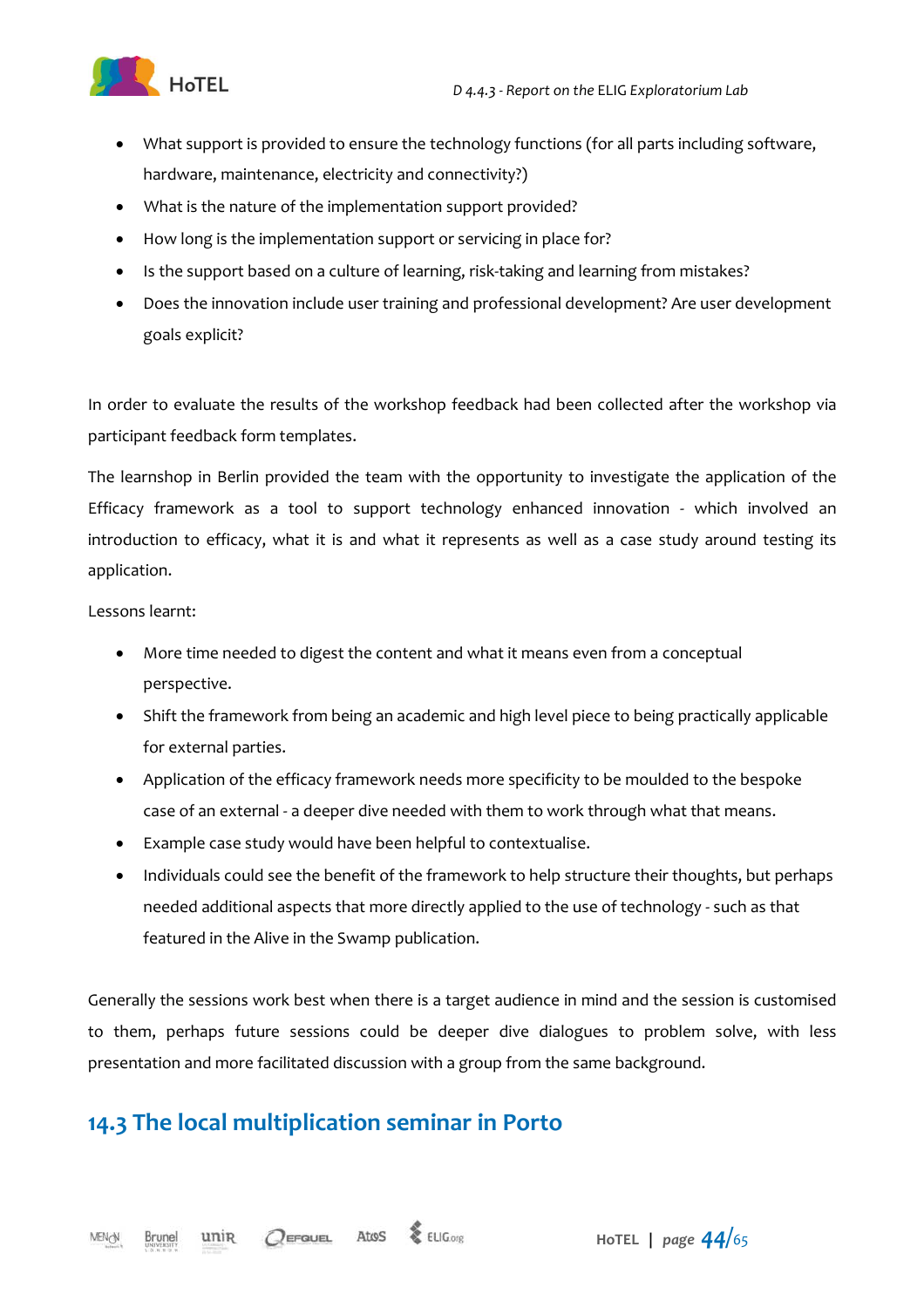

On the 8 April 2014 Pearson / ELIG, with support from local partners, have been running a workshop on "Innovation in Education: Tools and methods for success".

The workshop was co-organized by colleagues from SCIO and Lab4Ed, and hosted by the Escola Superior de Educação (Porto, PT). The workshop attracted more than thirty educational actors from several action fields: higher education teachers (from both public and private universities), universities' professionals, vocational education and training teachers, MOOC's and e-learning trainers, educational innovators, and university students. The workshop had as keynote speakers Dr Andreas Meiszner, representing ELIG – European Learning Industry Group, and Kelwyn Looi, on behalf of Pearson.

The main purpose of the workshop was to evaluate how analytical tools, such as the Pearson Efficacy Framework, could enhance already established innovation support models, structures and processes. The workshop continued on from a 2013 workshop at the Online Educa Berlin conference and introduced the Efficacy Framework and explore its applicability as a tool to support technologyenhanced learning innovations. The Pearson Efficacy Framework appeared to be of potential use as an analytical tool as it can be used / applied to:

- 1. **Support the variety of modes and contexts** in which innovation may emerge.
- 2. **Be successfully understood** (or has the potential to be understood) and supported by different categories of stakeholders (e.g. institutional investors, school leaders, publishers, policy makers, teachers' networks, student associations, consultants).
- 3. **Identify what works, where and under what conditions**, distinguishing between success factors that are relatively "unique", specific to the context, and others that can more easily be found or reproduced in other contexts.

This first session of the workshop provided a more conceptualized presentation of innovative support tools and methods, with some constructive critical inputs that was provided from teachers and educational experts. The second session of the workshop in contrary allowed for a more practical exercise and was targeted at university students and young entrepreneurs. This second session provided an insight regarding the use of the innovative framework to their school works, and some comparisons with other methodologies.

Workshop Session One focused on 'Concepts and Models' such as the applicability, usefulness and integration of analytical tools like the Pearson Efficacy Framework, and how those could enhance already established innovation support models, structures and processes. The session provided an introduction into Pearson's Efficacy Framework to subsequently open the floor to a discussion on its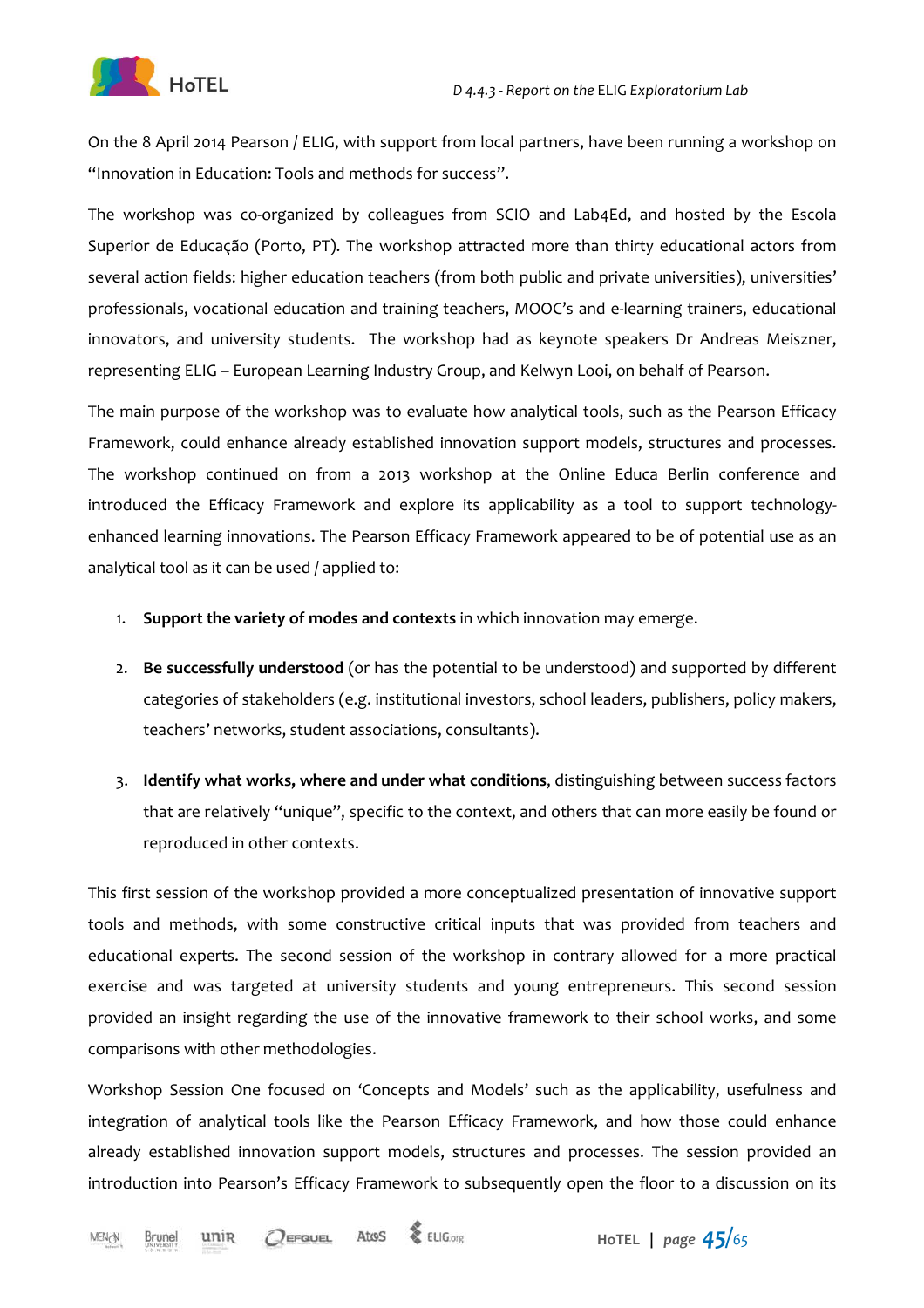

applicability within the Portuguese higher and adult education context. The topics explored in the session covered the following:

- Introduction to Efficacy at Pearson.
- Exercise: Using the Efficacy Framework and the Outcomes and Evidence criteria, examine the innovation potential for these 3 fields of innovation: MOOCs, Learning Analytics, and Educational Games.
	- From the product POV: if you were designing a product in these three areas of innovation, examine the Efficacy Framework as a tool to support the development of such an innovation.
	- Innovation potential assessed through examining a hypothetical product for each; a MOOC helping students to learn English, a product that enabled significantly improved learning analytics of an English language learning course, and an Educational Game designed to teach English.
- Open discussion on the applicability of the efficacy framework as:
	- A tool to support higher education institutions to innovate.
	- An applicable tool in the Portuguese education environment.
- Introduction to the Alive in the Swamp document as a resource to support transversal ideas and more specific questions to the development of digital innovations.



**HoTEL****<sup>|</sup>** *page 46/<sup>65</sup>*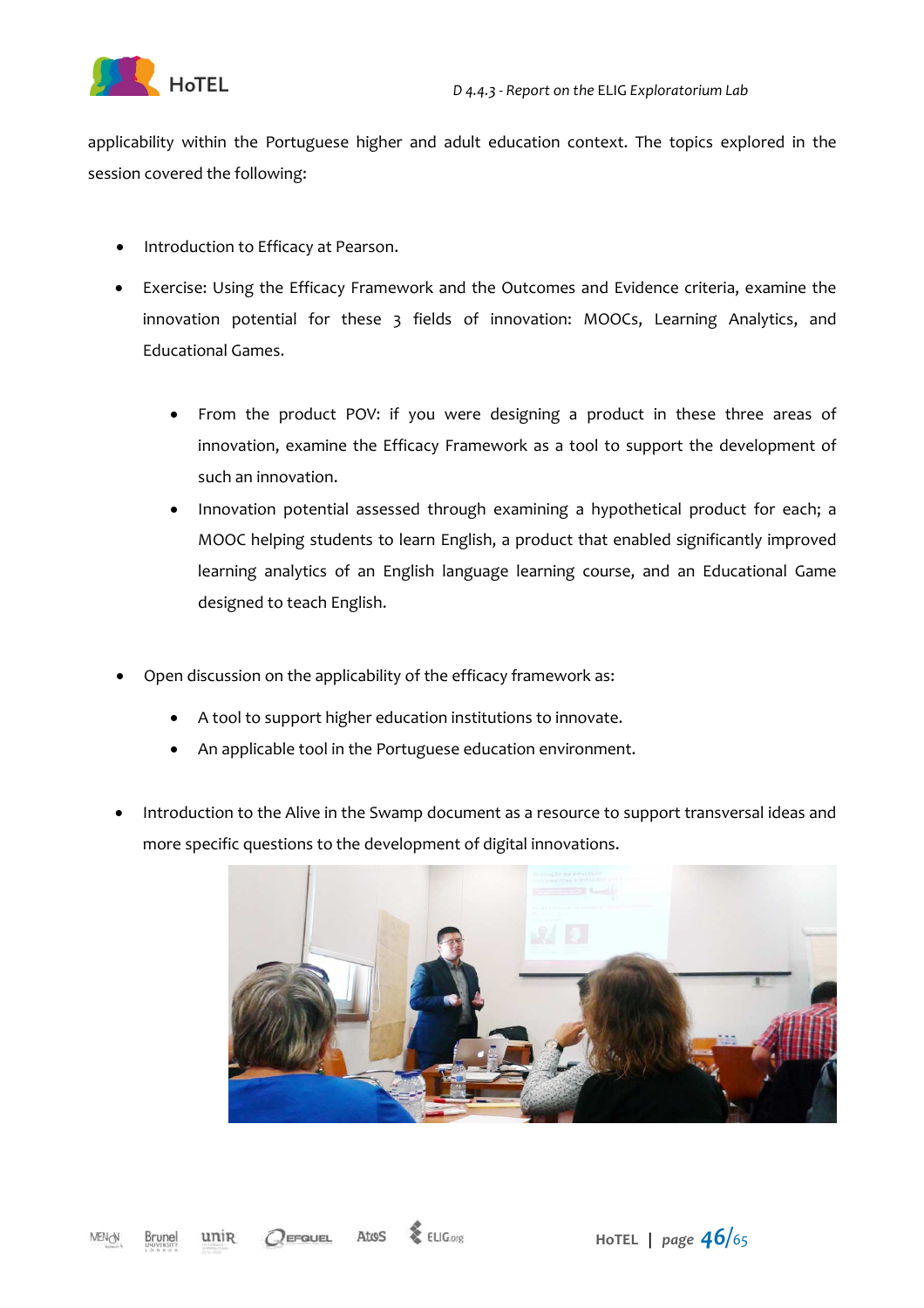

Workshop Session Two focused on 'Tools and Techniques' and provided an introduction to the methods that are for example used within Pearson, and particularly with regards to its Efficacy Framework. Session two allowed the audience, which was composed by university students and young entrepreneurs, to apply this framework to their on-going and future projects, developed in some university subjects that link ICT with education. Within Pearson the framework is currently being used as a tool to embed their notion of "Efficacy" so to allow for a measurable impact on improving someone's life through learning, but also to allow for measuring business processes, and it is covering the company's global product and service portfolio. The second session allowed participants to develop an understanding of the principles governing the framework, so that they could see its application to their own projects and ideas. The topics explored in the second session covered the following:

- Introduction to Efficacy at Pearson.
- Case Study exercise to examine and use the Efficacy Framework.
- Discussion around the use of the Efficacy Framework in scholarly projects, such as 'ClassDojo'.



General lessons learnt from the two workshop sessions with regards to innovation support are: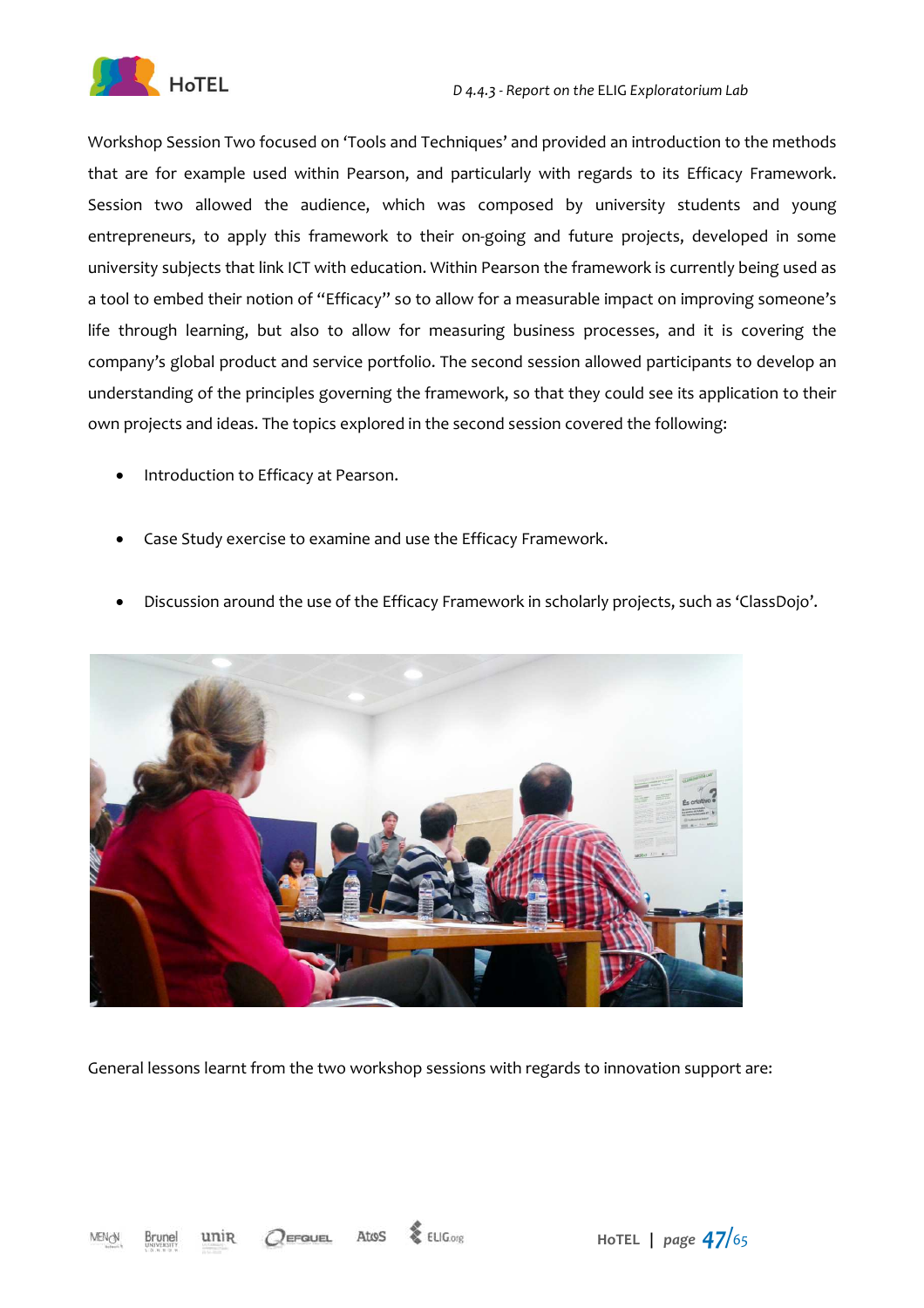

- 1. Practical examples, particular those that have a local relevance and using cases that are familiar to participants, appear to be a valuable vehicle so to allow for the autonomous self-directed application of analytical tools such as the Pearson Efficacy Framework.
- 2. Consideration of language as a barrier should not be neglected and a translation of any type of information might be considered.
- 3. Keeping complexity moderate by breaking down complex topics in well-defined and clearly understandable chunks does further support participation opportunities as well as autonomous self-directed application.
- 4. Draw and consider existing constructs, prevent the attempt to re-invent the wheel. Some individuals drew some comparisons in between the Pearson Efficacy Framework and other constructs, such as the action research cycle.

Wider learning for the team regarding the Efficacy Framework included:

**1. Consider the translation of the Efficacy Framework** to make it accessible to non-English speakers into more languages, and for those that are colour-blind.

2. Consider possible limitations with regards to process support. Participants feared that **the framework does not take into account "process"** within the criteria (for example e-learning is very much a process) and that the framework is more applicable to products.

3. **The issue of measuring the non-tangible outcomes** was raised, particularly outcomes of confidence, motivation and role-modelling, given some innovations are often focussed on purely course or product-level outcomes. How could those be measured, directly or indirectly?

4. **What is considered as being a "good" outcome is relative** and will vary by context and – is there a way to establish a minimum standard for innovations?

5. **If it is used as a framework by comparison** for innovations within the technology-enhanced learning environment, then how do we ensure a consistent comparison across a diverse possible range of innovations? Feedback was that it should be contextualised and applied in scenarios where people who apply it are involved with interventions.

6. **How can we harness the Alive in the Swamp document?** Initial thoughts are that it could be used as a way to embed efficacy at the Idea stage for digital innovations, after which the Efficacy Framework is used for product development and implementation.

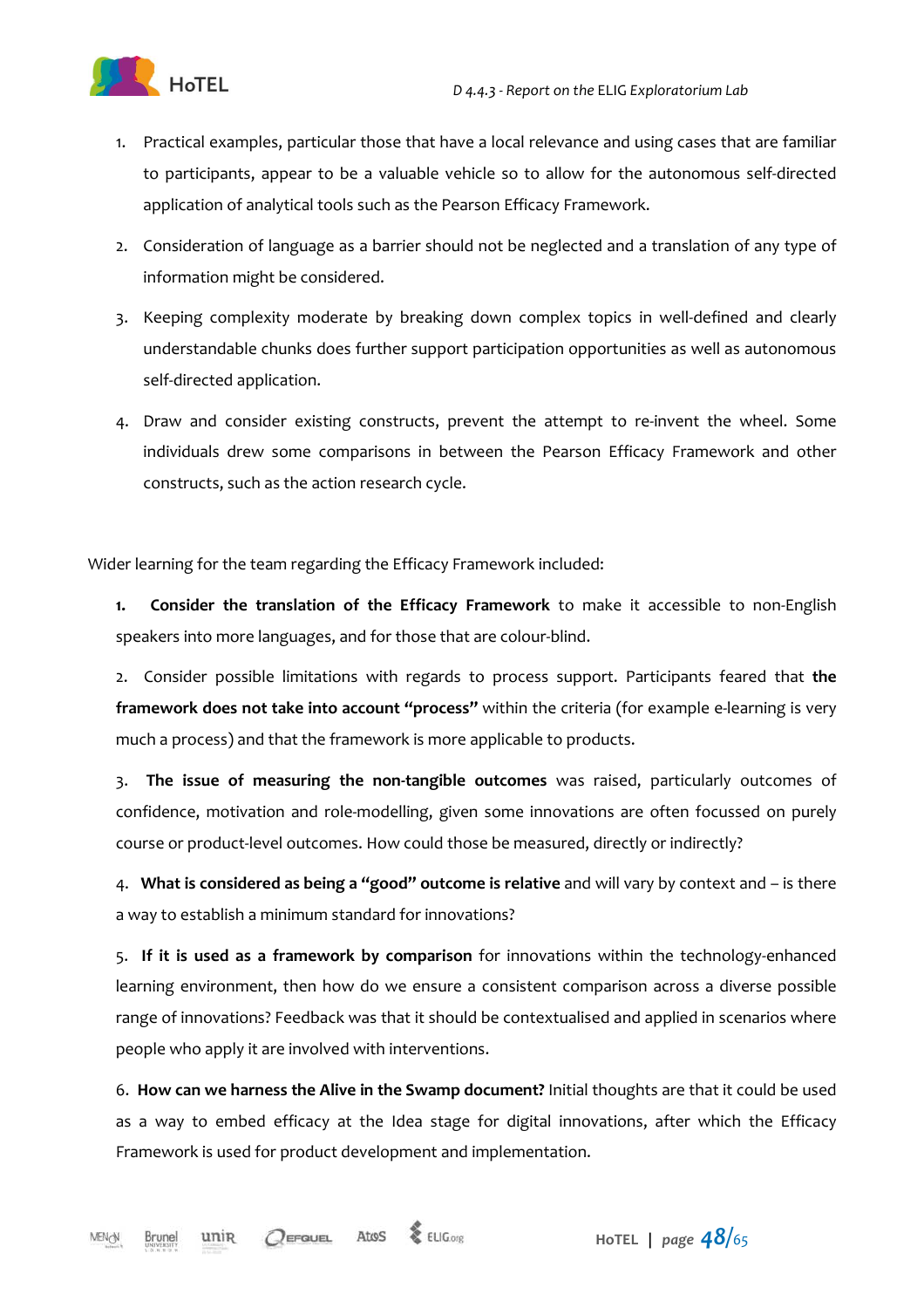

Feedback provided from the participants do include the following aspects:

#### *How you did experience the workshop discussions?*

In general, participants share the opinion that the workshop did allow them to build up capacity, but that the format might still be improved. Participants perceived the workshop discussions as relevant, pertinent, suitable, knowledge generator, useful, and interesting in the way that it brought together visions of educational actors from several different action fields. An aspect to be improved for future workshops was that it would be easier to understand the context and applicability of the subject if it was given alongside more illustrative practical and local relevant examples from a successful case, either local or national.

*How did you rate the usefulness of the Efficacy Framework as a tool to support technology-enhanced learning innovations?* 

Participants found that the Pearson Efficacy Framework can be indeed a suitable analytical tool, and that it can act as foundation for project building in different areas. One participant said that most of the Efficacy Framework questions should be part of a good teacher reasoning. However, even though it would add a value, some pointed out that teachers and the educational system, in general, show too much resistance when similar tools are presented and an implementation is tried.

#### *Take-away from the session?*

Two key take away experiences that were put forward by participants was an increased understanding about the usefulness and applicability of an assessment tools with regard to efficacy and, secondly, how difficult it can be to innovate in education against the traditional mentality teachers have regarding change.

*What improvements could be made to the session so to better support educators through such a workshop?* 

As a common response participants mentioned that they would like to see more illustrative practical and local relevant examples. While all participants had close ties to the education sector, in the one form or the other, it was felt that their different action fields bring along different meanings for the presented concepts, and thus illustrative practical and local relevant examples would help to establish a common language framework.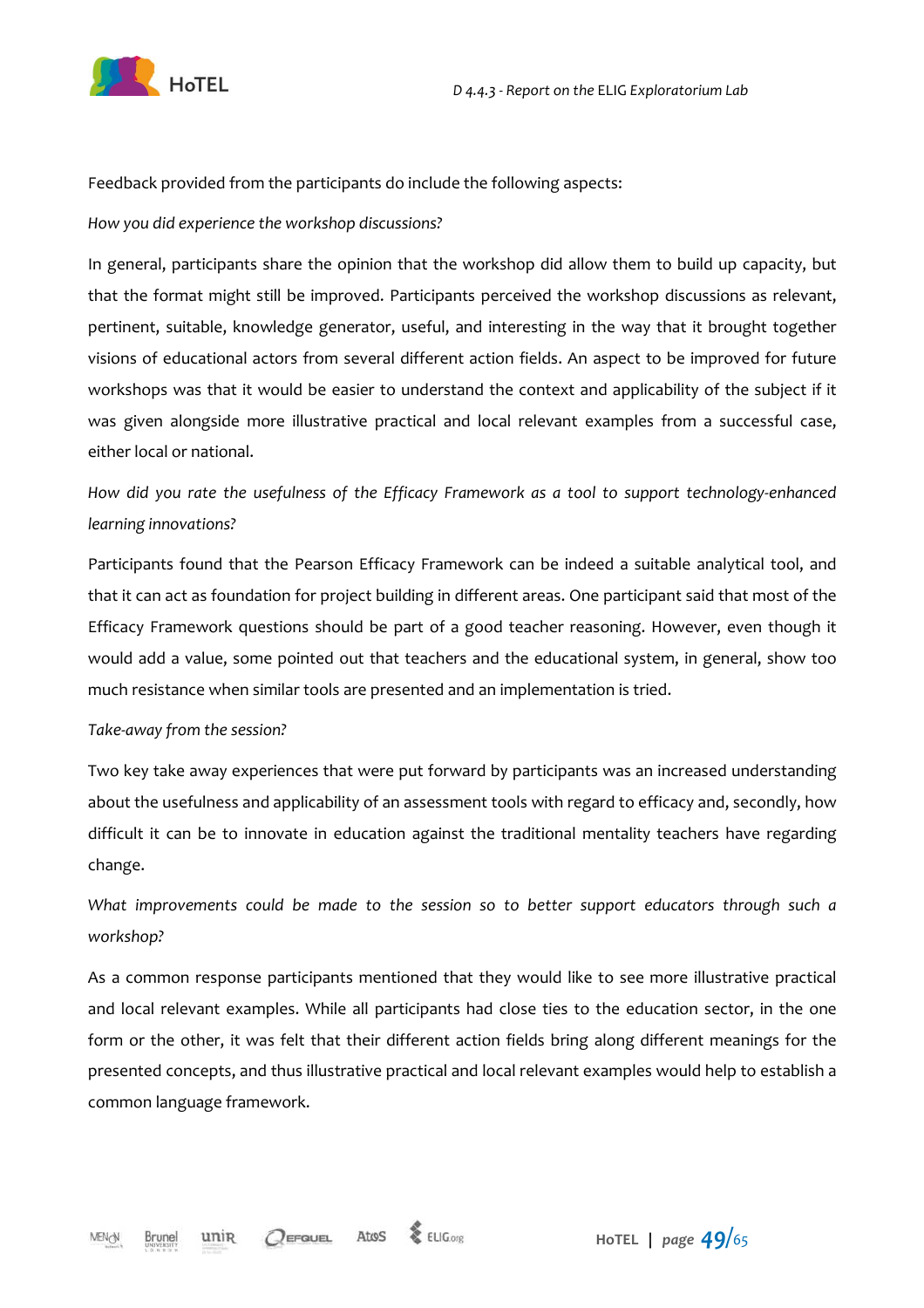

## WP4 | D 4.4.2 EFQUEL

# **HoTEL WP4 –EFQUEL Lab 3, on Informal Learning and Professional Networks**

Author(s)

Anthony F. Camilleri (EFQUEL)

|  |       | nature status version doc date due date |  |
|--|-------|-----------------------------------------|--|
|  | Final |                                         |  |

 $Q$ EFQUEL Atos  $\frac{1}{2}$  ELIG.org unin MENGN Brunel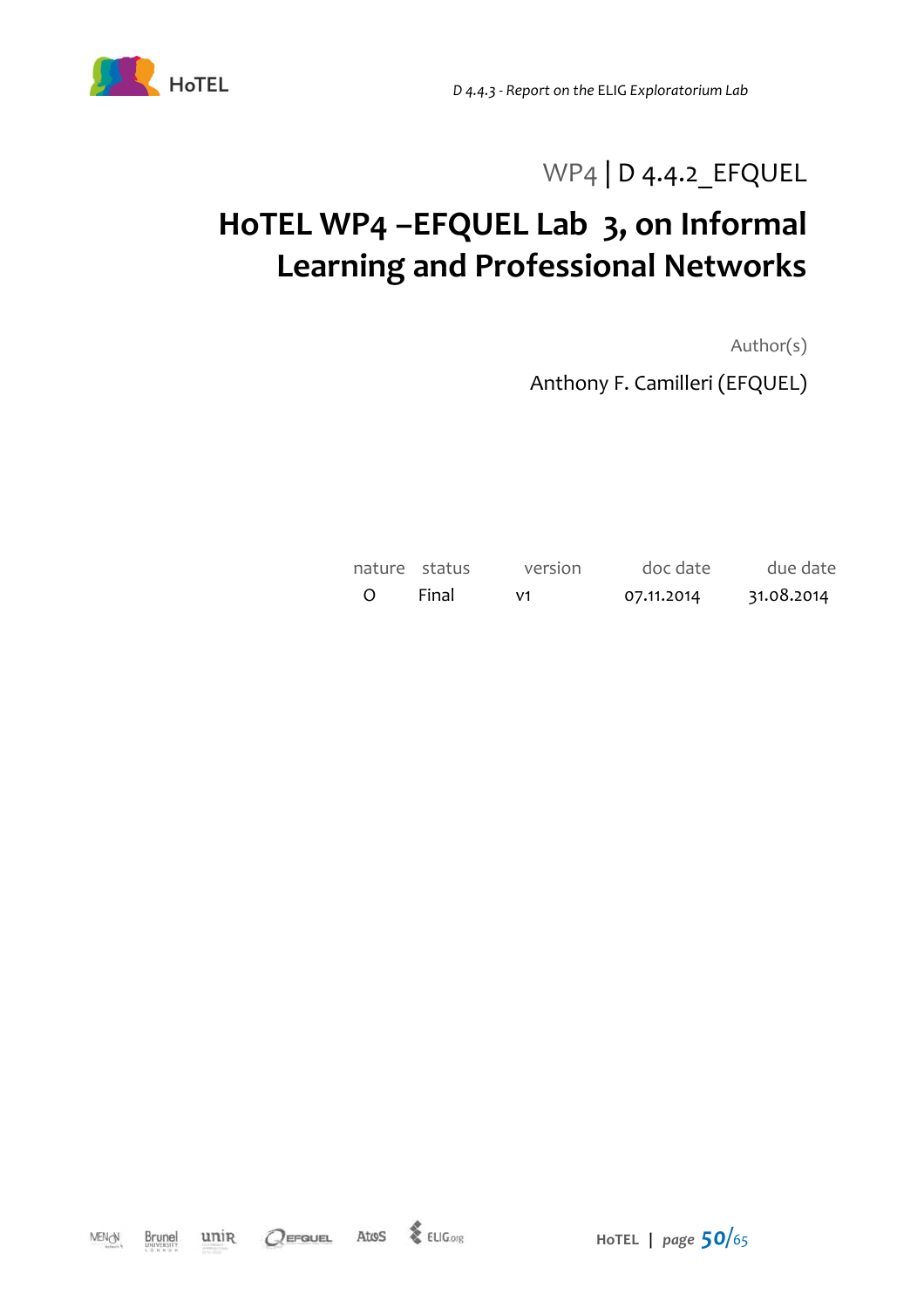

### **15. Objective, description and context**

The Lab on 'informal learning and professional networks' will be built around EFQUEL, an existing professional network within the TEL community. This Lab will explore and test how the adoption of an informal TEL innovation in a professional network can be enhanced and in what way a network of professionals will evolve and learn, both on an individual level as on a network level, using TEL methods. Potential accelerators for adopting the innovations will be piloted during the process and evaluated. More specifically the innovations will be implemented using the 'Innovation Support Model' developed within the scope of the HoTEL project.

### **16. Methodological process**

The lab worked according to the following logic:

- 4. **A discovery phase**: An innovation is discovered and described in a structure format so that different innovations can be compared with each other.
- 5. **An analysis phase**: The innovation will be analysed from a full multistakeholder view. Categories of analysis will be a) sectors/ context of innovation, b) impact of innovation, c) stakeholders involved in innovation, d) process of development of innovation, e( serendipitous elements in innovation, f) unique nature of innovation, g) innovation elements in innovation, etc.
- 6. **A transfer and support phase**: This phase aims to see how an innovation can be either transferred to another context or how an innovation can be further developed within the same context. A number of matching excercises need to be done, e.g. maping stakeholders from the originating context to the new context, isolating critical success factors for the innovation and transferring them to the new context, etc.

EFQUEL, as a network of organisations and individuals will function as a real life test environment for the implementation of ten TEL innovations to encourage informal learning within a professional network. The innovations will be targeting different existing subgroups of the network (stakeholder communities), involving actors around selected themes, with specific roles or with different interests, thus reaching an optimal level of stakeholders. Following the analysis of the results of HoTEL's open call for ICT innovators and an internal brainstorming phase consisting of internal community consultations, EFQUEL will select and test 3 emerging innovative TEL methods within its own network. 7 other informal learning innovations will be tested on a conceptual level during workshops and other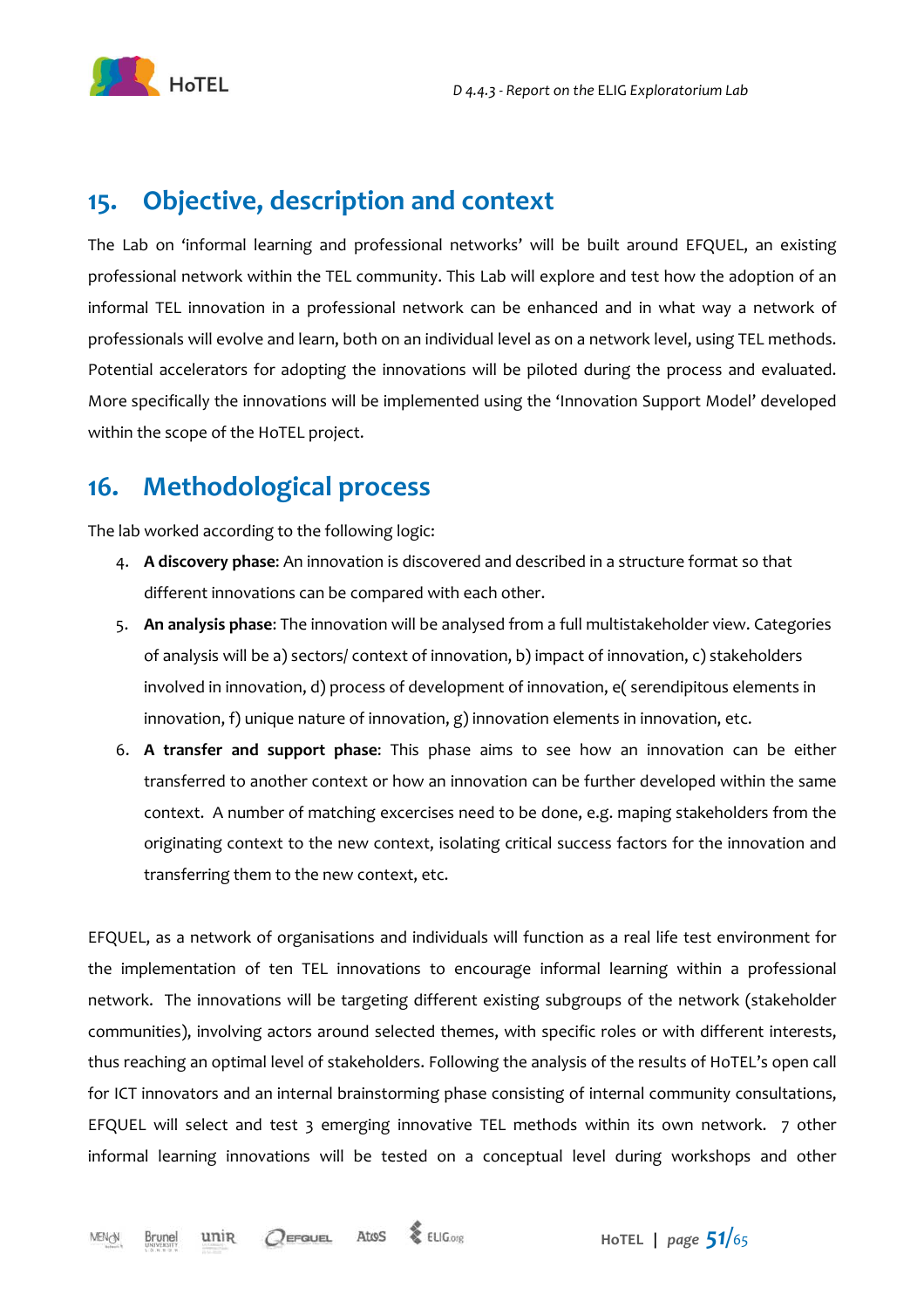

knowledge exchange opportunities involving different actors from within and outside the network.

### **17. Stakeholders involved**

Within EFQUEL, there are different stakeholder communities and target groups that are invited to participate in one or more experiments. These target groups can be considered as "professional networks" of their own because of the specific theme they work on or their common interest under the umbrella of the overall EFQUEL network.

- **EFQUEL members represented by EFQUEL core management group.** For this group we intend to test a learning innovation which generates stronger membership involvement, generate ideas, solutions, or facilitate decision making within the overall TEL professional network, which will be benefiting the entire quality in TEL stakeholders.
- **Network of Quality Professionals:** The network is designed as a growing community of EFQUELrelated professionals who can contribute to EFQUEL activities. The network dedicates itself to becoming a body to establish the principles of professionalism and professional standards in the field of quality for Technology Enhanced Learning. For this group we aim to select a learning innovation that facilitates the development of a common understanding of these principles.
- **Reviewers pool:** reviewers are involved in UNIQUe (Technology Enhanced Learning Quality Label for Universities and HE Institutions - http://unique.efquel.org/) and ECBCheck (Quality review & certification for e-Learning Programmes - http://ecbcheck.efquel.org/) reviews and form as such a pool of key experts in the field of quality in TEL. Some of them are less experienced than others and could benefit from peer learning activities. Hence we aim to focus on a learning innovation that facilitates the exchange of reviewers' expertise and knowledge about quality in TEL, which could be taken to a broader community in a second stage, willing to learn about quality models and certificates.

The Lab offers an opportunity for several projects/companies developing informal TEL innovations contributing towards the transformation of a professional network into an effective community of practice. The implementation of the selected innovations will be tested in the Lab environment using HoTEL's 'Innovation Support Model'.

On the other hand the Lab set-up and results will give all those involved in professional networks the opportunity to gain a good insight in the enhancement and acceleration of the implementation of TEL innovations in this specific network context. During the Lab experiment we therefore aim to reach not only EFQUEL members but also fellow networks/ professional bodies and institutions in the field of TEL to get their critical view and recommendations on the activities and outcomes of the Lab.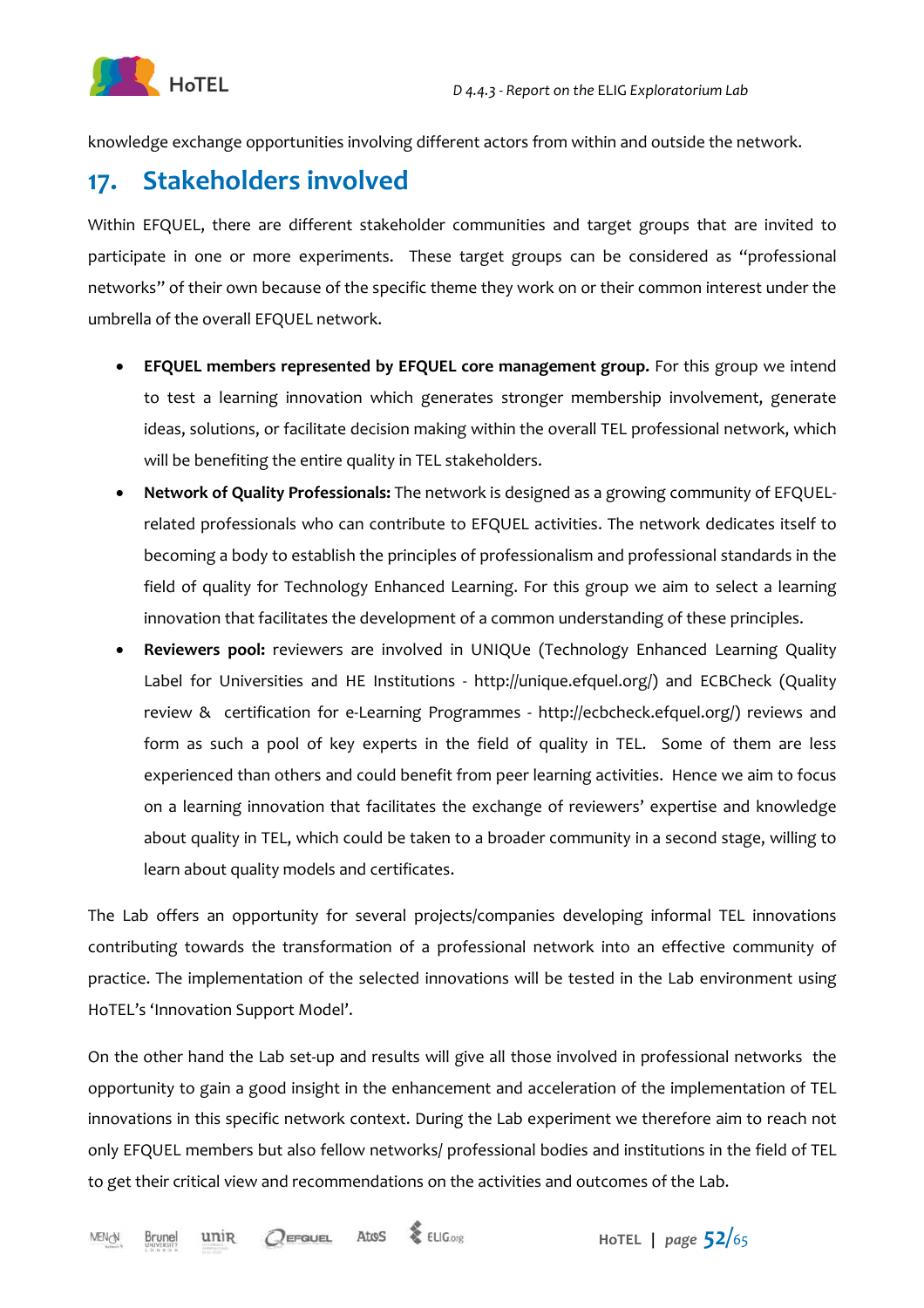

### **18. Innovations selected**

Initially, 19 innovations were forwarded to the EFQUEL Lab by the WP3 Call for Innovators. These were evaluated according to their relevance to the topic, according to the following grid:

| Name of                       | Relevant  | Relevant to     | <b>Innovation Summary</b>                  |
|-------------------------------|-----------|-----------------|--------------------------------------------|
| Innovator                     | to        | Professional    |                                            |
|                               | Informal  | <b>Networks</b> |                                            |
|                               | Learning? |                 |                                            |
| <b>Associazione</b>           | Y         | Y               | Social community for teachers (against a   |
| <b>FORUMLIVE</b>              |           |                 | fee)                                       |
| <b>Calkin</b><br><b>Suero</b> | Y         | M               | <b>SCIKIDS learning robotics</b>           |
| <b>Montero</b>                |           |                 |                                            |
| Cinzia Chelo                  | Y         | $\mathsf{N}$    | single teacher producing e-books           |
| <b>Danuta</b>                 | N         | $\mathsf{N}$    | math for disabled kids                     |
| <b>Starikova</b>              |           |                 |                                            |
| Cornel<br>Duma                | Y         | M               | creation from stratch of 'curation restart |
| Lucian                        |           |                 | online education project'                  |
| <b>Etelberto Costa</b>        | M         | Ÿ               | training of training of teachers           |
| <b>Frederic Kastner</b>       | Y         | N               | 3600 professional produced videos          |
| <b>Gina Souto</b>             | N         | $\mathsf{N}$    | digital competences in language curricula  |
| Janaka Jayalath               | N         | $\mathsf{N}$    | project to support many rural masses to    |
|                               |           |                 | obtain<br>Vocational<br>National           |
|                               |           |                 | Qualifications(NVQ) and started Computer   |
|                               |           |                 | Application Assistant (CAA)                |
| Katerina Zourou               | N         | N               | student response systems                   |
| Kostas Karpouzis              | Υ         | ${\sf N}$       | game for conflict management               |
| Margarida                     | N         | $\mathsf{N}$    | <b>MOOC vs MMORPGS</b>                     |
| Romero                        |           |                 |                                            |
| <b>Marta Hunya</b>            | Y         | Y               | Hungarian Self Assessment system for       |
|                               |           |                 | schools                                    |
| Natalia Aguilar               | Υ         | N               | ebook project for disadvantaged groups     |

**Brunel** 

unin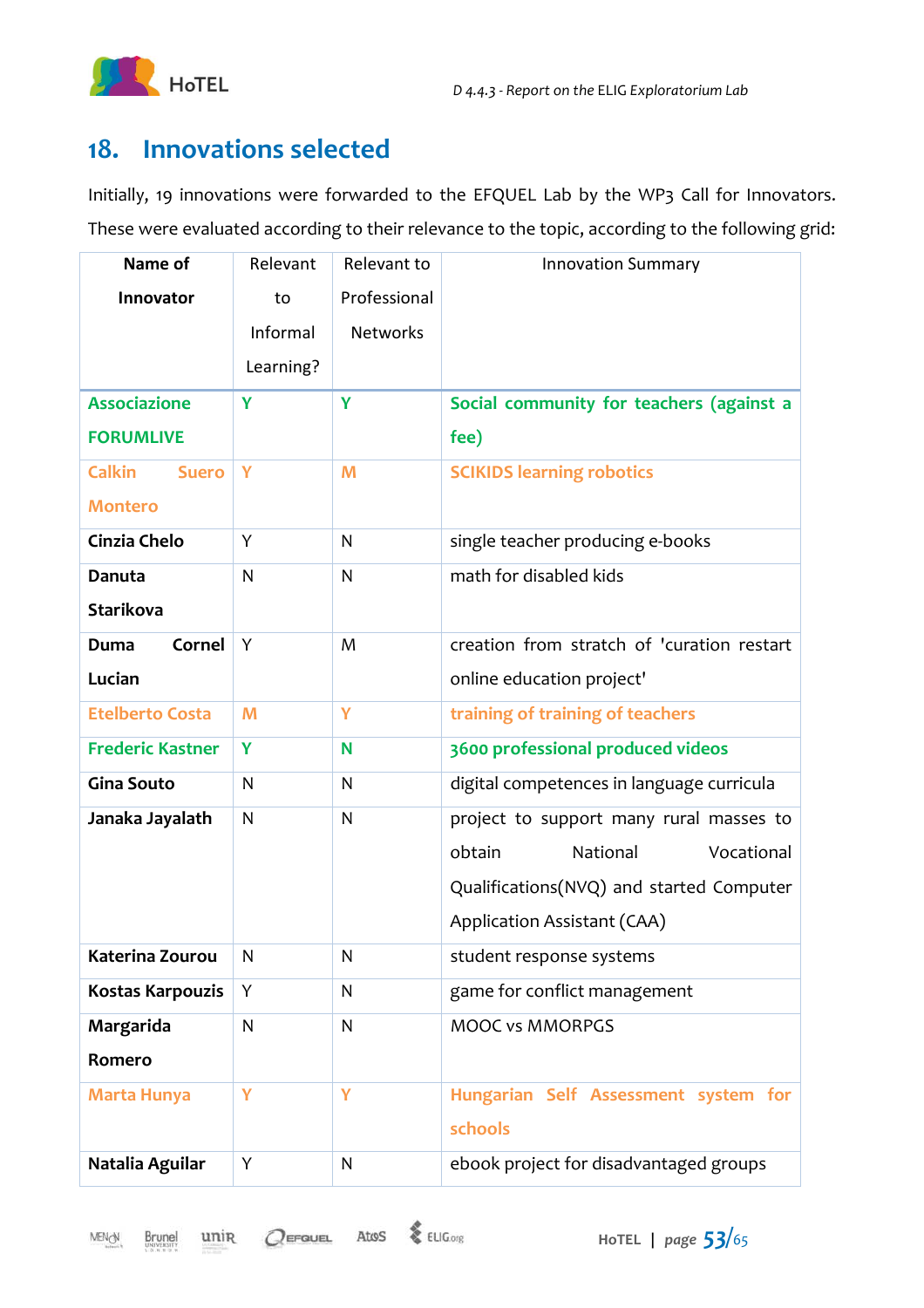

| <b>Natalie</b><br>de<br><b>Leeuw Duarte</b>        | Y             | N | game for management education |
|----------------------------------------------------|---------------|---|-------------------------------|
| Nina Ranieri 2                                     | Y             | M | learning in the family        |
| Nina Ranieri                                       | N             | N | language learning project     |
| <b>Theo Bondolfi</b>                               | Y             | Y | <b>Netizens</b>               |
|                                                    |               |   |                               |
| Bold, green = High Potential<br><b>Candidates</b>  |               |   |                               |
| Bold,<br>$yellow =$<br><b>Potential Candidates</b> | <b>Medium</b> |   |                               |

In all 6 innovations were judged to be appropriate for implementation as theoretical lab cases, however none of the innovators chose to engage with the first step in the process, making it impossible to continue. For this reason a number of new innovations were chosen from within the EFQUEL network, from the set of EFQUEL stakeholders, namely:

#### **Open Review Journal System**

Case Organisation: The INNOQUAL Editorial Board (an informal network of 20 experts from around the globe, working on producing the journal)

Case Stage: Ongoing

Case Innovation: INNOQUAL operates an 'open review' system. The essence of the case involves (1) improving procedures for open review from a methodological standpoint, (2) identifying and implementing appropriate technology tools to support the open review, (3) promoting and involving people in open review processes.

#### **Open Learning Recognition Clearinghouse**

Case Organisation: University of Leicester

Case Stage: Conceptual

Case Innovation: The VMPASS Clearinghouse intends to use crowdsourcing tools to simplify formal recognition of informal/non-formal learning coming form open learning. The innovation covers the usage scenarios and technological design for this clearinghouse.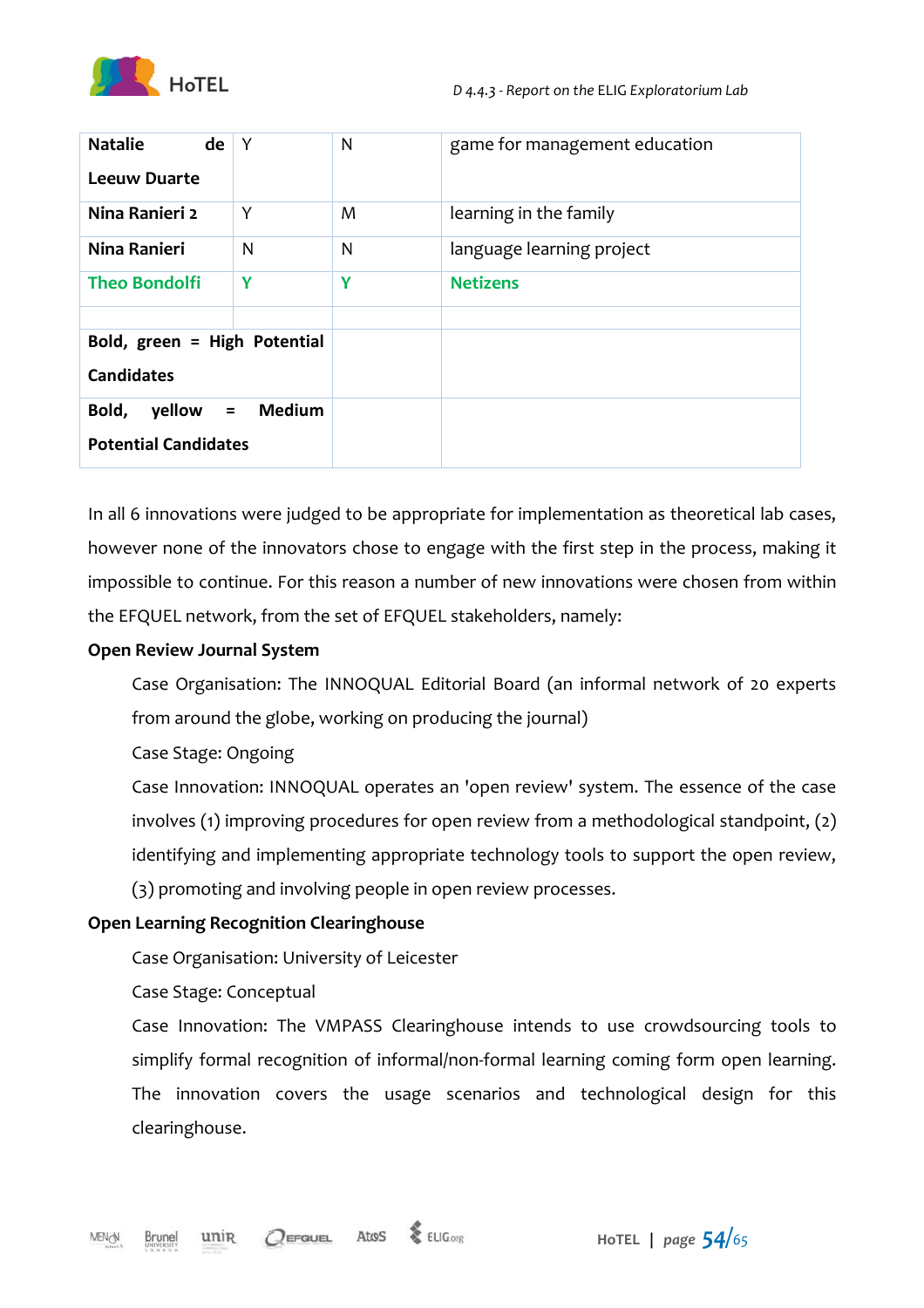

#### **Case 3: MOOC on Quality in e-Learning**

Case Organisation: EFQUEL

Case Stage: In Development

Case Innovation: The MOOC is being developed and provided by a loose coalition of organisations, operating in an informal network, towards set objectives.

#### **Review Community & Tool**

Case Organisation: GIZ

Case Stage: Mature

Case Innovation: The ECBCheck Community hosts what we believe to be the only fully online course review tool and community in the world. The innovation covers the wider deployment and use of the tool.

#### **Best-Practice Community**

Case Organisation: EFQUEL

Case Stage: Piloting

Case Innovation: The best practice community will be an example of an object-mediated

informal network, using the criteria from our certifications as the basis for the discussion.

#### **SEVAQ+**

Case Organisation: University of Nancy

Case Stage: Scale-Up

Case Innovation: The case involves a tool to create and deploy student-evaluation questionnaires. The tool has been fully evaluated, piloted and launched to market, however it has suffered significantly due to lack of marketing strategy.

### **19. Implementation Phases**

The labs worked according to the following logic:

#### **19.1 Discovery Phase**

The aim of this phase was to discover innovations and describe them in a structured format so that different innovations can be compared with each other. 19 innovations were collected through the WP 3 call for innovators and described using a standardized template. Unfortunately, most of the cases forwarded were either of very low quality, or not applicable at all to the topic of the lab, leaving the lab leaders no real choice in selection of cases. From the 19 cases, only 6 were deemed to have any suitability whatsoever for the purposes of the lab. These innovators were sent a welcome pack in

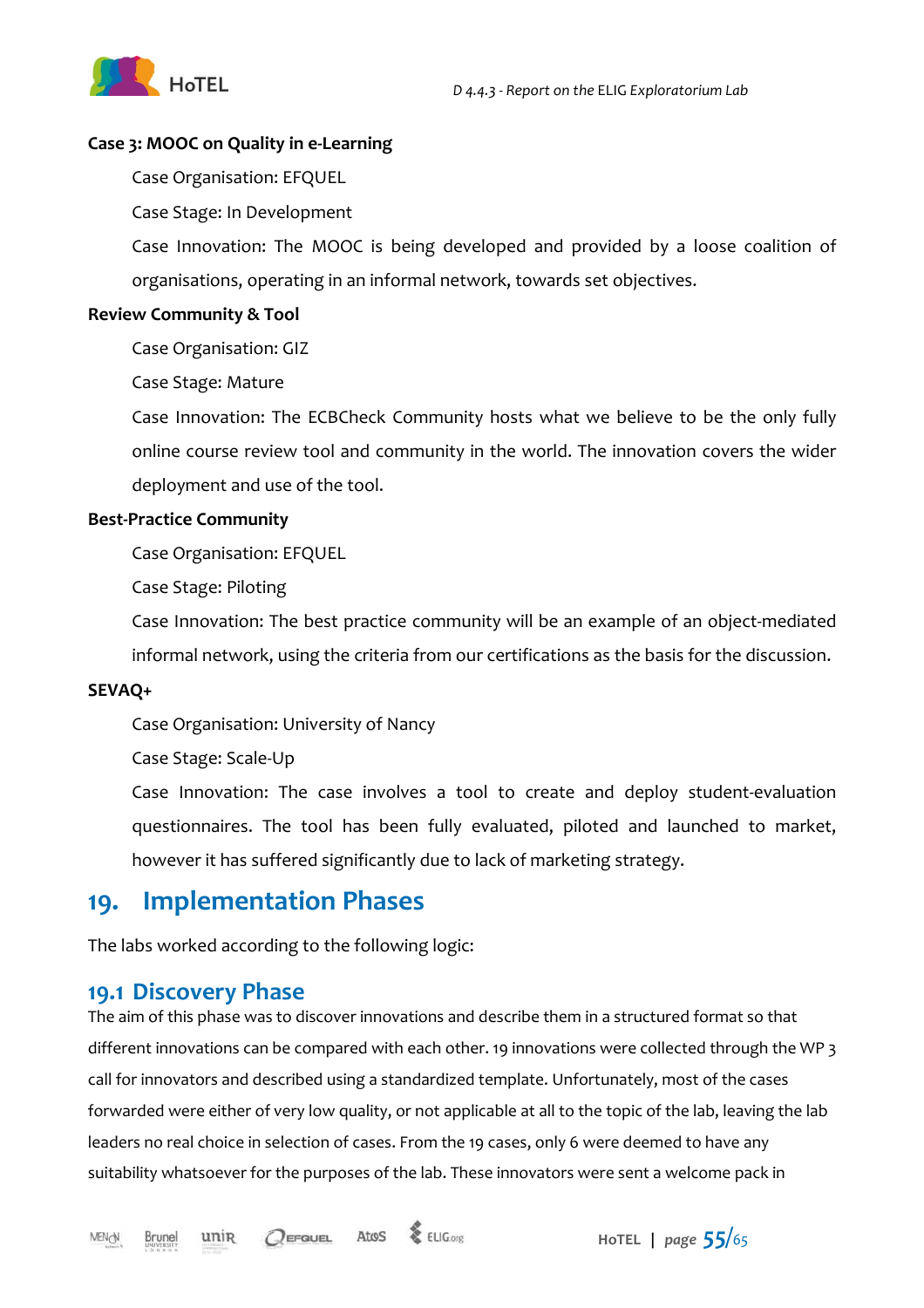

December 2013. Subsequent reminder were sent to the innovators in January and February 2014, with an overall 0% response rate.

Due to this, a different strategy for recruitment of innovators was adopted, whereby EFQUEL recruited innovators from within its network, working on projects known to the organization. This led to the collection of 6 cases in all, which were then asked to fill in the self-assessment form (Form A). Selfassessments for all six of the innovations are available in Annex 1.

#### **19.2 Analysis Phase**

During this phase, the innovation was analysed from a full multi-stakeholder viewpoint. Categories of analysis will be a) sectors/ context of innovation, b) impact of innovation, c) stakeholders involved in innovation, d) process of development of innovation, e) serendipitous elements in innovation, f) unique nature of innovation, g) innovation elements in innovation, etc..

In practice, during the analysis phase 5 reviewers were recruited to analyse the cases. The reviewers were recruited for their experience in professional networks, informal learning, quality auditing or combination of these factor. The recruited reviewers were:

- Dr. Sandra Feliciano
- Dr. Ulf Ehlers
- Alastair Creelman
- Ingeborg Bo
- Dr. Jan Pawlowski

Each case was reviewed by three of these reviewers, during the period between June and August 2014, who filled in a detailed review sheet for each case (Form B). Based on the feedback received from the reviewers, a member of staff from the EFQUEL secretariat consolidated the reviews into a single set of conclusions and recommendations (Form C) which were then sent to the innovators as formal feedback on their case. Annexe 2 contains the review sheets and the consolidated review sheet for each of the cases.

#### **19.3 Transfer and Support phase**

This phase aims to see how an innovation could be either transferred to another context or how an innovation could be further developed within the same context. In our case, innovators overwhelmingly chose to act on further development. In each case, during August and September, innovators improved their Research & Development Strategies, Marketing Plans and/or Pricing Models in line with recommendations from the reviewers. The results of these modifications were then reported back to the review panels who had done the original review.

The project plan initially foresaw that this would be followed by a second review on the part of the reviewers, however, the suggestions from reviewers were in all cases straightforward and incremental

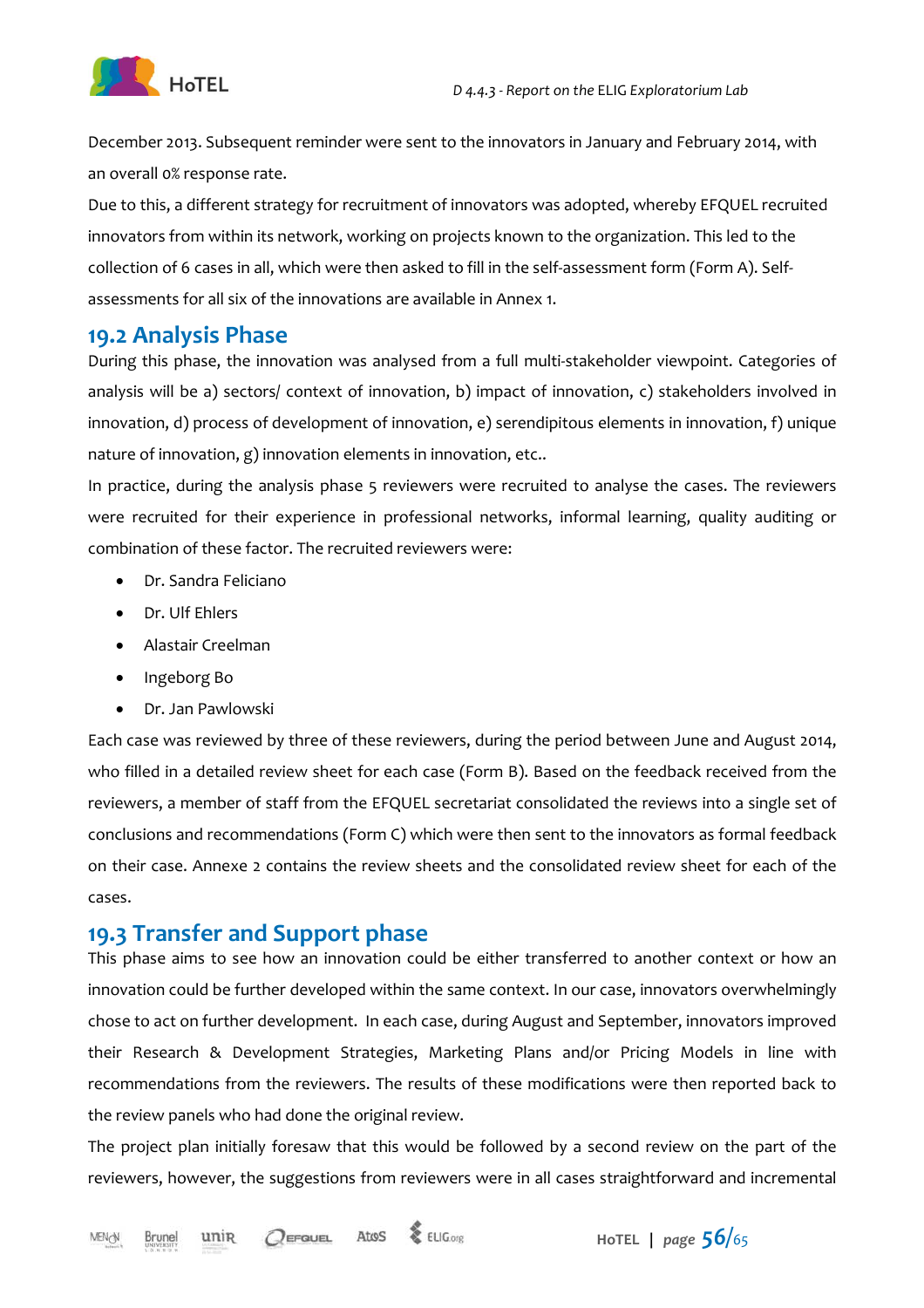

in nature, with no case requiring an overhaul of strategy. It was therefore felt by both the innovators and the reviewers that a second round of review to confirm correct understanding of the reviews would be superfluous. For this reason, the Form D for reporting the changes was the last phase of the process embarked upon. Not all innovators chose to continue with this stage of the review, with 3 cases not graduating from the stage. The collected Form Ds are included as Annexe 3.

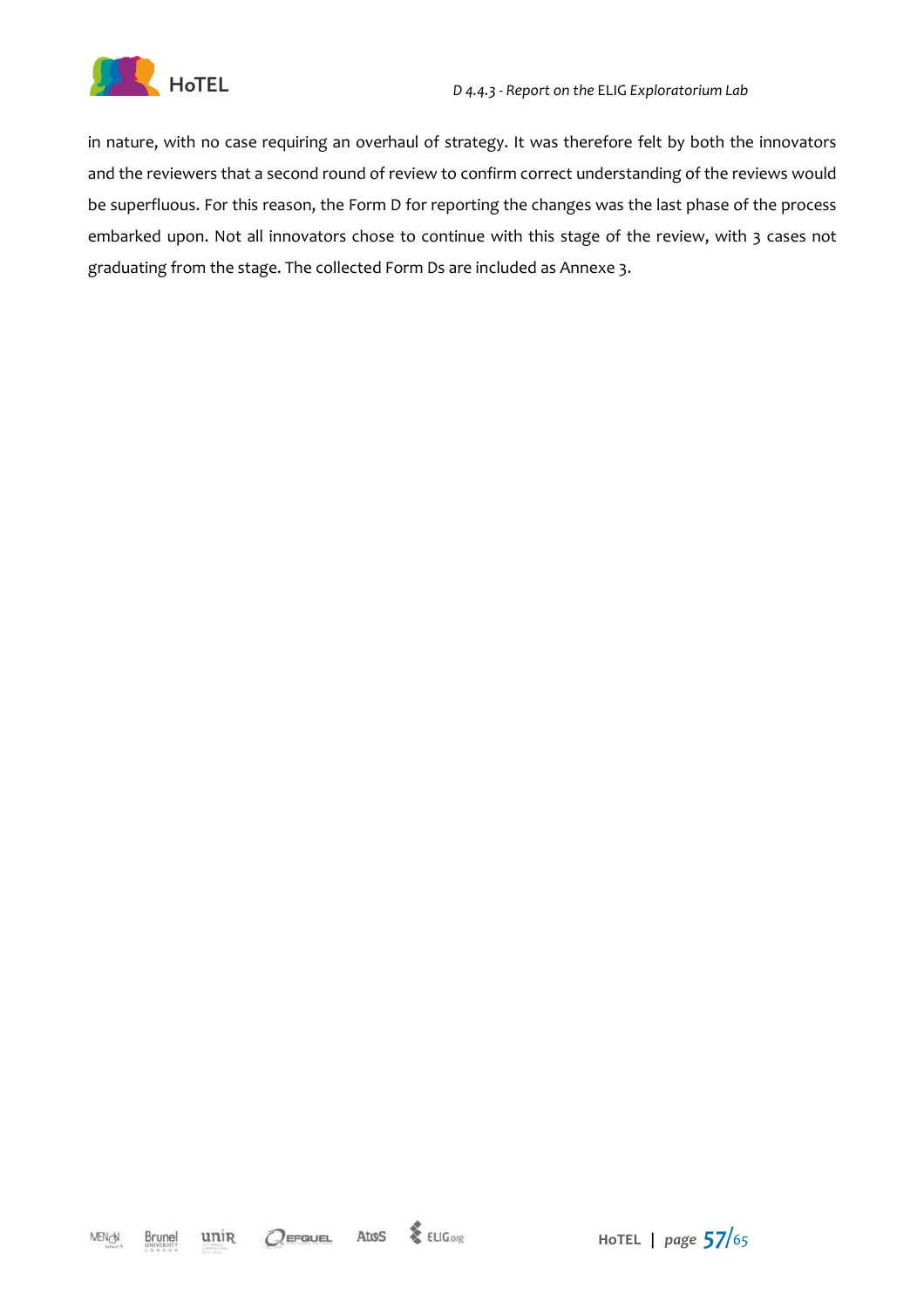

# **Findings, lessons learnt, and input to ISM**

This section provides the result of hundreds of questionnaires, implementation reports, workshops, hands-on sessions, live presentations, and interviews derived from the HoTEL iterative assessment methodology. End-users, experts, reviewers, policy makers, decision makers, Lab leaders, and finally, innovators, contributed with many questions, answers and opinions. All of them provided a relevant feedback about the process, the methodology, the various phases, and the numerous forms. Furthermore, they provided a specific, significant input to the ISM and the Project HOTEL which is presented in this section, and which compiles findings and lessons. Following, we show these reflections in the form of a list of observations.

### Observation [1]. The self-assessment process helped innovators better plan service provision

Our feedback from the innovators indicates that one of the most useful part of the Innovation Support Model was the self-assessment step.

Making the researcher to self-reflect on the innovation through a key guided questionnaire served them therefore to identify or refine those pieces of the research that will help to achieve a quality work: value propositions, key messages, added value, strengths, weakness, etc.

Also, most of the innovators admitted to being excessively product focused, with insufficient time having been spent on service-related elements such as pricing strategies, marketing plans, the setting of key performance indicators, stakeholder analysis and so on, with preference having been given to Research & Development activities in most cases. Thus, most of the innovators found that the selfassessment form served as a business-plan template, allowing them to reflect on the elements required for service provision, to set them out, and to improve their own plans and strategies in response to the criteria laid out in the form.

### Observation [2]. The process of review and assessment was too paper-based

Feedback from all parties indicated that the use of forms as the main mode of communication between innovators and reviewers significantly limited the scope of the entire process. Despite the level of detail and comprehensiveness provided for in the forms, they were generally found to:

- be too long and bureaucratic to lend themselves to easy use
- require the collection and analysis of too much data, if they are to be useful

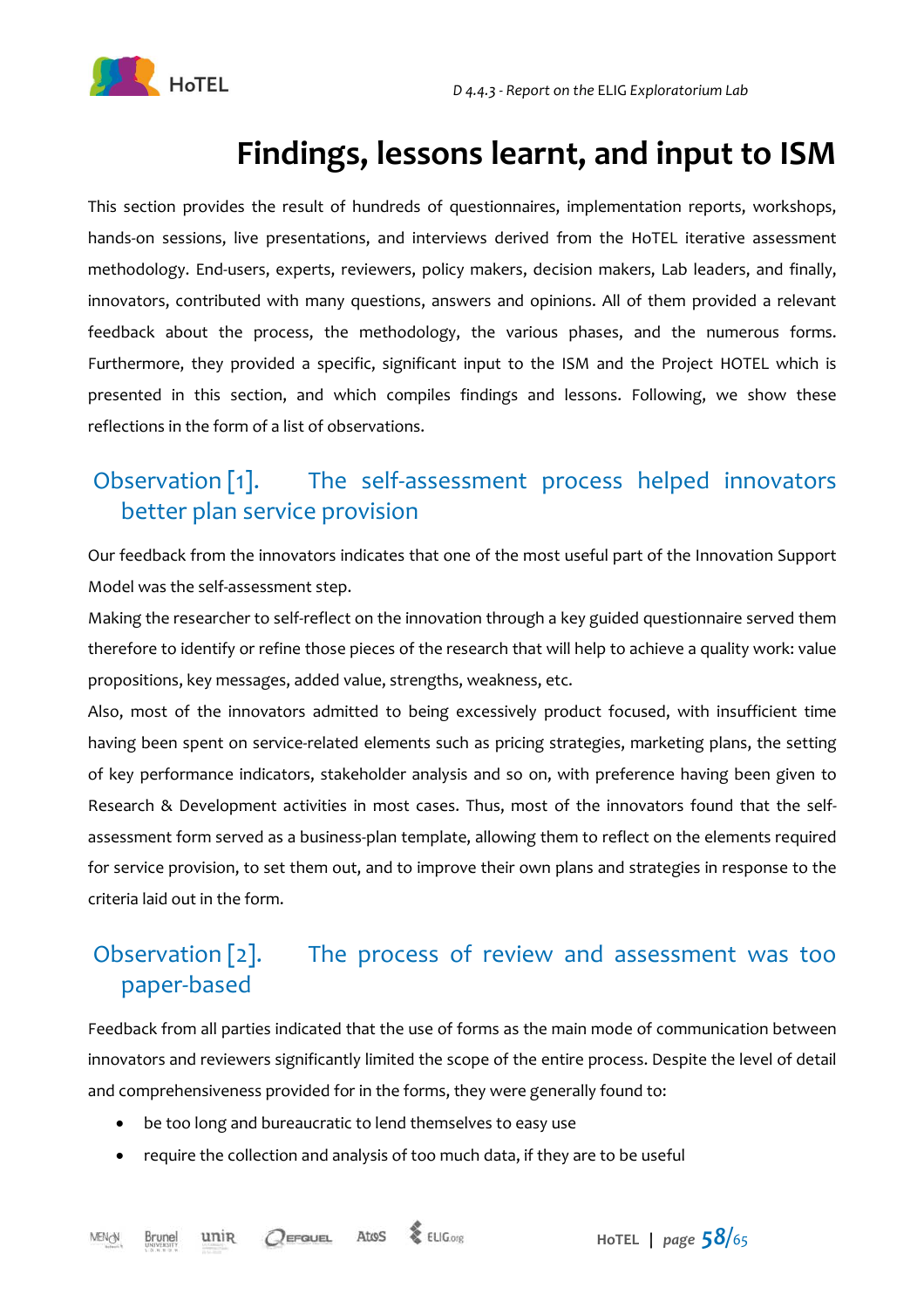

• not be ideally suited to describe the vision of the cases in question, in particular where services were designed to be offered as part of an organisation's mission, rather than profit-rearing activities

In particular, innovators and reviewers felt that a mechanism by which innovators could present their innovations in person, based on the self-assessment form, discuss these innovations in detail with the reviewers, over a period of, e.g. an hour, and then receive written feedback, would be far more useful that the form-only based process enacted by the reviewers in this laboratory.

The implementation and theoretical live sessions carried out between innovators and real users, and the direct usability and recommendations questionnaires derived from this sessions, proved to be really useful for innovators.

### Observation [3]. Reviews tended towards incrementalism

On the whole, innovators found the feedback given in the reviews to be useful, and in all cases they provided guidance as to how to strengthen and/or improve the innovations under study. However, in most cases innovators found that the 'expert' nature of the reviews did not come out sufficiently, with one innovator likening the type of feedback received to that which any member of his own project team might have provided. In particular, criticisms included that:

- many recommendations stated the obvious: in several cases reviewers 'identified' weaknesses which had already been pointed out in the SWOT analysis, or pointed out deficiencies which were extremely obvious, e.g. recommending that an innovation implement a pricing strategy, when the self-assessment form states that a pricing strategy still has not been developed
- most other recommendations were incremental in nature: recommendations generally suggested small improvements to existing plans. They did not suggest that innovators change strategies, explore new directions or make other major changes to their plans and strategies. While this could be due to the fact that all the innovators presented excellent plans, it is considered to be more likely that this was due to insufficiently clear instructions being given to the reviewers, and a choice by the latter to favour such an incremental approach.

### Observation [4]. The reviews did not transfer best practice or expertise, or offer real opportunities for learning

The main criticism received from the innovators was that the reviews did not provide any additional or unique insight into the target groups: one of the main selling points of the HOTEL Innovation Model was that it would provide a TEL-specific support model, with experts who could assist TEL development in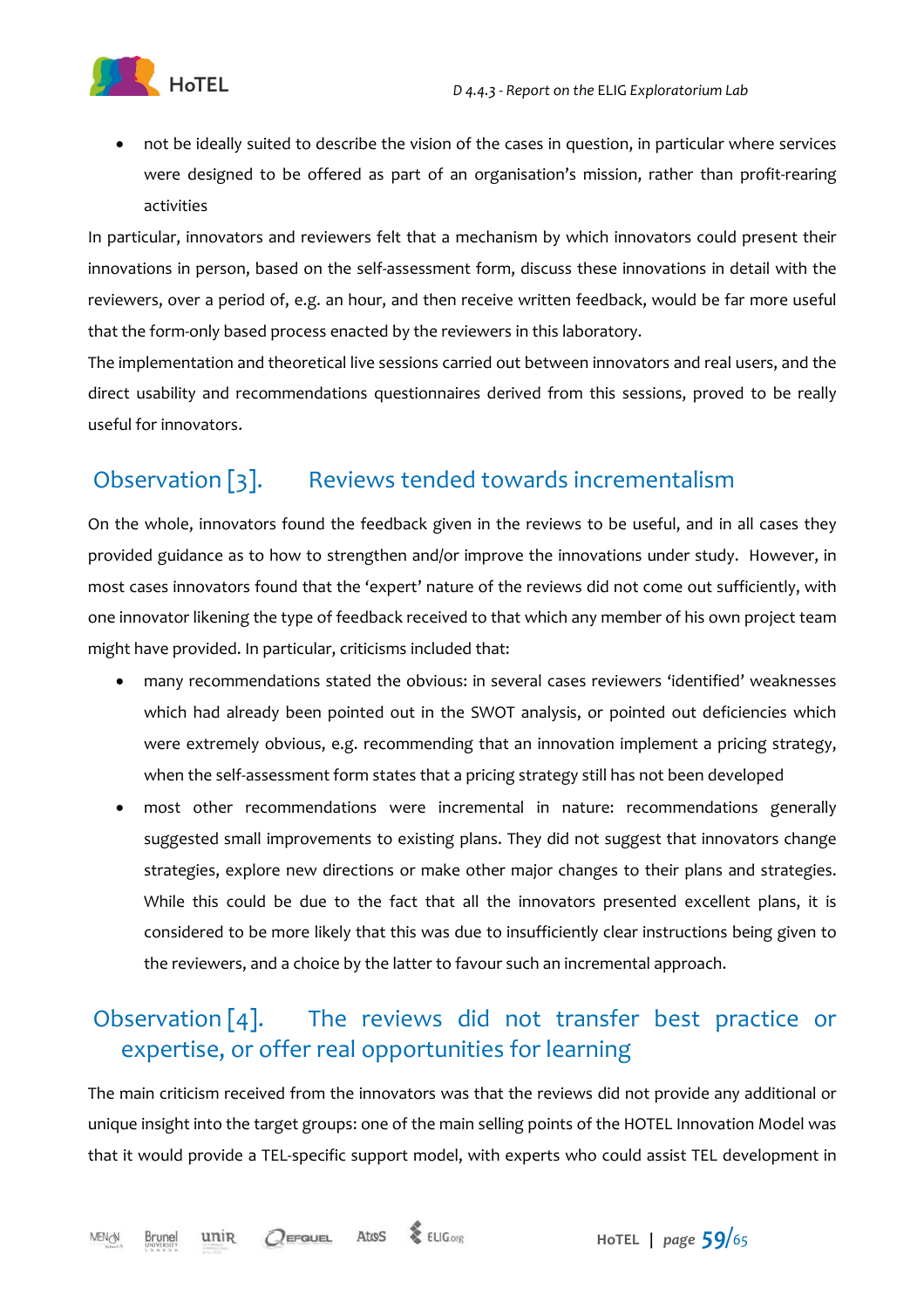

particular. In fact, the advice and consultation received was generic. Innovators felt that they would have been better served with recommendations which:

- helped them refine and improve their product descriptions, key messages and product targeting
- were illustrated with case studies from other players in the field, so as to provide positive or negative examples on how to do (or not do) things
- provided concrete suggestions on what kind of marketing activities, pricing strategies or service models to develop
- made direct reference to their stated targets

In many cases, some of this information was provided in the commentary which arose in the review sheets, but then was not transferred into actionable items in the form recommendations which would take the form suggested above.

### Observation [5]. The reviews were not equally suited to projects in any stage of development

The Innovation Support Model claimed to be suitable for any kind of project – from those in conception to mature services. While innovations in all the intermediate stages of development did indeed find use from the models:

- Innovations still in conceptual phase (in terms of service provision not in terms of research and development), found the process to be less useful, as a service concept had not yet been developed, and in this case they were seeking a process by which to arrive at a service concept, rather than a process by which to improve an already existing service-concept
- Innovations in a mature phase of development also found the process to be less useful. In this case the reason was because they had already dealt with problems which may be described as 'low hanging fruit'. They were instead looking for new areas to explore, evaluation of long-term strategies, etc. rather than incremental improvements on their current activities.

In line with the methodology and objectives of the HoTEL exploratory labs (see D4.4.1) the following general lessons could be obtained from the cases:

### Observation [6]. Vast varying definition of what is success

One of the major difficulties towards innovation development within an educational setting was to properly define "success" (particularly while using the HoTEL lab protocols). This criteria has proved to be dependent on the inserted context, the objectives, and the target-group addressed, among other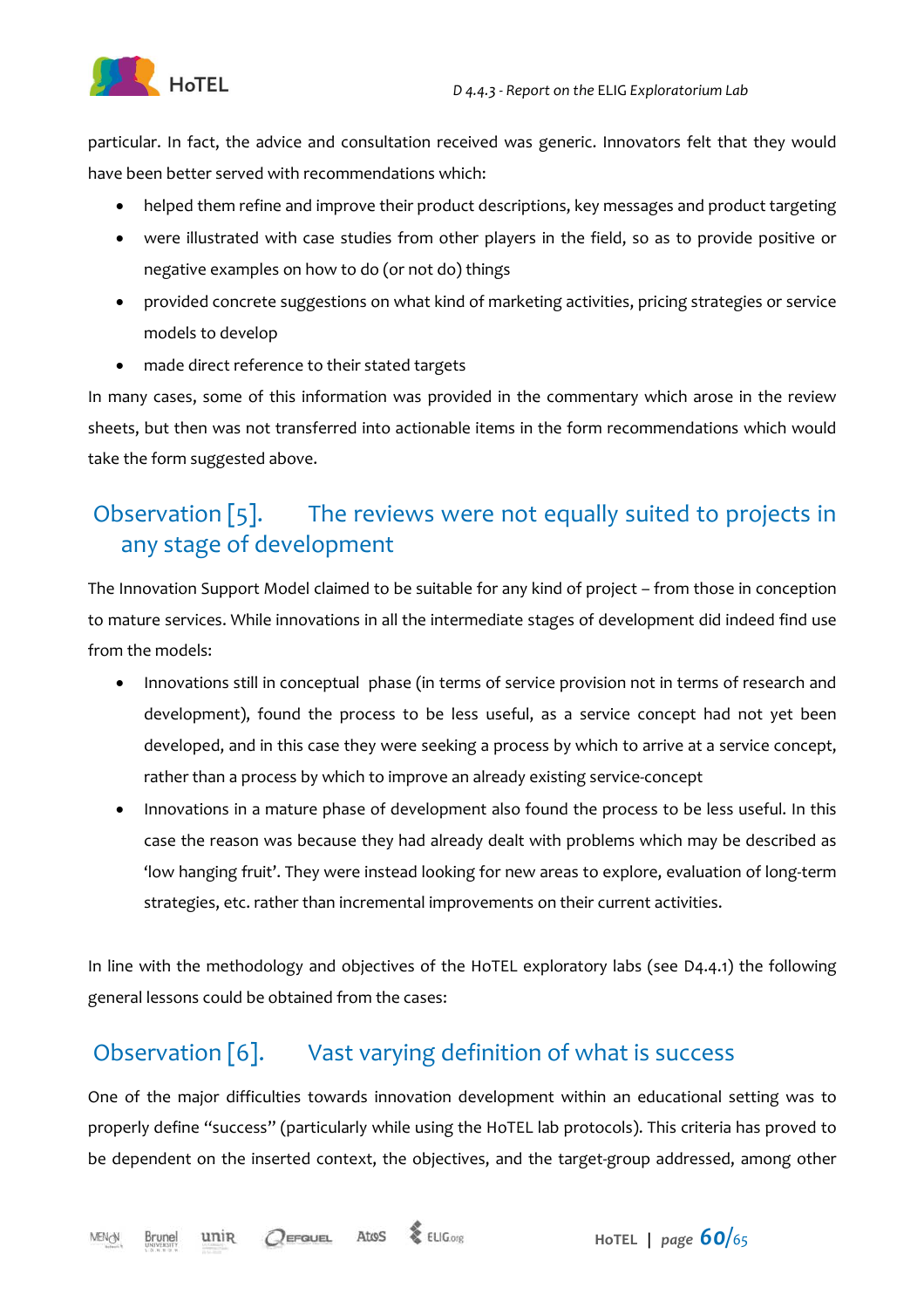

direct and indirect variables, as also the Learnovation Vision<sup>3</sup> report stated, by suggesting "to remember diversity and differentiation of learning needs and styles: the knowledge, competences; attitudes and values required in contemporary work places are diverse and differentiated".

### Observation [7]. Difficulty on understanding and assessing impact

Similarly to the definition of "success", the same challenge has arisen while assessing the potential impact of an innovation. The set of dimensions that can be considerable to analyse the innovative impact to the target-group, whether individually or in general, and/or to the working and learning environment, for instance, makes it difficult to strictly assess the real impact. This issue was also highlighted by the participants at both the implementation sessions and physical events, particularly at the local multiplication seminar.

### Observation [8]. Comparison between theoretical and practical cases

Some differences were found while comparing the outcomes of the theoretical and practical case approaches. In what regards the theoretical evaluation, the initial description of the seven cases, and the information collecting process via inquiry with case owner or via lab, specifically about the innovation (its objectives, background, defined strategies, success indicators, impact on the user, the organisation, and the learning processes) was essential to determine the type of support needed. This theoretical approach was useful to further apply the good practices at the practical assessments. Particularly regarding some cases (case studies #7 to #10), in some moments of the process no further information could be obtain, and thus the cases couldn't be ultimately completed with regards to the evaluation approach detailed in the D4.4.1 methodology.

### Observation [9]. Observed efficacy of the physical support complemented with virtual follow-ups

It could be observed that the physical support on face-to-face meetings, appeared to allow for a good understanding of the problematic and the recommendations developed through the process (see D4.4.1). The virtual support and follow-ups process thus appeared work out well. Nevertheless, the online support that made use of asynchronous communication lead to delays in the time and efficacy of the given suggestions to accelerate the innovative cycle.

 $\overline{a}$ 



<sup>&</sup>lt;sup>3</sup> Source: http://learnovation.files.wordpress.com/2010/10/learnovation-vision-paper-1-schooleducation.pdf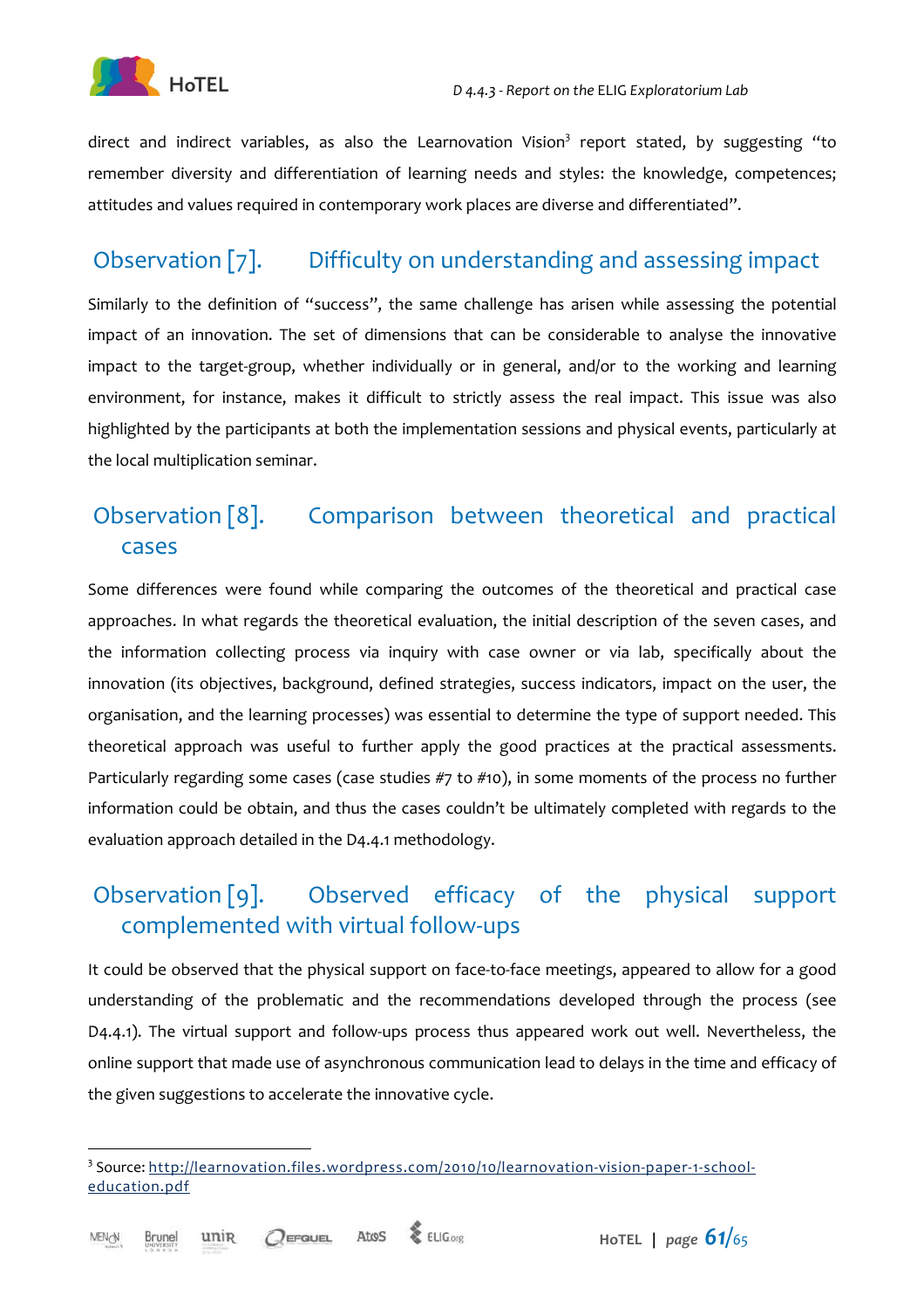### Observation [10]. The HoTEL Lab methodology as a barrier

As could be seen across all of the cases, and as further detailed in section '6.5. Lessons from the process', the HoTEL Lab methodology turned out to be an obstacle. Notably with regards to two interrelated points: (1) perceived benefits and gains and the (2) collection of information focus of the support process. This is to say that it could be observed that the process with the number of forms to be filled and documents to be read (see D4.4.1) had been a barrier and thus the process as stipulated in D4.4.1 might be carefully evaluated again so to assure benefits and gains of the support provided do not conflict with the research objectives of the project.

### Observation [11]. Basic practical hands on support and guidance in analytics as an enabler

As detailed further in section '6.5. Lessons from the process', basic practical hands on support and guidance in analytics as provided within the practical cases, including via tools such the Pearson analytical framework, appeared to work as an enabler, or at least to allow participants to perceive those as potentially beneficial and leading to gains.

### Observation [12]. Recognition of the diversity of innovation paths

Firstly, the support provided ultimately had to be adapted to each of the respective cases as a result of – inter-alia – different starting or emerging sets of variables that all influenced the support process, or the actual work towards the improvement of the product or service. This also included differences in the objectives of every organisation engaged in the HoTEL project, on the structure of the organisation's team, on their current social and economic situation, on the market demands, on the likelihood to successfully implement the innovation, among others, the support provided towards efficacy showed that there are essential requirements that must be fulfilled. Additionally, the ELIG support team had to respect the established time-frame in the initial planning stage of the innovative cycle. Even if deadlines aren't, milestones should be previously defined.

### Observation [13]. Context-sensitivity of the analysis and support action proposed

A further lesson learnt by ELIG Lab team through the process was that similar is different than equal, i.e., even though two innovations can share a common barrier to success, for instance, the approach to overtake this barrier must be dependent of each case and its variables. The development takes serious consideration about direct variables and key factors from every context, stakeholder and user (which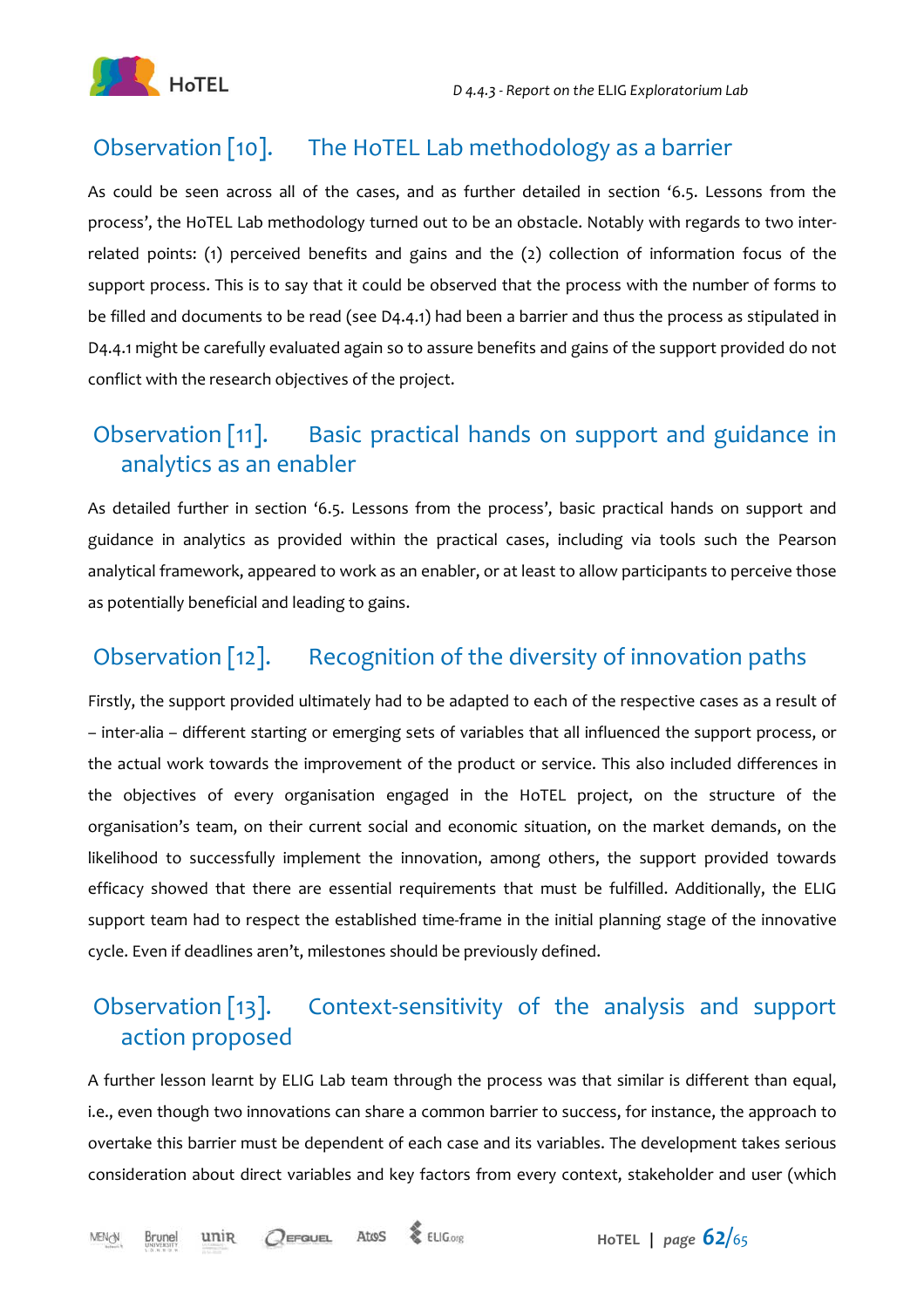

will differ from place to place) in order to integrate them and their points of view into the innovation, and raise the possibility to successfully achieve the intended outcomes

### Observation [14]. Establishment of priorities

The provided support covers different areas, independently of the current stage of the innovative cycle. Although all areas are important to the successful development of the product or service, some interventions need to take place sooner than others. Hence, it's important to analyse and define priorities. In order to facilitate this process, a design mindset must be implemented inside the innovator's team towards overcoming external barriers. The design process start with the formulation of questions and problems based on a deep understanding of human need, both practical and aesthetic, thus the relevance of this mindset to the early stage of the innovation's development emerge.

### Observation [15]. Involvement of the stakeholders

Innovation is more than research and development. A well-structured involvement of the stakeholders through the innovative process, whether supporting the conceptualization, development or implementation of the innovation within the educational market, is thereby essential to the achievement of the intended outcomes. The first interaction between the innovator and the stakeholders is very important and certainly influences all process, thus the interaction and communication is important in order to address the stakeholders' specific requirements and to understand what motivates them. Breakdown in communication between actors is a frequent cause of problems and can lead to a lack of support for the process, or unwillingness to face up to the opposition. Furthermore, during the negotiation of involvement, a commitment should be given to provide consistency. In order to respond to the changing external involvement, this involvement needs to be reactive. As any project can be improved through a process of critical analysis, "stakeholders are vital sources of information and should always be encouraged to participate in a process, even where they are fundamentally opposed to it" (NICHES, 2008)<sup>4</sup>.

A wide set of advantages were possible to be observed during the HoTEL support project. Additionally, a large number of those were common to all reviewed cases. For instance, the integration of the wide range of skills, experience and knowledge of stakeholders may help the innovators to run the project more successfully. To ensure the legitimacy of the planning, development and implementation process, and to improve the steering capacity for measure preparation, implementation and, mostly, the quality

 $\overline{a}$ 



<sup>&</sup>lt;sup>4</sup> Source: http://www.nichestransport.org/fileadmin/New\_folder/Deliverables/NICHES\_6\_3a\_Final\_Activity\_Report\_Final.pdf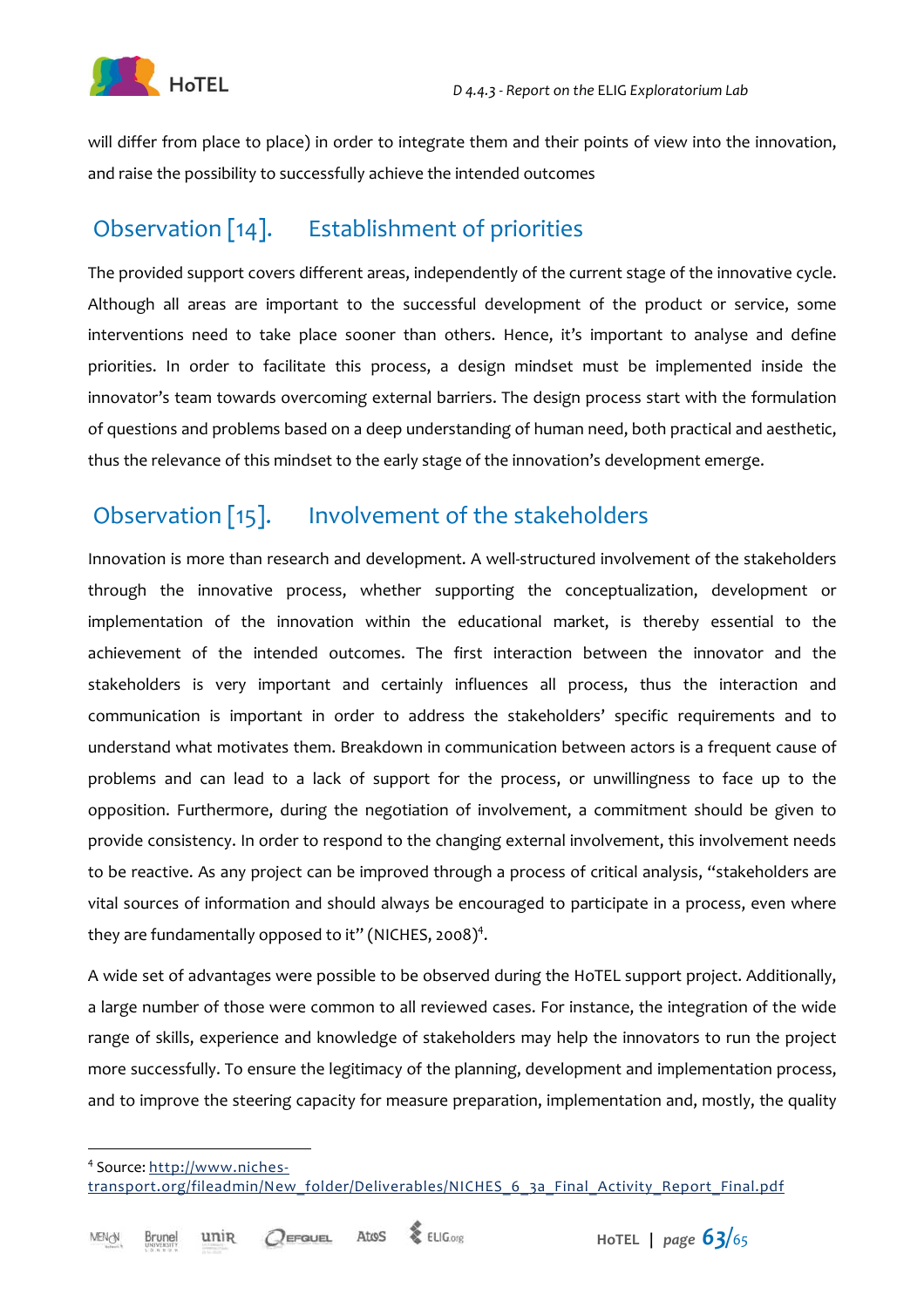

of the results, are also potential benefit actions derived from a healthy interaction between both intervenient actors. The stakeholders can also help to streamline policy and program development processes and improve the quality of decision-making. Although this involvement includes a range of potential advantages, it certainly encloses risks, limits and challenges. For example, time constraints was one of the issues founded along the HoTEL support process. Additionally, to gather a wide range of stakeholders in the decision-making processes can be counter-productive: "there is a danger of creating a battleground rather than a discussion platform" (NICHES, 2008).

### Observation [16]. HoTEL protocols

The ELIG Learning@Work Exploratorium Lab counted on a number of protocols that were used as both informative and assessment tools. The initial forms were essential to describe and understand the innovation through a wide range of dimensions such as the objectives, background, indicators of success, and defined development, marketing, and pricing strategies, among others, since possibility to be understood and supported by different categories of stakeholders is one of the keys for the successful adoption of an innovation. However the number of different forms needed to be fulfilled by both the innovator(s) and the reviewer(s) was proved to be exaggerated to the envisioned objectives, mainly due to the similarly of questions to be answered and its relevance to the process, and particularly to the innovative development.

### Observation [17]. HoTEL analytical tools

In contrast to the protocols, the applicability of the analytical tools present through all process to analyse, reflect, and strength recommendations on each case, was consensual among all actors. In order to describe the strengths, weaknesses, opportunities and threats related to the implementation of the innovator's strategy to achieve the established objectives, the SWOT analysis was used. To deeper dive in the analysis of specific topics related to the innovation – particularly the intended outcomes, evidence collected, planning and implementation, and capacity to deliver – the Pearson Efficacy Framework was used additionally. This analytical tool proved to be extremely useful to the given support as it allowed to prioritise the intervention focus while observing the dimensions with more needs. It has also provided particular recommendations to specific topics covered. Furthermore, Pearson's framework helped some of the innovators to better structure their teams, by identifying gaps and empowering roles and positions of members.